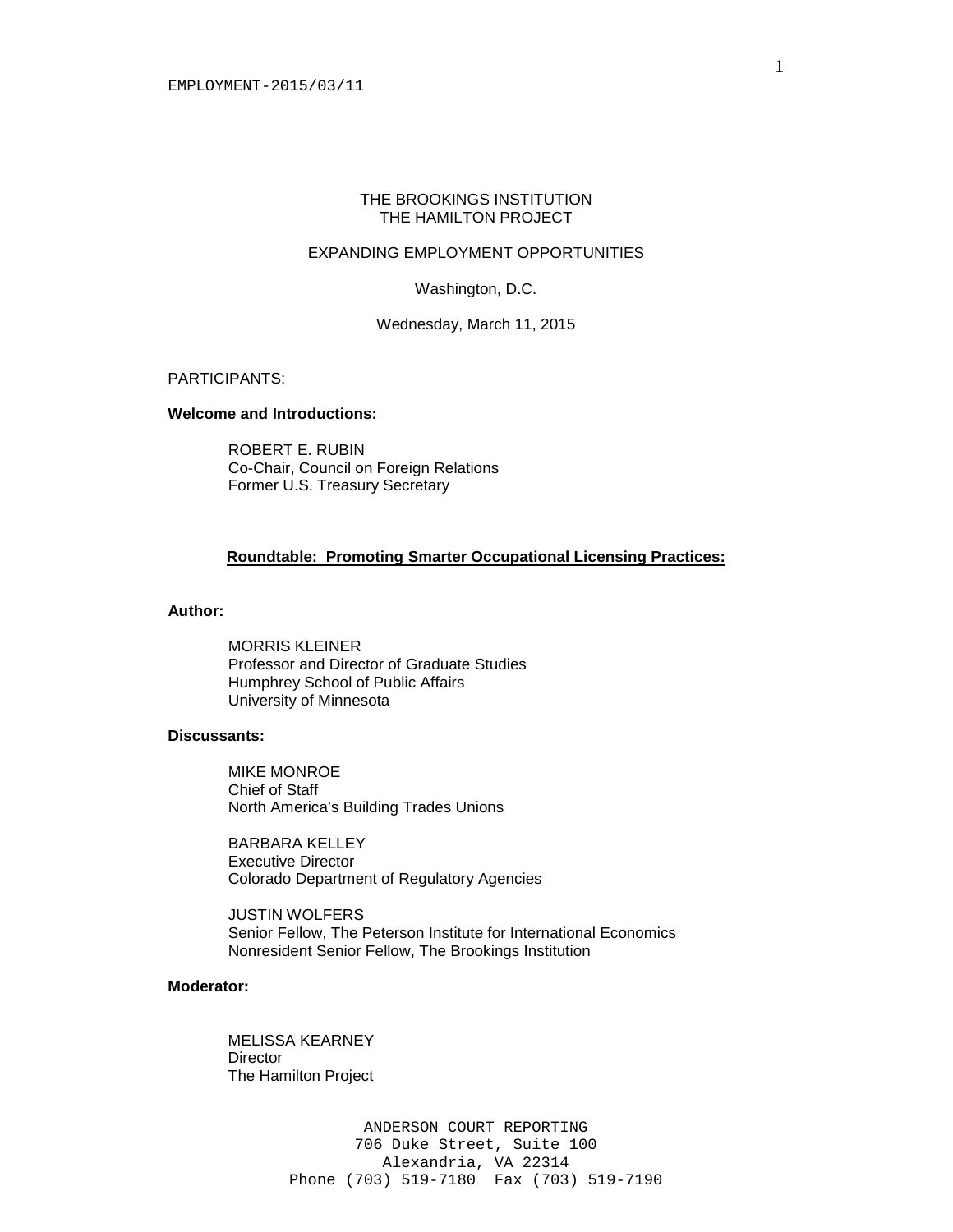## **Roundtable: Improving Employment Outcomes for the Unemployed and Increasing Entrepreneurship Among Women and Minorities:**

# **Authors:**

MICHAEL BARR The Roy F. and Jean Humphrey Proffitt Professor of Law University of Michigan Law School

ADRIANA KUGLER Vice-Provost for Faculty and Professor of Public Policy McCourt School of Public Policy Georgetown University

#### **Discussants:**

CHANELLE HARDY Senior Vice President for Policy and Executive Director National Urban League, Washington Bureau

JARED BERNSTEIN Senior Fellow Center on Budget and Policy Priorities

## **Moderator:**

GLENN HUTCHINS Co-Founder Silver Lake

\* \* \* \* \*

2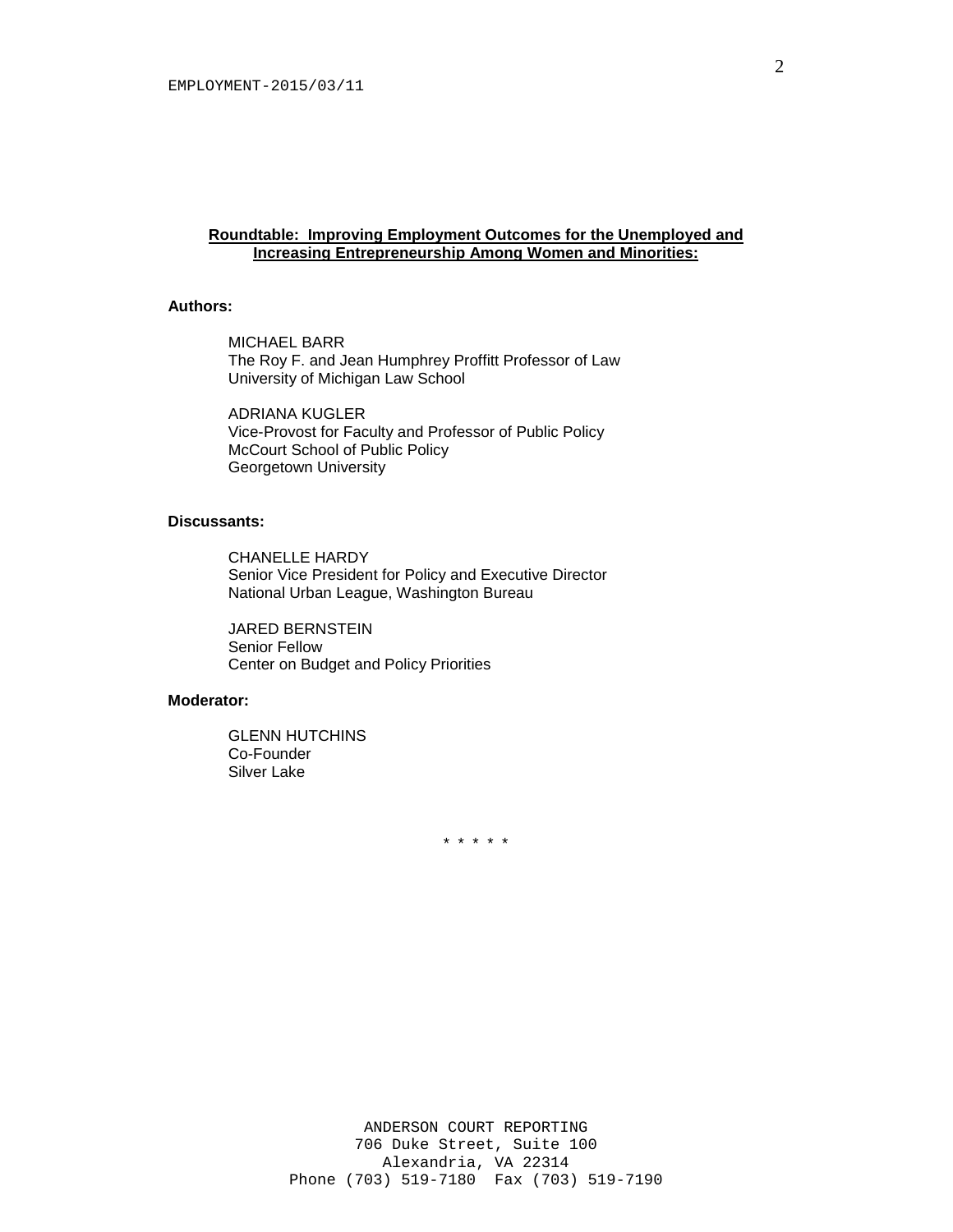### P R O C E E D I N G S

MR. RUBIN: As many of you know I worked for President Clinton at one time so I'm accustomed to apologizing for being a little bit late. (Laughter) But as was true with President Clinton, we have a guest speaker of enormous substance and we all look forward to hearing him.

Let me start, however, by welcoming all of you on behalf of my colleagues at the Hamilton Foundation. Let me say one word about our institution. We are not an institution, but we are a partnership of policy experts, of former government officials, academics, business leaders, organized an advisory council. Since launching the Hamilton Project in 2006 the view at the heart of our activity that the objectives of economic policy should be growth, broad based participation in the growth, and economic security. We believe that these objectives can be mutually reinforcing rather than, as so often argued, antithetical. And just to exemplify the point widespread participation in the benefits of the economy are enormously important with respect to growth itself by increasing demand, by providing workers with the ability to access education, healthcare, and so much else that furthers productivity, and by increasing public and political support for growth enhancing policies.

And that takes us to today's discussion. In the broadest sense the key to expanding job opportunities in our view and improving wages is growth and tight labor markets. The two keys to growth, again in the broadest sense are increasing economic demand on one side of the equation, and promoting productivity and enlargement of the labor force on the other side of the equation. However, while growth is necessary, as all of you know it is not sufficient if we're going to achieve the objective of broadly inclusive economic growth.

The Hamilton Project has looked with a broad lens on both sides of the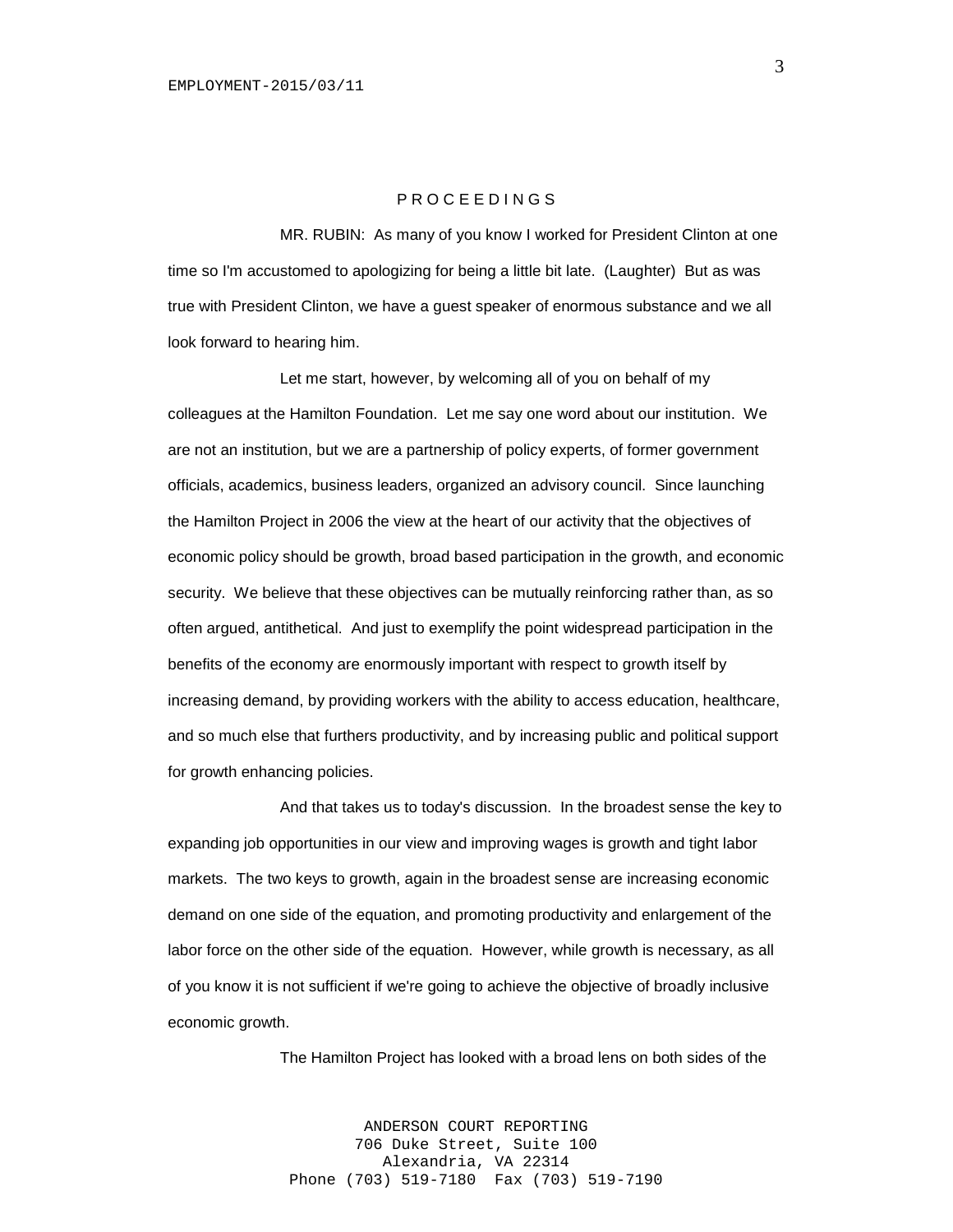growth equation, and at job creation and wage improvement more broadly. And that scope has ranged from conventional matters to the economic imperative of combating poverty and the economic imperative of reducing the sentencing harshness and improving rehabilitation to re-entry with respect to our criminal justice system. In addition to large mega issues there are numerous more specific policies that are limited in their particular or specific effect, but in their aggregate can make a very large difference. And that is the focus of today's program with three particular proposals.

Let me make two brief observations before introducing our speaker. One, I think the discussion of economic policy with respect to job creation and wage improvement, both of which are massively important objectives, too often devolve to a false choice between what are treated as alternatives. In fact we need to operate on all fronts. Clearly we need to increase economic demand. And in my view at least, there are ways that can be done with fiscal policy that would both increase demand now through infrastructure and the like and also address our long-term counterproductive fiscal trajectory. And we need at the same time to move forward on education, training, collective bargaining reform, and so many other areas that would better equip and improve our workforce productivity and competitiveness. Secondly, our nation's most fundamental challenge is effective government. President Clinton used to say that all the good policy making in the world won't matter if the politics doesn't work because the policy will never be put into effect. With that in mind many of the proposals of the Hamilton Project is focused on are applicable not only at the federal level, but also at the state and local level.

Now, I am deeply honored to welcome our keynote speaker. He is a great public servant who has long been deeply and seriously engaged with the issues of job creation, wage stagnation, and the challenges facing middle income and lower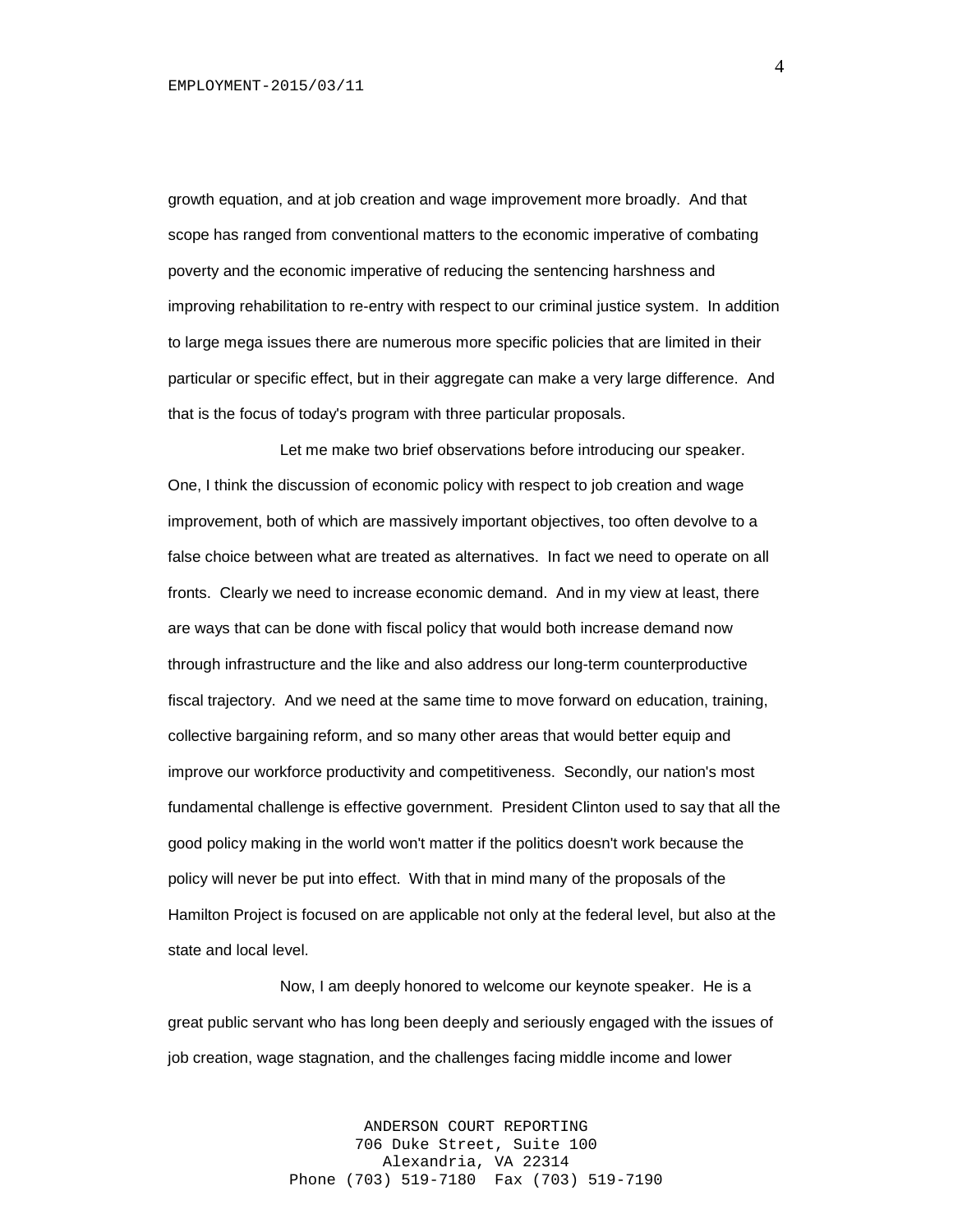income workers. He was a highly respected member of the Senate for many, many years, and exemplified the qualities that we need so badly today in Congress. He had a serious deeply committed sense of purpose and focus with respect to the policy issues that our country faces, and he had a deep commitment to governing and to working constructively to move forward to matters critical to our country. This is the second time that our speaker has appeared at a Hamilton Project event, and we are deeply grateful to him for sharing his insights, knowledge, and wisdom with us. With that I am honored and privileged to introduce the Vice President of the United States, Joe Biden. (Applause) It's all yours.

**Keynote remarks of Vice President Biden have been removed until permission is granted to publish.**

MS. KEARNEY: I'm Melissa Kearney with The Hamilton Project. I thank you for being with us this afternoon.

The Vice President's remarks remind us that indeed we have been on a steady pace of recovery. The economy has increased the number of jobs steadily for over 50 months now in a row, but there is still work to do.

We still have an unemployment rate of 5.5 percent, the share of the unemployed who have been out of work for over six months remains at a historic high, and the long term declines in labor force participation rates among working age individuals remains a cause for concern.

As economists and policy observers, we are excited about the pace of recovery. We do acknowledge there is still room for improvement and likely need for targeted, smart, well designed, effective policy reforms.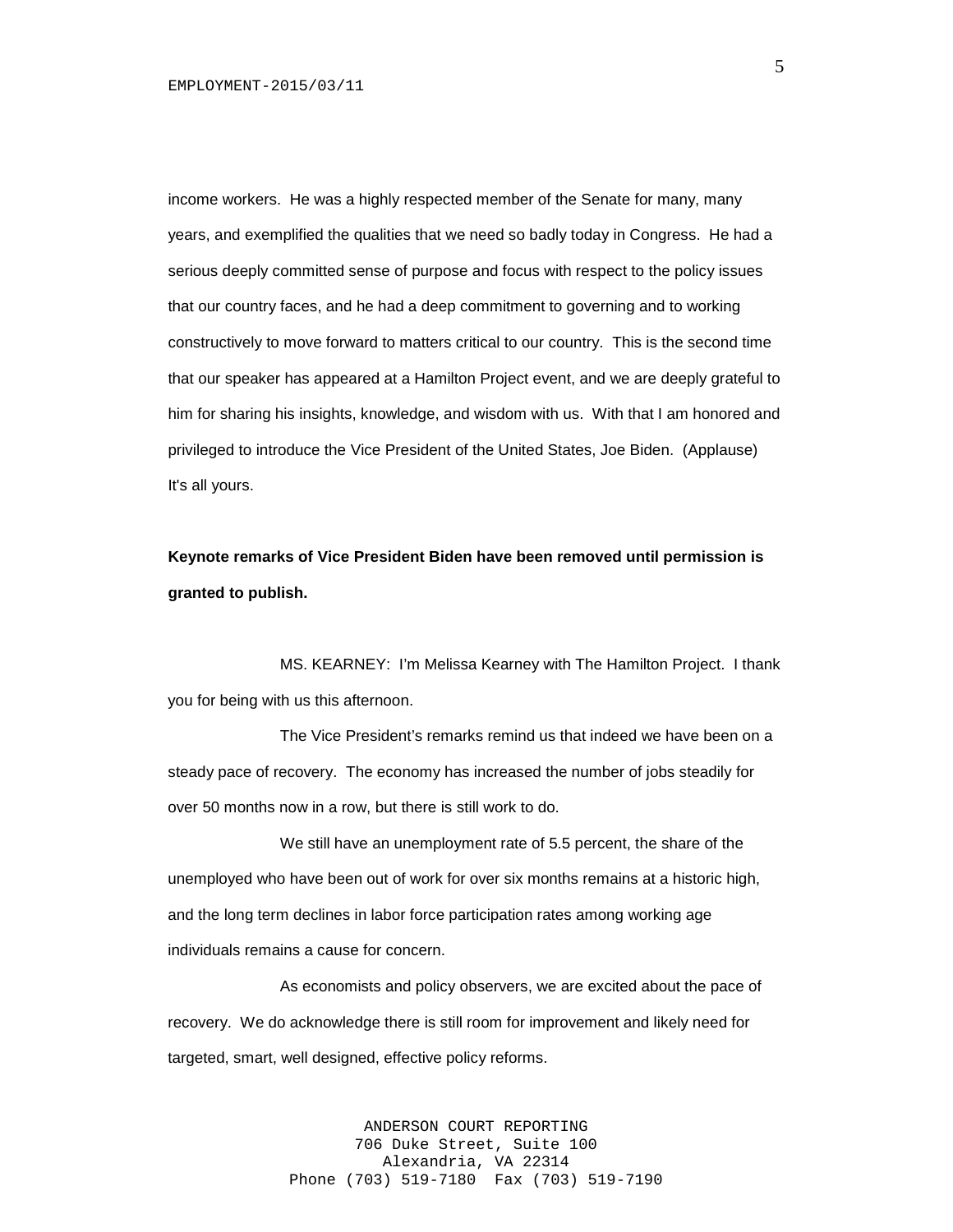That brings us to the purpose of the remainder of our program this afternoon. The topic of the first panel is occupational licensing. Let's just be clear on what we're talking about. Occupational licensing is not certification or credentialing. It is literally the practice of workers needing a license from a government to perform their job.

If a would be worker doesn't satisfy the government requirements for specific training or passing an exam or in some cases paying a fee, that person is literally forbid from legally practicing that occupation or the tasks associated with that occupation.

So, this necessarily restricts employment and makes this an economic issue. In my view as an economist, this has received really just not sufficient attention from the public as an issue affecting labor markets and workers.

It's my privilege to convene this panel today, and we are delighted that Professor Morris Kleiner has written a paper for The Hamilton Project discussing ways that we might reform the practice of occupational licensing to limit the economic and employment costs while still maintaining necessary protections for consumers' health and safety.

Let me introduce briefly our panel. You have everyone's full bio in your program.

Morris Kleiner on the end is our author. He is a Professor of Labor Policy at the Humphrey School of Public Affairs at the University of Minnesota.

His interest in occupational licensing dates back to his time at the Department of Labor in the mid-1970s, and since then he has published prolifically in leading academic journals on the issue, while at the same time advising state, local, and Federal agencies on the topic.

To my left is Mike Monroe. Mike joins us from North America's Building Trades Union, where he is the Director of Government Affairs. The Building Trades

> ANDERSON COURT REPORTING 706 Duke Street, Suite 100 Alexandria, VA 22314 Phone (703) 519-7180 Fax (703) 519-7190

6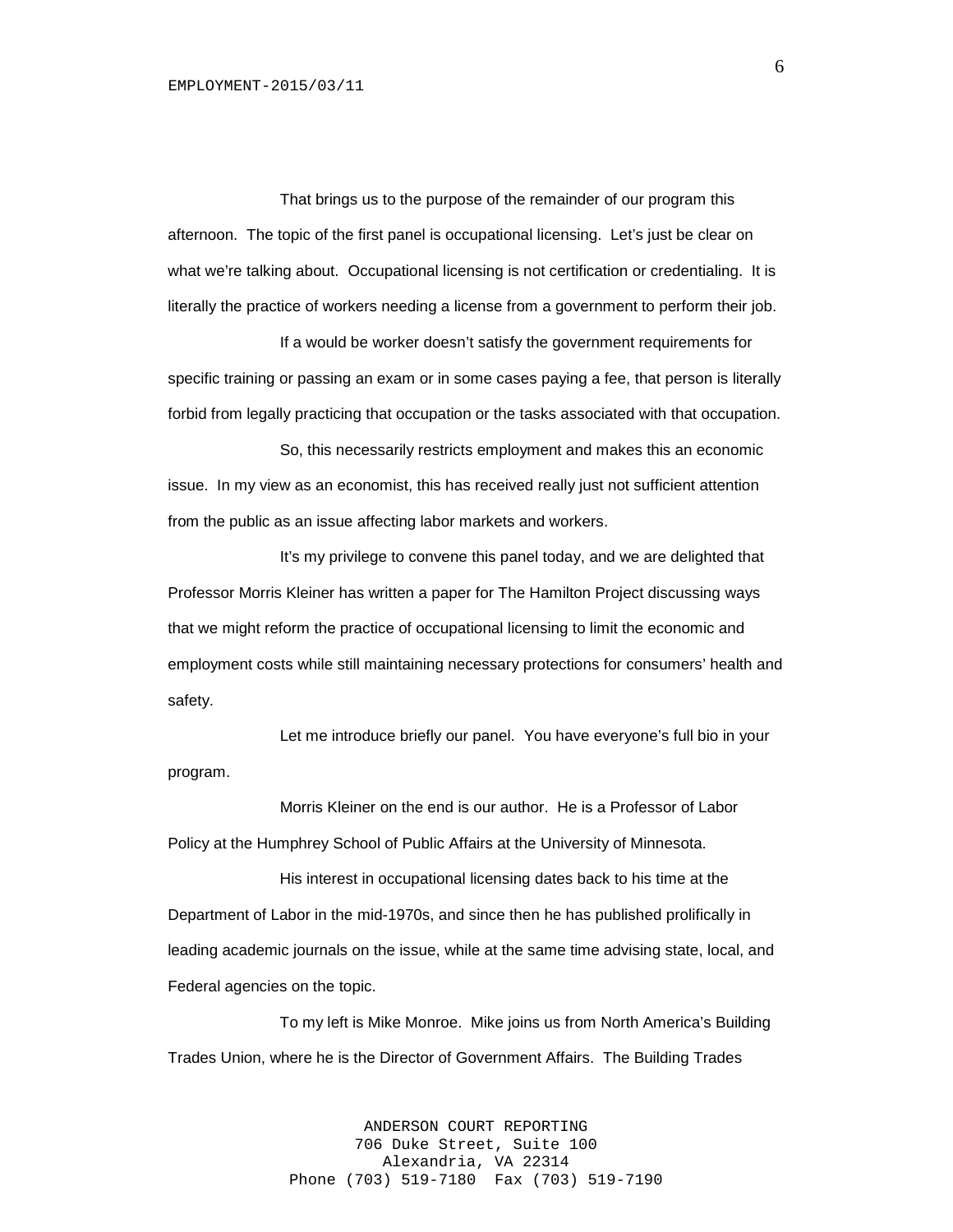represents the voice for workers in the construction industry and represents more than three million families. I will add that Mike is a proud fourth generation Union member.

Barbara Kelley is the Executive Director of the Colorado Department of Regulatory Agencies, the governing body that oversees multiple regulatory divisions in the State of Colorado, including occupational licensing. Her agency is held up as a model in the paper, so we are delighted to have Barbara here today to give us that regulatory perspective, and Barbara is a lawyer by training.

Between Barbara and Morris, we have Justin Wolfers, who is a Senior Fellow at the Peterson Institute for International Economics, where he is on leave from his post as a Professor of Economics and Professor of Policy at the University of Michigan.

Justin is a renown scholar and expert on many topics in economics, including labor economics, and I will assume many of you in the audience have heard Justin's colorful commentary on public radio, and you can follow him on Twitter.

With that, I am going to invite Morris to the podium to give us a brief overview of his paper and his proposal.

MR. KLEINER: Thank you, Melissa, and also thanks to the staff at the Brookings Institution and Hamilton Project, especially Brad Hirshbein and Alisha Dome. They were extremely helpful in the project.

One of my co-authors, who is not an economist, has told me that economists are people who are pretty good at math but don't quite have the personality to become accountants. (Laughter) In this case, hopefully we will move beyond that and present some interesting results.

My work, as Melissa mentioned, goes back to my days in the Department of Labor. I was working for the Brookings Institution, assigned to the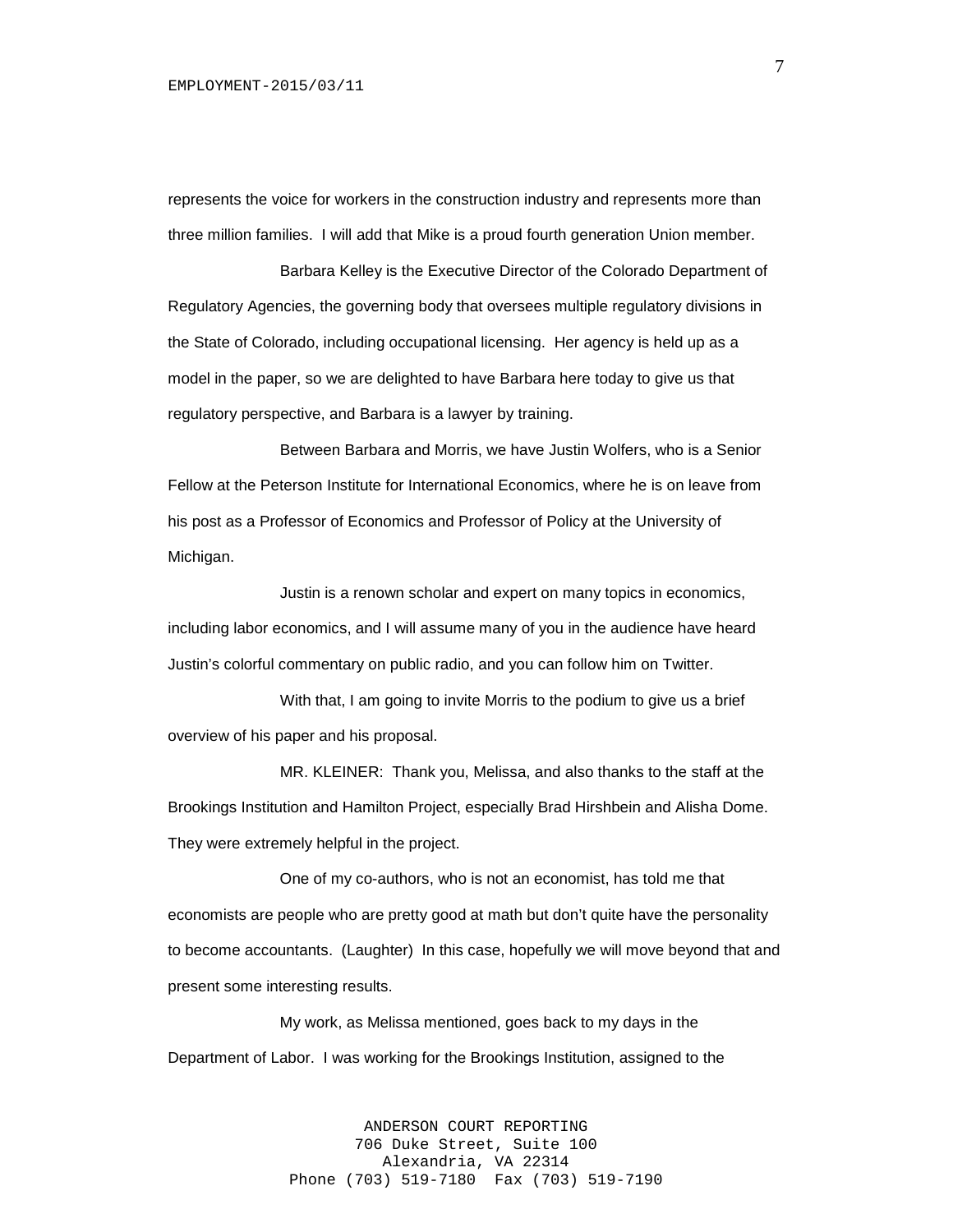Department of Labor. My boss, who was Director of Research, told me go off and work on occupational licensing. I thought what had I done to deserve this boring topic.

I ended up really liking it. That may say something about my taste, but I really found it interesting, fascinating, and had some very important economic issues.

What I'm going to be doing is talking about the issue and why is it important. If you went out in front of this building and asked people walking by, aren't you glad that doctors, lawyers, dentists, interior designers, fortune tellers, rainmakers, and upholsterers are all licensed.

Some of you might say well, it's okay for some and not for others, but in fact, all these occupations are regulated. Is this really a small issue or is it one that might impact economic growth and prosperity.

Over the next few minutes, I may not convince you, but I hope to get you to rethink the issue. I'm going to talk about four questions very quickly. What is the issue, how did we get here, and what does it mean for access to service, quality, safety, and prices, and what are some potential policy recommendations.

As Melissa mentioned, when we talk about licensing, we're not talking about company licensing, like a Microsoft certified programmer, but really the role government plays in what is called a "right to practice." That's different from certification, which is a "right to title."

Individuals, for example, can be a chartered financial analyst, but other people can provide financial advice. In the case of licensing, you must have permission from government in order to do the work.

How do these occupations become licensed? Often times, people do similar types of work. They form a group. They tax their members. Then they go to the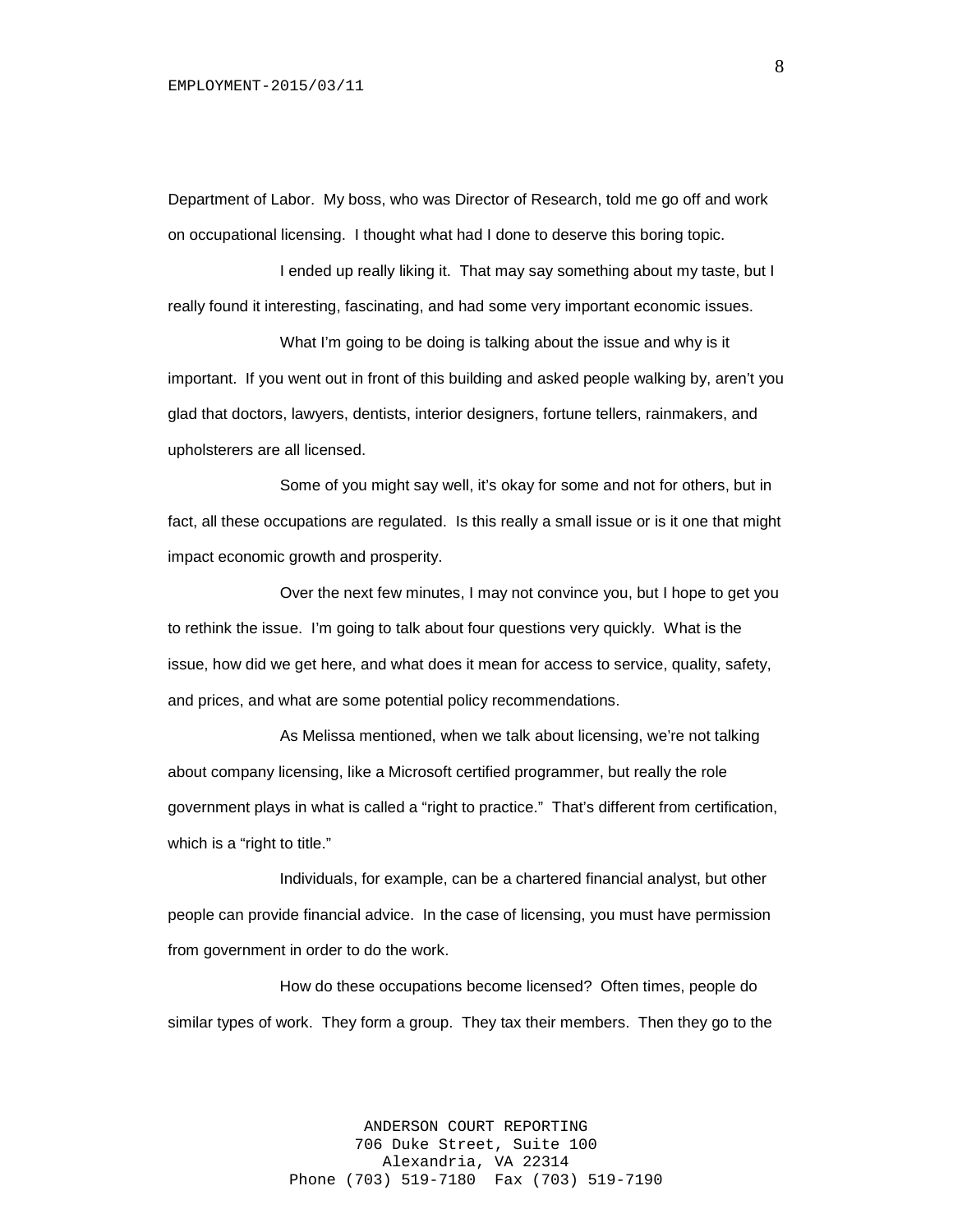state legislature and the Governor and ask for licensing. Often times, they are the ones who really promote the practice.

There are a couple of different views of this. One, Associate Justice Robert Jackson, who served in the U.S. Supreme Court, made a number of decisions, "The state may have an interest in shielding the public against the untrustworthy, the incompetent, or the irresponsible." That certainly is a very important view.

Another view was held by University of Chicago economist and Nobel Prize winner, Milton Friedman, who really thought of licensing very similar to the Medieval Guilds. He thought that economic freedom really was in part a result when we moved away from those Medieval Guilds. Toward the end of his career, he thought there was a retrogression toward licensing, and in fact, there was a growth of occupational licensing.

I want to show you at least one graph that shows the trends in occupational licensing. In the 1950s, right after World War II, about five percent of the workforce was licensed. If you follow that trend outward, about 23 percent were still licensed at the state level, but almost 29 percent were licensed when you include state and local licenses.

When you add about six percent who were certified, remember that's right to title, and add individuals who eventually must become licensed, they are working for an accounting firm and they must have a CPA eventually, that gets you up to about 38 percent. That's a much higher percentage than belong to Unions or covered by other public policy issues such as the minimum wage, dramatically higher coverage.

In 2003, the Council of State Governments noted there were 800 occupations that were licensed in at least one state, and when you add in certification and registration, that is over 1,100 occupations.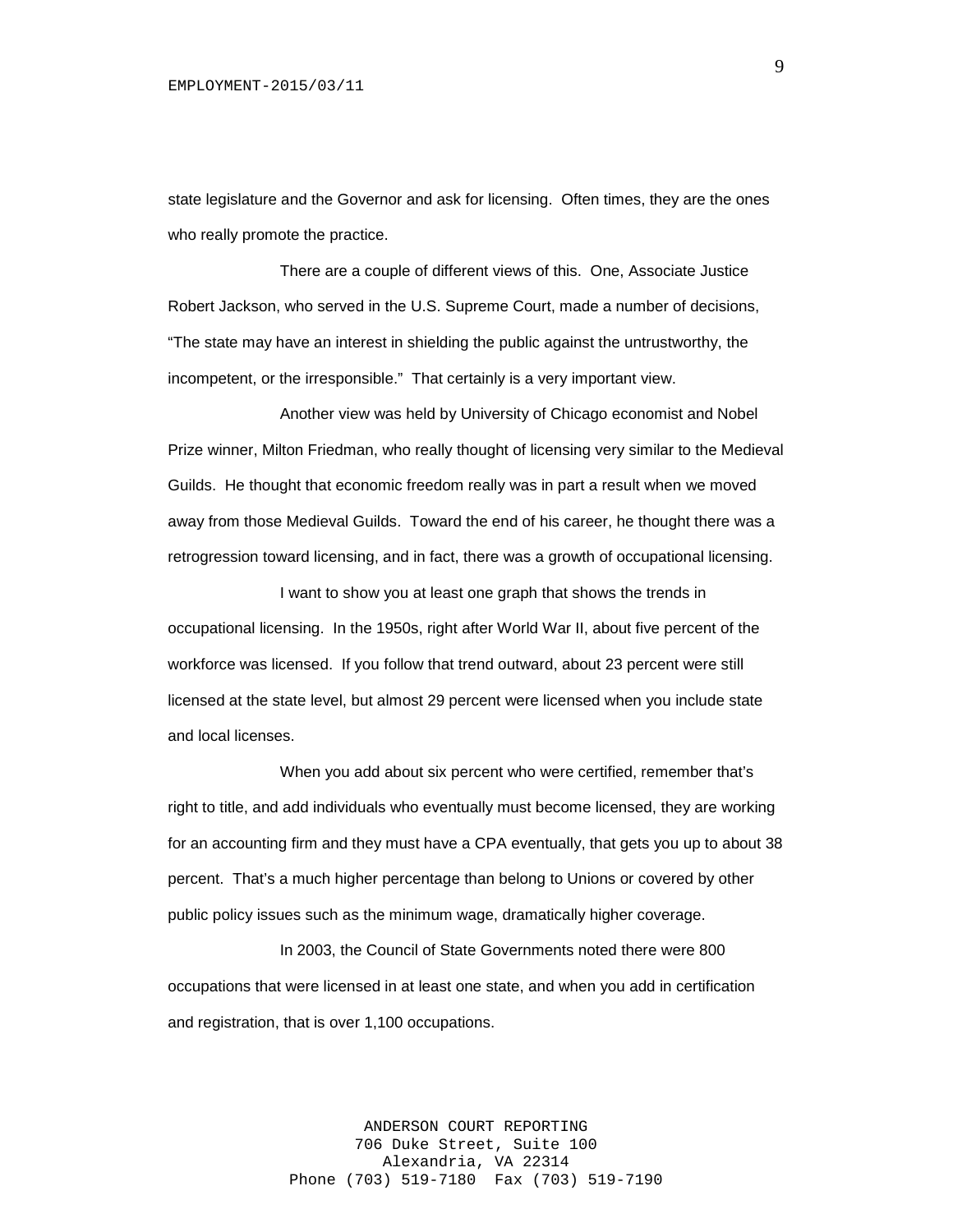Part of this growth is really due to the change in the industrial composition, the movement away from manufacturing towards service industries, manufacturing Unions tended to dominate, and the movement to service industries, there was an attempt to get to what is called a "web of rules." When this happened, there was a very dramatic change in how those were occurring.

Licensing has some very important effects on the economy. For example, it raises wages, somewhere between 10 to 18 percent, depending on the time period. Also, it has some very important effects on the overall economy, about one percent of GNP is lost as a result of increases in prices due to licensing, and there is a reallocation of resources from consumers who tend to be relatively lower income to licensed practitioners who tend to be of higher incomes.

How did we get here? Part of the issue is this has really become a state issue. Licensing, as a result of the Supreme Court case, Dent vs. West Virginia, there has been a rather significant variation in the number of percentage of the workforce covered by licensing, but some states like Iowa, due to insurance, Nevada, due to gambling, having twice as many licensed workers as a state like South Carolina.

One can think of this in a couple of ways. One is what happens in terms of access. Just to give you an example, my co-author, Alan Krueger, who recently served with President Obama on the Council of Economic Advisors, and is a very distinguished academic, has written a very important and well received high school textbook.

If he were to teach from that textbook in Princeton, he could be fined or arrested. Not only would he have lack of access to employment but his students would have lack of access to one of the top economists.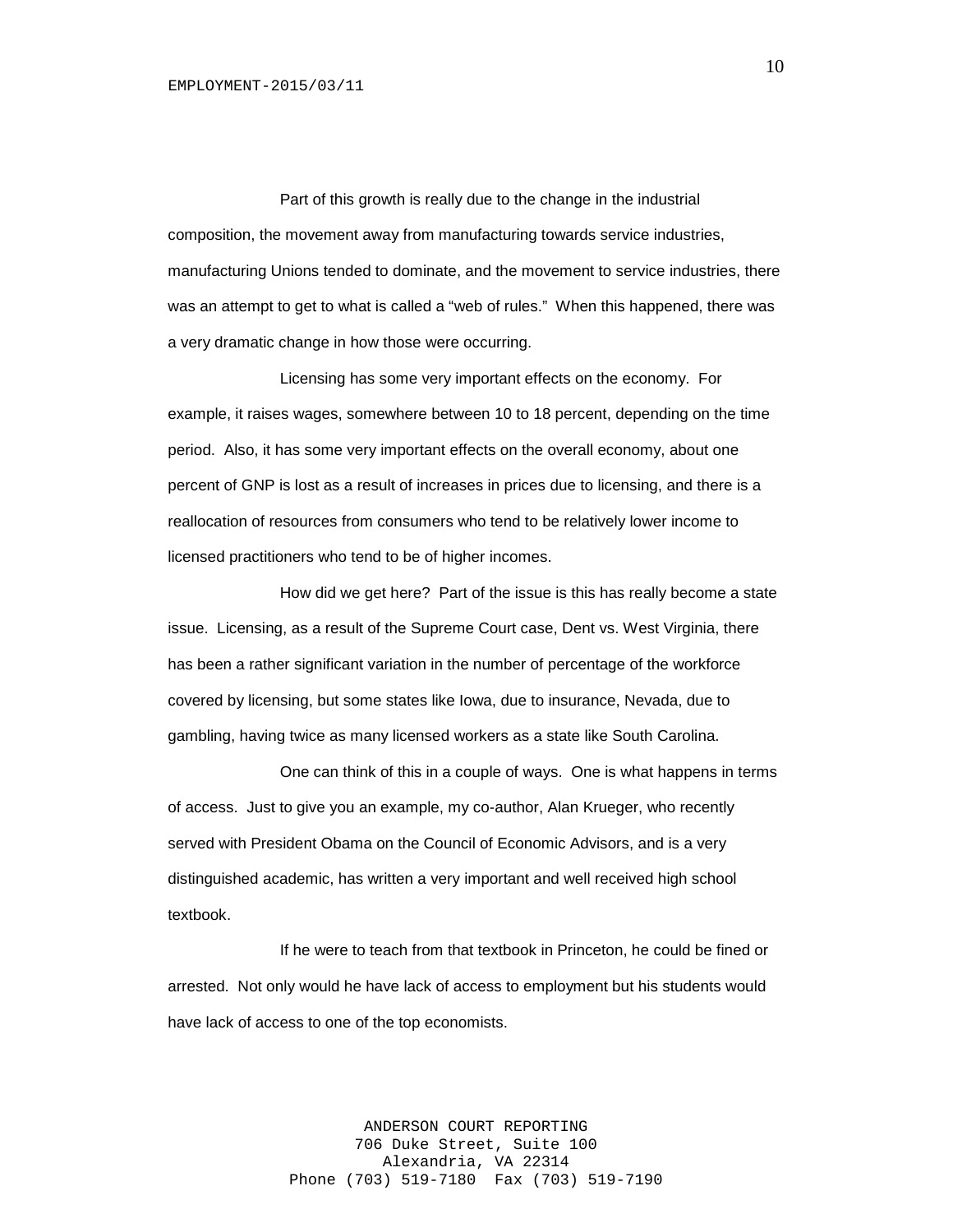If you were to go back 60 years, Albert Einstein walked the streets of Princeton, and he could teach students all sorts of things about physics, but if he were paid to teach those same ideas in the Princeton Public Schools, he could also lose or be arrested or fined as a result.

Consumer prices, what are sort of the effects? Has licensing increased quality? Some studies that I've done with a colleague at the University of Minnesota have shown no effect for dental quality. Other work that I've done with people at the Federal Reserve Bank of Minneapolis on loan quality shows licensing doesn't improve the quality of loans.

The Federal Trade Commission has done quite a bit of work in this area for blue collar occupations, and has shown it really doesn't have much effect on quality but raises prices.

What does this matter for policy? George Shultz, who has probably held more Cabinet positions than anyone else in the last 50 years, said that policy makers and politicians want immediate solutions but that policy takes time.

This is especially true with occupational licensing. Typically, it takes up to about 10 years for the full effects of licensing on wages, reallocation of resources, to take place.

What are the solutions? In the policy proposals for the Hamilton Project, I not only posed the problem but tried to present some solutions. There are four that I will quickly state, and the distinguished panel will have an opportunity to say what's wrong with them.

First, state agencies should use cost/benefit analysis to determine whether additional licensing is required. Second, given the interstate commerce issue, it is best that the Federal Government would promote the determination and adoption of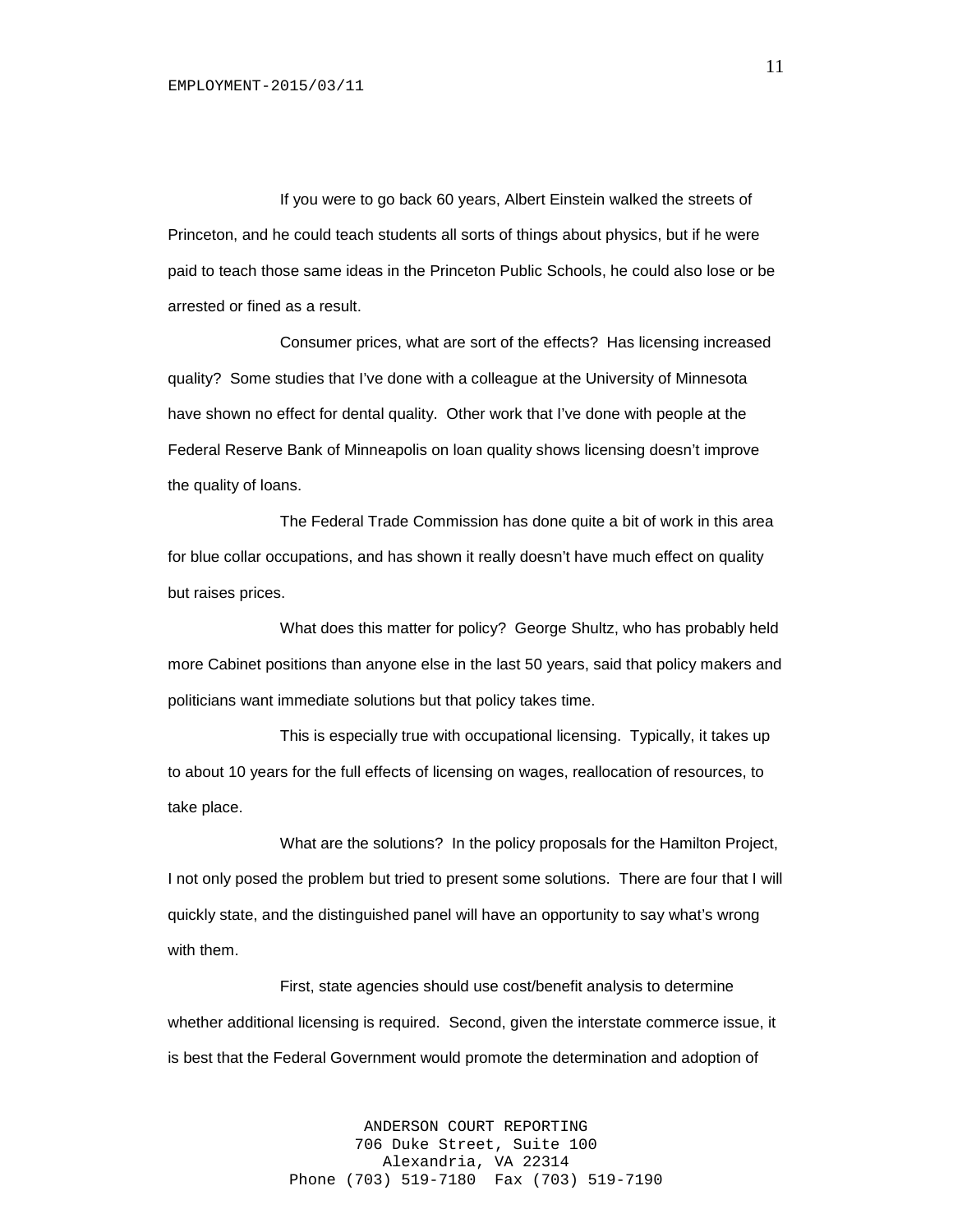best practices through financial incentives and better information. Third is state licensing standards would allow workers to move across state lines with a minimal cost for retraining or residency requirements. Fourth, where politically feasible, certain occupations that are currently licensed, from upholsterers to tour guides, people who provide tours, might be deregulated, certified, or have no licensing.

If the Federal, state, and local governments were to undertake these proposals, evidence suggests that employment in these regulated occupations would grow, consumer access to goods and services would expand, and prices would fall.

That's the nutshell of that paper for the Hamilton Project.

MS. KEARNEY: Great. Thank you so much, Morris. I'm going to open this up first with a question to Barbara Kelley. As Morris briefly described, his first proposal calls on regulatory bodies to be more discerning in granting licenses or maintaining licenses for certain occupations.

In the paper, your agency in the State of Colorado is held up as a model of an agency that seems to do this well. Describe for us how you all go about evaluating a request from a group for an occupational license or a request from a group to have that license maintained.

MS. KELLEY: Thank you. First, I'd like to say I really am very honored at the opportunity to participate in the panel this afternoon. This is a really critical issue for us, and I am thrilled with the opportunity to contribute to the body of work of the Hamilton Project, so thank you.

What you have asked about is probably one of the most distinct responsibilities of my office at the Department of Regulatory Agencies, which we affectionately call "DORA," but it's not the other Dora.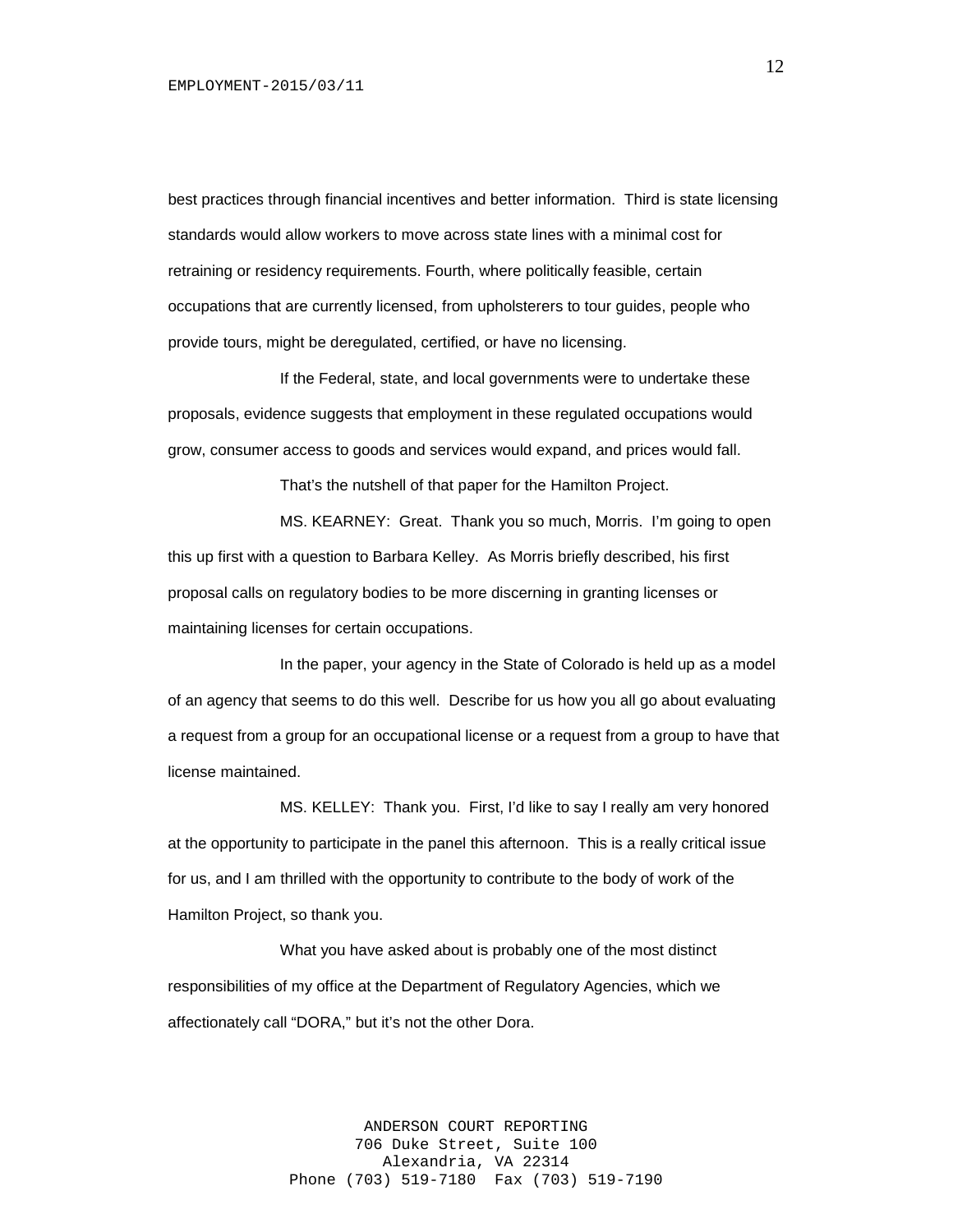Back in 1976, Colorado, I am told, was the first state that set in place a non-partisan pre-schedule process for sunset review and analyses to continue regulatory programs on a scheduled basis.

Starting then with every enactment or review of a regulatory program, part of the statute included a provision that said this program shall continue until October 15, 2016 unless the legislature shall have enacted a bill to continue the program pursuant to a prescribed sunset review by my office.

We are given the year prior to that sunset date, so every regulatory program that is now effective in the state has its own schedule date. We will go through a process of having a set of analysts who are professionals, have been doing this for a very long time, who will break down the implementation of that program.

They will talk to the administrators. They will talk to the practitioners. They will talk to the stakeholders in the community. They will talk to regulators of like programs and other states that have similarly conducted a structured program. They will talk and actually go to Board meetings. They will look, to the extent the information is available on a non-confidential basis, at files.

One case I will share with you, they actually shadowed a radiologist assistant as that person went through his or her rounds at a prominent hospital in the city.

After looking at all of this and getting the information, we will go through and make a determination of whether that program has worked effectively, whether there is still a need for protection of the public, has there been evidence of harm, what has been the nature of complaints, what has been the nature of the disciplinary actions that the implementing agency has undertaken against that particular profession.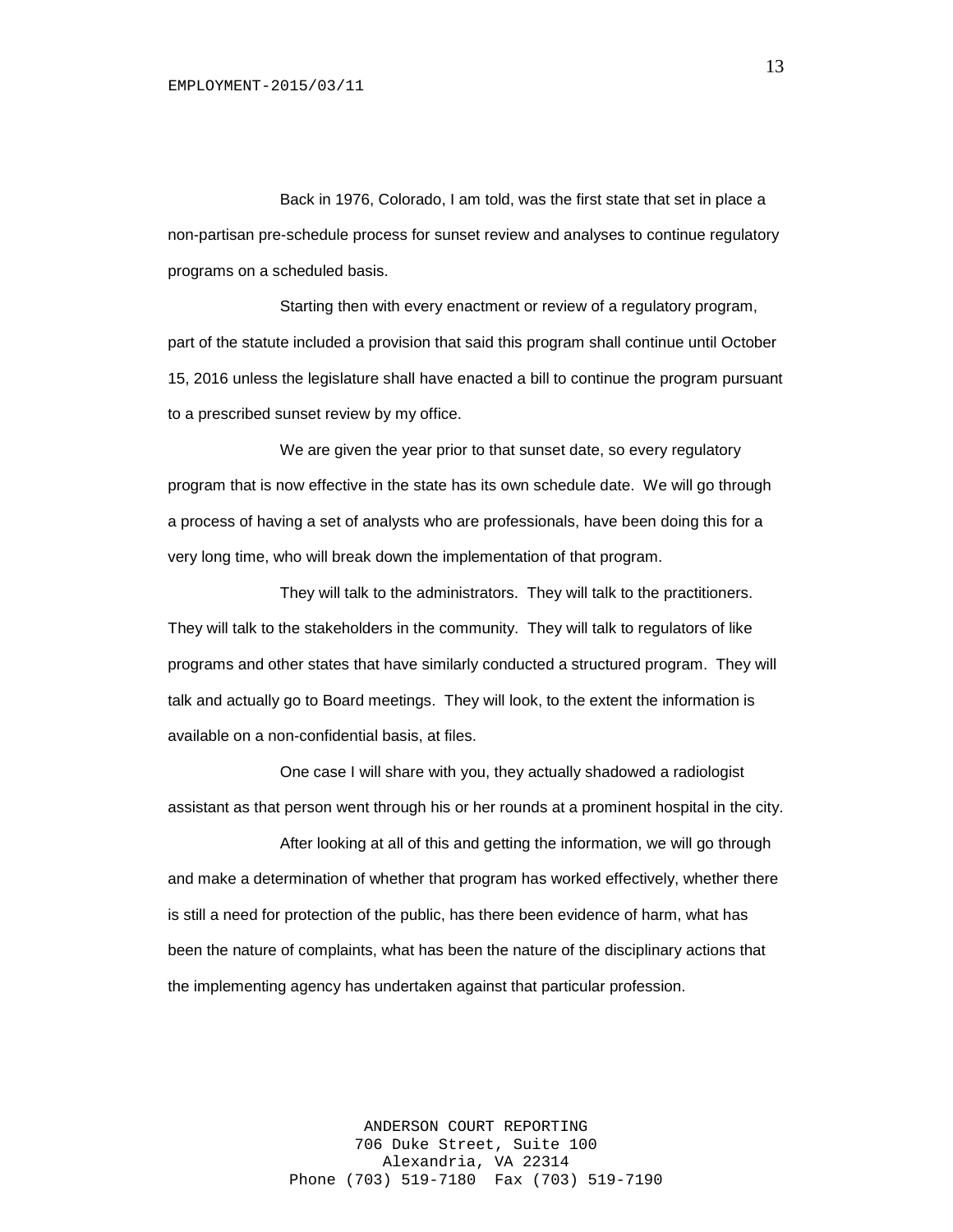Has it related to practice standards or has it related to people telling on each other. A lot of our complaints come from one practitioner telling that the other practitioner isn't licensed or the license has not been properly renewed.

Then we will make an overall decision about how to write this up and what should be recommendations, should there be changes in the program, should there be a lesser level of regulatory framework. Would there be things that would make that program work better. Are there sufficient resources committed to it.

We will submit that report over my signature to our legislative review committee. I brought you an example of what we have done for 2014. In 2014, my office had 19 sunset and sunrise reports that we submitted to the Colorado Legislative Review Council. This one happens to address the Respiratory Therapy Practice Act.

We will have a presentation to a committee where we present the report. Then the legislative body, the committee, will have the determination to actually make that report into a bill that will be subject to the legislative process as any other bill might.

What we find is once that report is entered into the political process of the legislature, it is subject to the nuances that every other bill and every other proposal is subject to. There are stakeholders with interests that they see are not being properly reflected in the report.

There are people who would like to change the standard in the statute, which for us in making our review and recommendation is the least restrictive regulatory program necessary to protect the identified consumer from risk or harm.

Obviously, we have something less than licensure, which as Morris said, is the most interesting. You will have licensure, you will have a registration program, you will have a certification program, and we have something that is called "Title protection."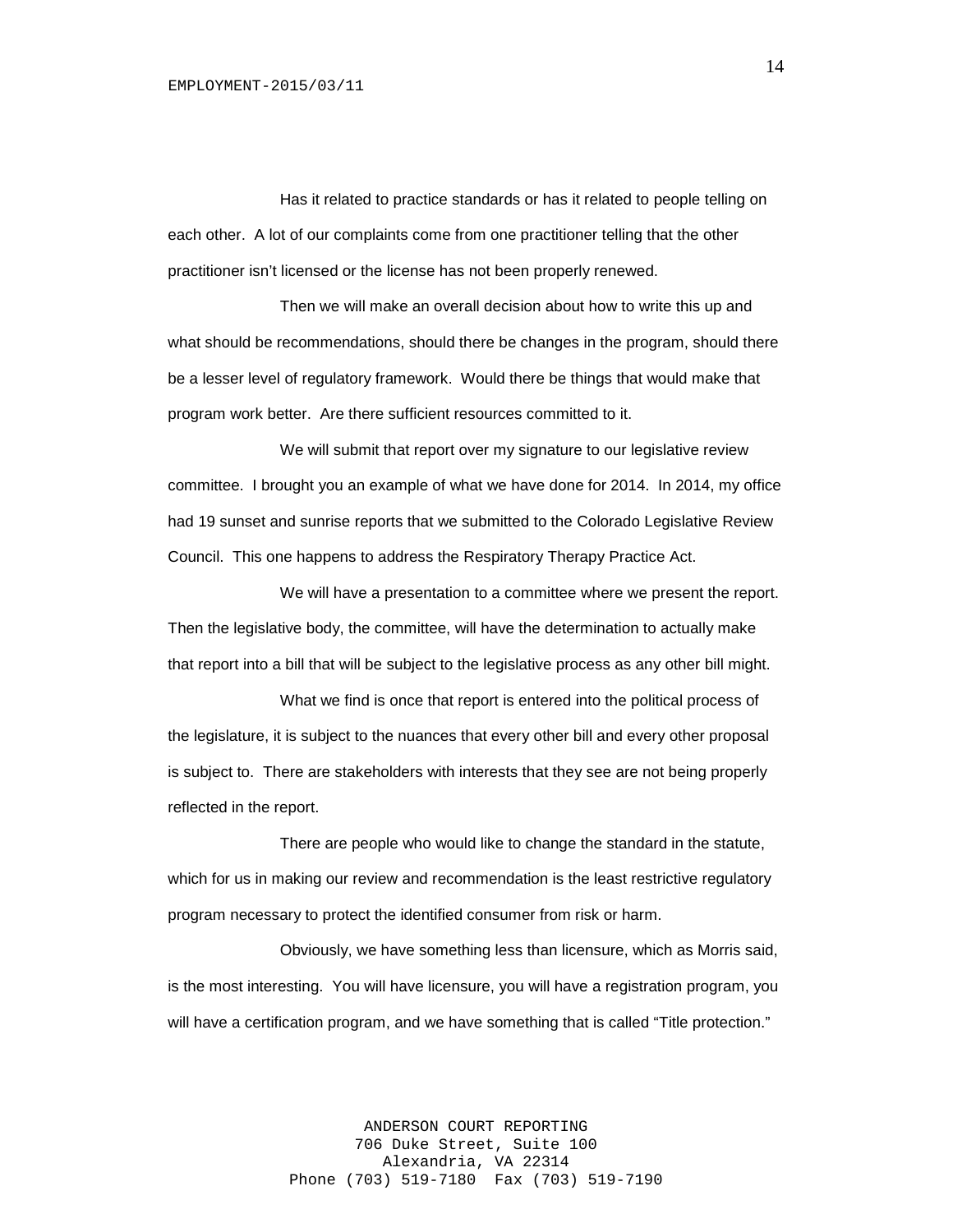All that does is that unless you're on a list maintained by some agency in the state, you cannot have a card with initials behind your name, such as Topiary Sculpture. (Laughter) If that was a title protected activity, you could be fined, but I'm not sure if there is much else we could do to you if you distributed cards that advertised your entitlement to carry those names.

What we will have is a process of reviewing those. The other side of that is what is called a "sunrise process." Under Colorado law, before there can be a bill proposing the regulation of any new profession or activity that is not currently regulated, a sunrise report must be prepared by my office and submitted to the legislature as a condition to any introduction of a bill for regulation of a new body.

MS. KEARNEY: I want to come back to when we talk as a panel the issue you raised of different stakeholders and how this plays out politically. I will say this will be a fun activity for anyone on your Metro ride home.

Our staff has had fun looking up the occupations that have been brought to your group and debating among ourselves whether we thought athletic trainers -- you guys recommended they need not be licensed, but D.C. is now talking about licensing them.

This is the new pastime game. You guys can go and see whether you think things should be licensed or certified, and it's quite fascinating and a daunting task, but encouraging that your agency is doing this and doing it so deliberately.

Let's come back to the stakeholder issue. So we are all on the same page, I'd like to hear from you, Mike, about how Unions fit into this landscape. You can speak as broadly or narrowly as you want, in terms of representing the Union voice, on how Unions experience and view the issue of occupational licensing.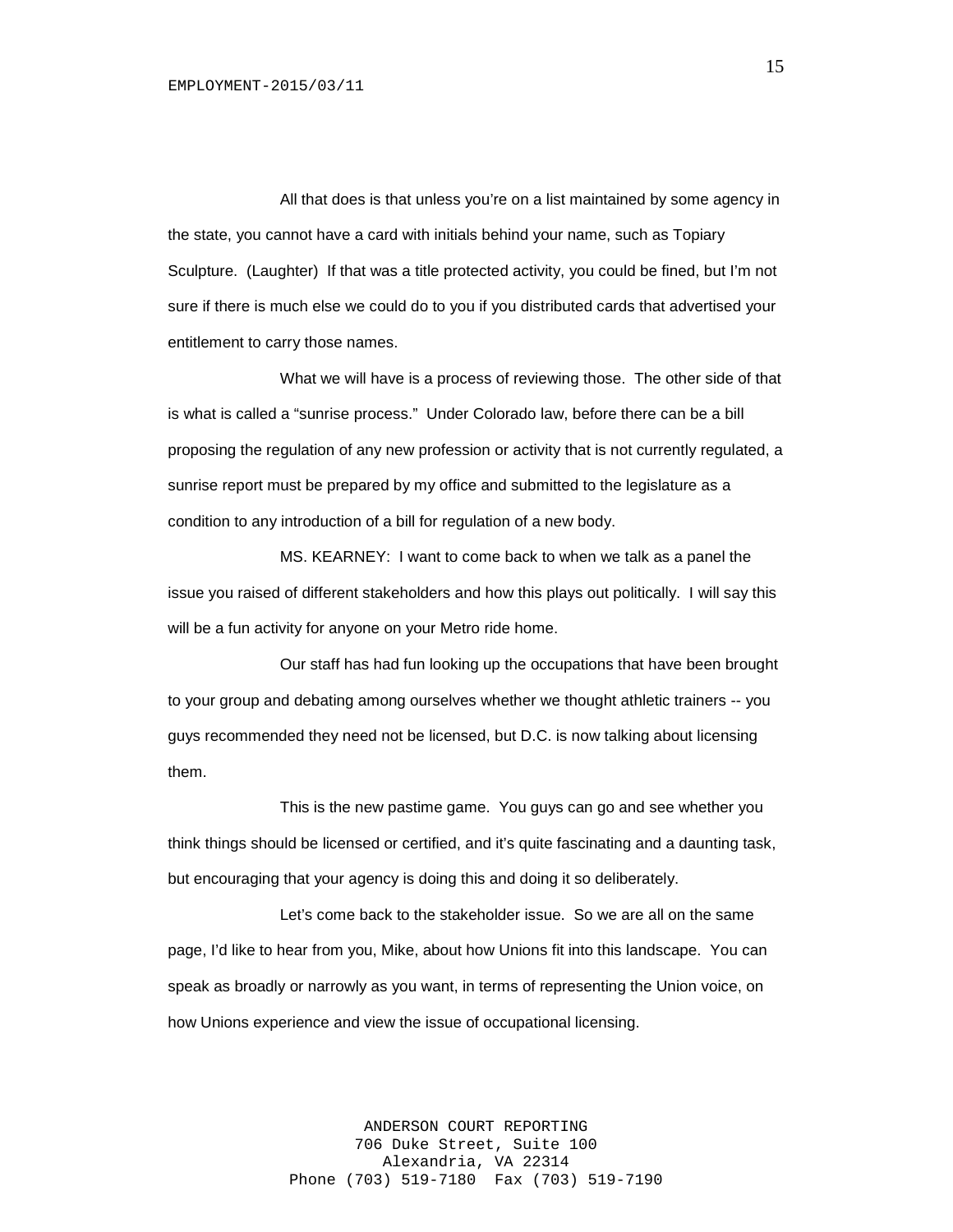MR. MONROE: Sure. Again, thank you, Melissa, and the Hamilton Project and Brookings for allowing me the opportunity to speak here, be a discussant on the panel, and share our views.

As mentioned, I work for the Building Trades, which is a federation of construction Unions. We cover North America, but we will talk about the United States for the purposes of this conversation, obviously. It ranges from licensed occupations to unlicensed crafts, 14 different Unions, 15 sometimes. I'll spare you those details.

Our experience with this is we are always constantly trying to provide the best service to our end users, which are construction owners and contractors. In essence, we are a vendor supplier of skilled labor in effect. Our dedication to and commitment to skilled training is unparalleled.

I was fortunate to participate on a prior panel with Brookings and Hamilton Project where we talked in depth about apprenticeship and craft training. This is where collective bargaining can be part of the solution, believe it or not, for folks who are skeptical. This is a private solution.

This is collective bargaining between the Union side and our contractor counterparts, and there is private dollars committed to ongoing craft and skill development, to the tune of \$1 billion annually.

Once those folks reach a certain journey person status, as it's called, there is portability, and there is reciprocity and recognition of those skills and skill sets across the states, particularly with the licensed craft.

Where there is variation among some of the licensed craft, and when we are talking about licensed craft, you are primarily talking electricians, plumbers, the skilled training and development we have invested heavily in, again, with our contractor counterparts, and through collective bargaining, allows them to ply their craft, if you will,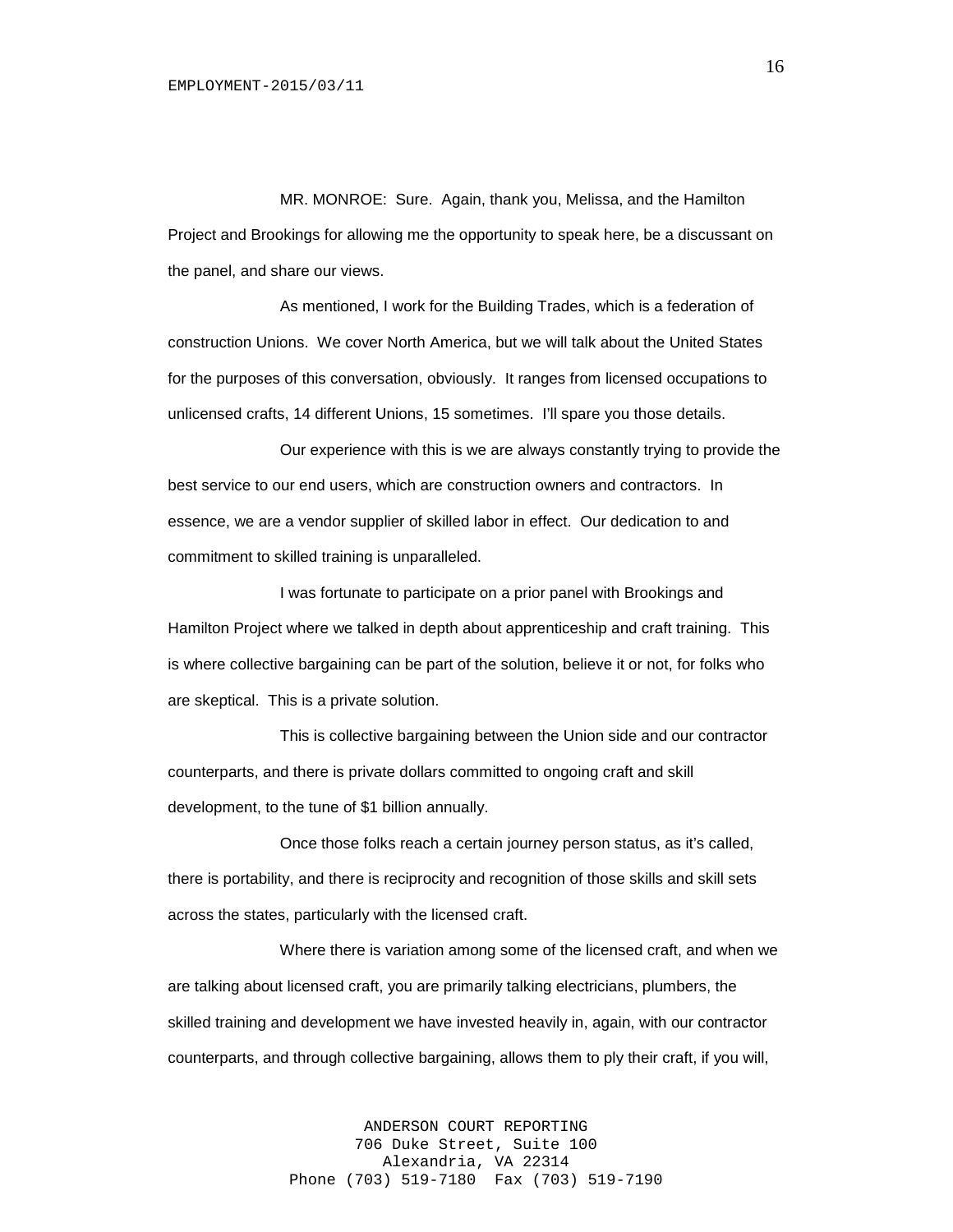in another state without some of the barriers that some of these other occupations that the Professor has outlined.

MS. KEARNEY: Who negotiated those reciprocity agreements? MR. MONROE: Again, there are certain levels of certifications and licensure that maybe a state dictates, but through that accredited training program, you can meet the needs of the industry, you can constantly adapt to new technology, make sure the workforce can meet the needs.

Again, some of what we discuss here and some of the other occupations, it certainly is up for debate whether or not licensure is valid, right, and is an entry into the market or for employment. It is not theoretical when it comes to construction, it really is not.

You are hearing constantly Congress has recognized this recently in legislation, the Federal Building Personnel Training Act recognized the need for skilled workers, not only on the construction side but on the service and operation side.

WIOA, has obviously recognized the need for apprenticeship and skilled training. The President and the Vice President has reflected that because there is a real need out there for a skilled workforce.

At the root of this conversation and licensure is whether or not the labor market can effectively regulate core competencies while also promoting skill development, so what occupations fall in that are certainly up for debate, and I think in construction, we would think we want to constantly push up those skills, not push down.

There is a consumer confidence element here and a public safety element here. Licensing electricians and plumbers predates OSHA, for instance. There is a consumer confidence on one end.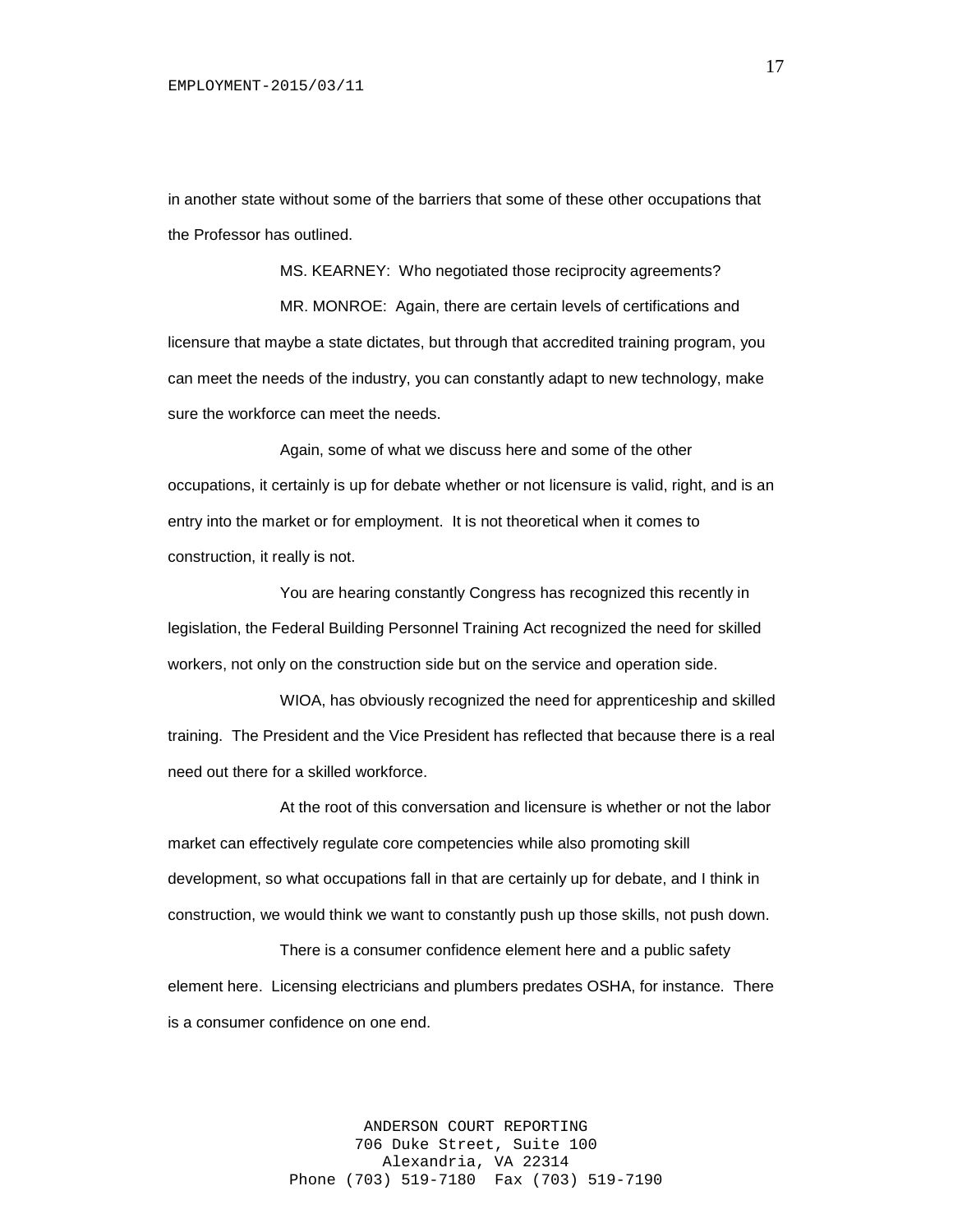Again, just to make the point, where we have recognized barriers, particularly for people of color and veterans and women, we work with public and private institutions to reach out to give them sort of basic skills that then get them through the rigors of the full apprenticeship program.

Within our system, we identify barriers to that and we try to reduce them all the while raising standards.

MS. KEARNEY: Let me ask you one follow up question. Sometimes economists will think about occupational licensing as an alternative to Unions, to the extent that Unions serve to increase the wages of their workers, and occupational licensing does the same thing through a different means.

As Morris pointed out, occupational licensing increases returns to workers largely by increasing prices to consumers, where the standard view of Unions is that wages for workers increase at the expense of profits to the employers.

Do Unions recognize that tension? Do you think of these as complimentary, as substitutes?

MR. MONROE: We absolutely see the need, and particularly in construction, there is a close relationship to the owner and the contractor and their profitability. There is no unionized workforce without a profitable contractor. There is always trying to find that balance, and that is where productivity and skill training goes in. When we say we do it right the first time, if you're having to repeat these things or you have to go back and rewire a home or office building because it was done in an unskilled manner, you're not saving any money on the back end.

We're obviously always cognizant of that, and again, that's where collective bargaining plays a significant role. Absent collective bargaining, which of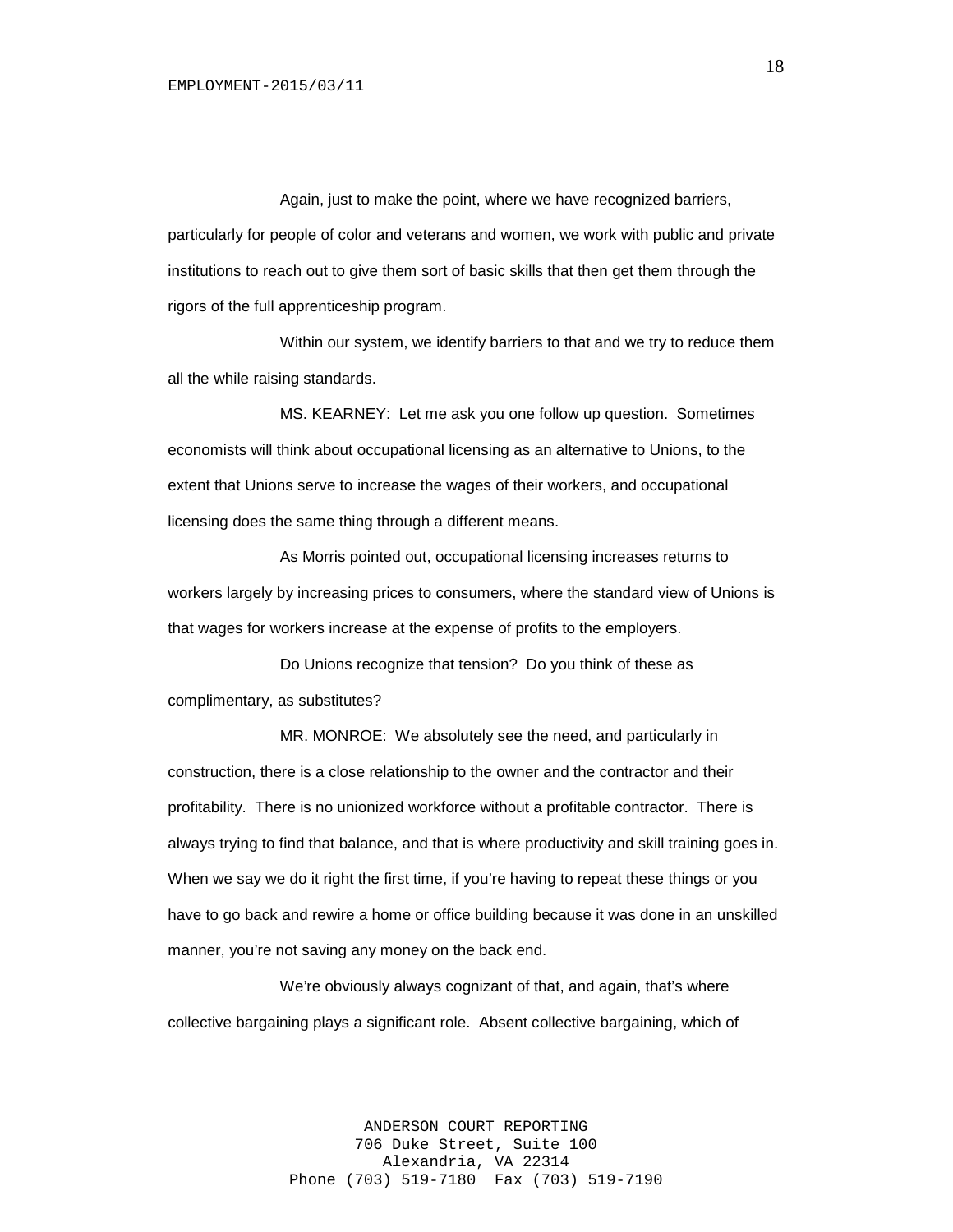course, we think is preferred, I think in terms of skill development and consumer confidence, licensure certainly fills some void. I wouldn't say it's either/or.

Obviously, we would encourage collective bargaining, but in the absence of it, I think licensure in certainly some of these occupations where public health could be at risk is a better substitute than nothing.

MS. KEARNEY: Thank you. Justin, what is your economist reaction to all this? How did Morris do on the economics?

MR. WOLFERS: Two great occupations that are currently licensed, first, fertilizer applications, which means you need a license to spread manure, and the second is fortune teller. For both of those, you learn that in many states, you need a license to spread shit. (Laughter)

I'm an economist. Economics is not licensed. I don't need a license and I can continue to spread. (Laughter)

Let me tell you why Morris is one of my heroes. What he has done is he's taken an issue that virtually no one was studying. He's figured out it's of first order importance, affects about a third of the labor force. Where there wasn't existing data, he went out and collected it. He interprets those data in the context of simple price theory and economics, and then he pushes it through to -- this is what he is doing today -specific sets of policy conclusions.

He's willing to come to Washington with very concrete examples of what legislators should do, and then when states take him seriously, he jumps on a plane, and he has been jumping on planes all around the country, to talk to people like Barbara about whether or not they should be licensing fertilizer application.

I think this is how you do economics. In the way that he has done it, I think there are three big things he gets right. One, he gets the economics right. He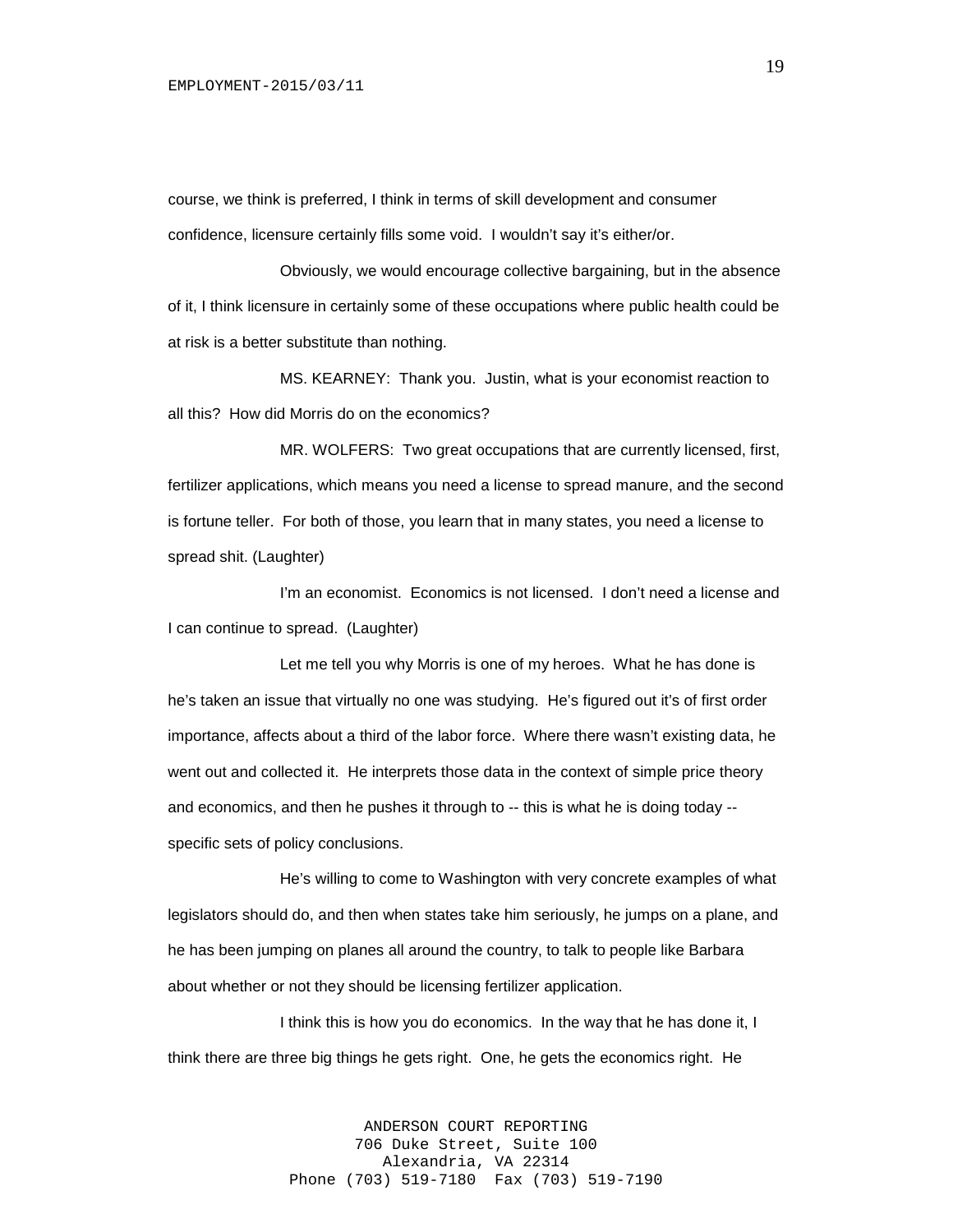shows that licenses increase prices, they decrease employment. In terms of quality, which is a thing they are meant to try to protect, or safety, they have no effect whatsoever. In terms of other things you might care about, there is no real effect on inequality that he can find at all.

The second thing he gets right, I think, is the macroeconomics. One of the great things about the American labor market is we have an incredibly fluid labor market, by which I mean we all have many opportunities to reinvent ourselves. We change occupations many times during our career, many more times for our European friends. We move across state lines and go in different jurisdictions.

This fluidity has been declining through time, and Morris rightly says that licenses are one of the things that are preventing us from crossing occupational lines or alternatively from crossing state borders as well.

More than that, licenses are a barrier to global trade and gathering intellectual capital from overseas. They prevent specific kinds of professionals from being able to come over here and ply their craft. They block off important pathways to the labor force.

The example I just used about is some prisons are providing education for inmates, training them to become barbers, but it turns out to become a barber, you have to get licensed, and they are not going to issue you a license if you're guilty of a felony. You can see how this is going to block up pathways into the labor market.

I think the third thing that Morris gets right is the political economy, which is beyond the economics. He understands this is a question of interest group politics. It is easy to take the view this is an issue just for labor economists and thinking about labor markets, but he rightly positions this as a consumer issue as much as a labor issue.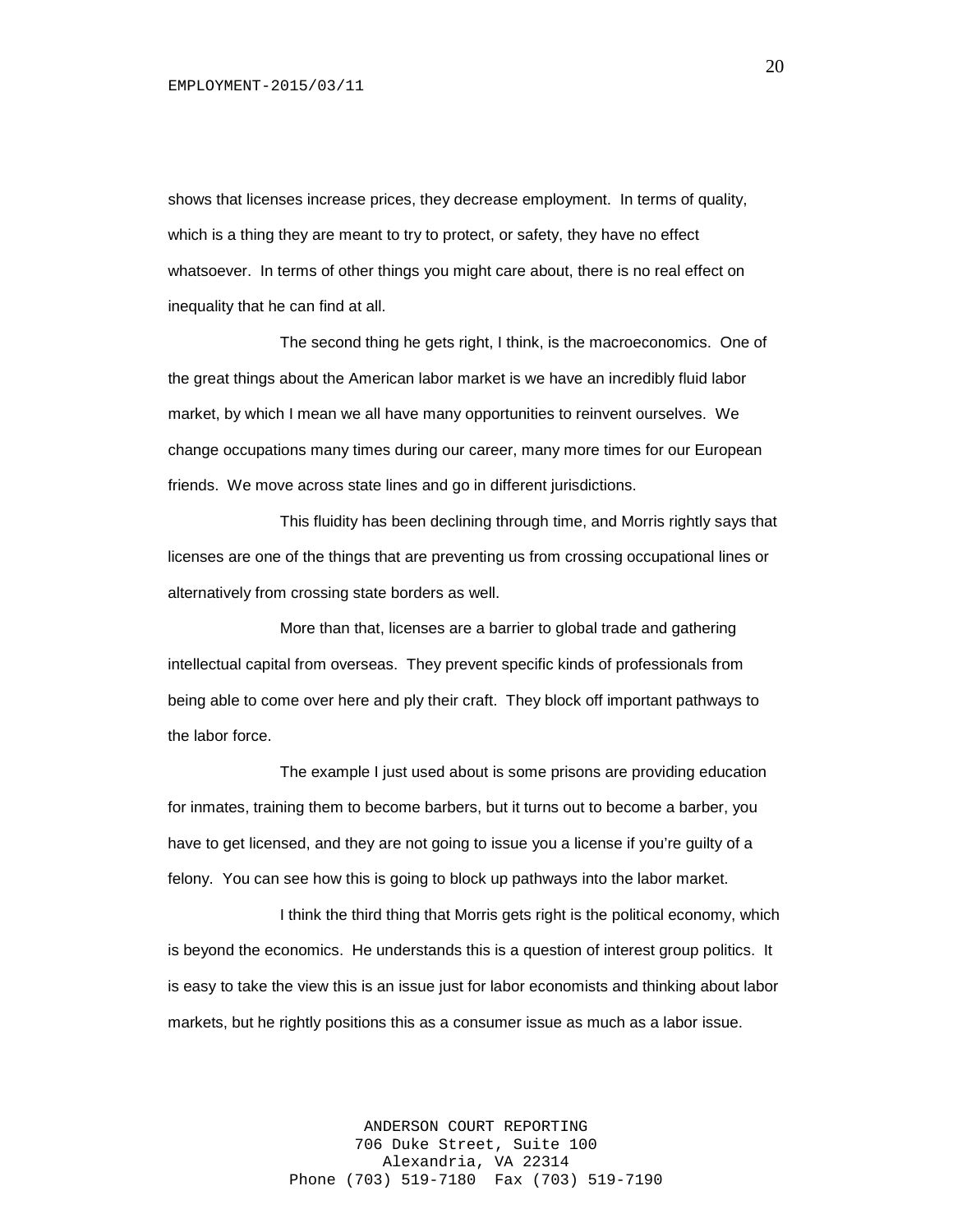I think he gets just about everything right here. It leads me to an uncomfortable conclusion, and it's one I'm still battling with in my head. You can probably tell, I have long hair, so that means I'm sciolist. (Laughter)

If you told a typical sciolist economist that there was a way in which you could get groups of workers together, get them to organize, use their monopoly power in order to raise wages, well, I read last week that Bob Rubin was saying we should have more collective bargaining. I read Larry Summers saying the same thing, and I have heard Morris' frequent co-author, Alan Krueger, say the same thing.

If we did all that but we called it "occupational licensing" instead of Unions, all of a sudden the same coalition seems to think this is a bad idea.

I think I'm drawn to Morris' conclusions that this probably does rip most of us off, and probably on average, certainly there are a lot of excises in the system that cost you and I, but I'm still not quite sure how I see how I can be against licensing and at the same time be vehemently pro-Union.

MS. KEARNEY: This is what I think is so useful and helpful about what Morris has done, take this issue out of the libertarian camp and remind us all and point out very clearly this is an economic issue, and that is why we have taken this up at the Hamilton Project as an economic policy group, there are economics involved here. In fact, as Morris has pointed out, 30 percent of workers in this country need a license to work.

This isn't a political issue and it shouldn't be a political issue. This should be an issue for people who care about employment opportunities.

The one point you made was on labor market fluidity. I was surprised to learn, Morris, from your paper, that in fact we license a larger share of our workforce than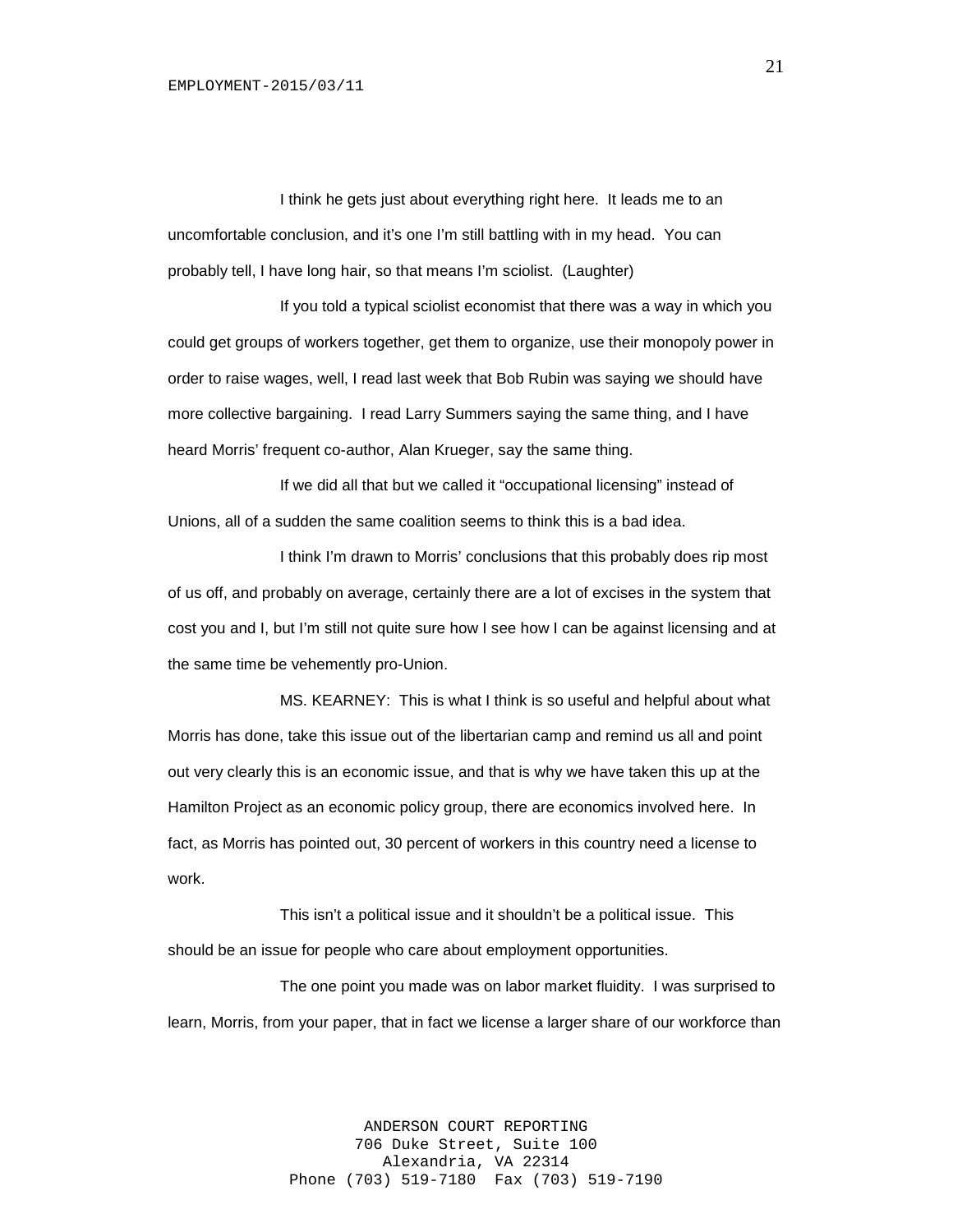Europe, so the perception that we're a more fluid less regulated labor market. I found that surprising.

Is there a lesson there or is Europe just behind us in the trend growth towards more licensing?

MR. KLEINER: I think in the U.S., licensing is state by state, and in Europe, it's country by country, although as part of the European Union Compact, you are supposed to be able to move from one country to another without restrictions. Although in Europe, there are structural issues, language barriers, cultural issues, so that geographic mobility is dramatically lower in Europe than in the U.S.

When we estimated the coverage, it's much lower in Europe, but it's very interesting, and this is in the report, they seem to at least take the economics, at least one country, Poland, has deregulated dozens of occupations. I guess they looked at my report before I wrote it. (Laughter)

They went ahead and are reducing regulations for a wide variety of occupations.

It's very difficult to do that in the U.S. It's very rare that an occupation goes from more to less. It's sort of like growing older. There is only one direction with licensing, and that is from less to more.

Also, the issue of increasing requirements, so that it takes a while, as I briefly mentioned, once an occupation becomes licensed, you have individuals who are grandparented in. As a grandfather, I feel that pain. What happens is it takes a while for the older workers to retire, move out of the occupation, and the new workers have to work the higher standard.

This raises the standard but the other issue is access. There are funds in terms of reallocation -- I wanted to briefly address Justin's very appropriate comment - you do have a reallocation from relatively lower wage consumers to relatively higher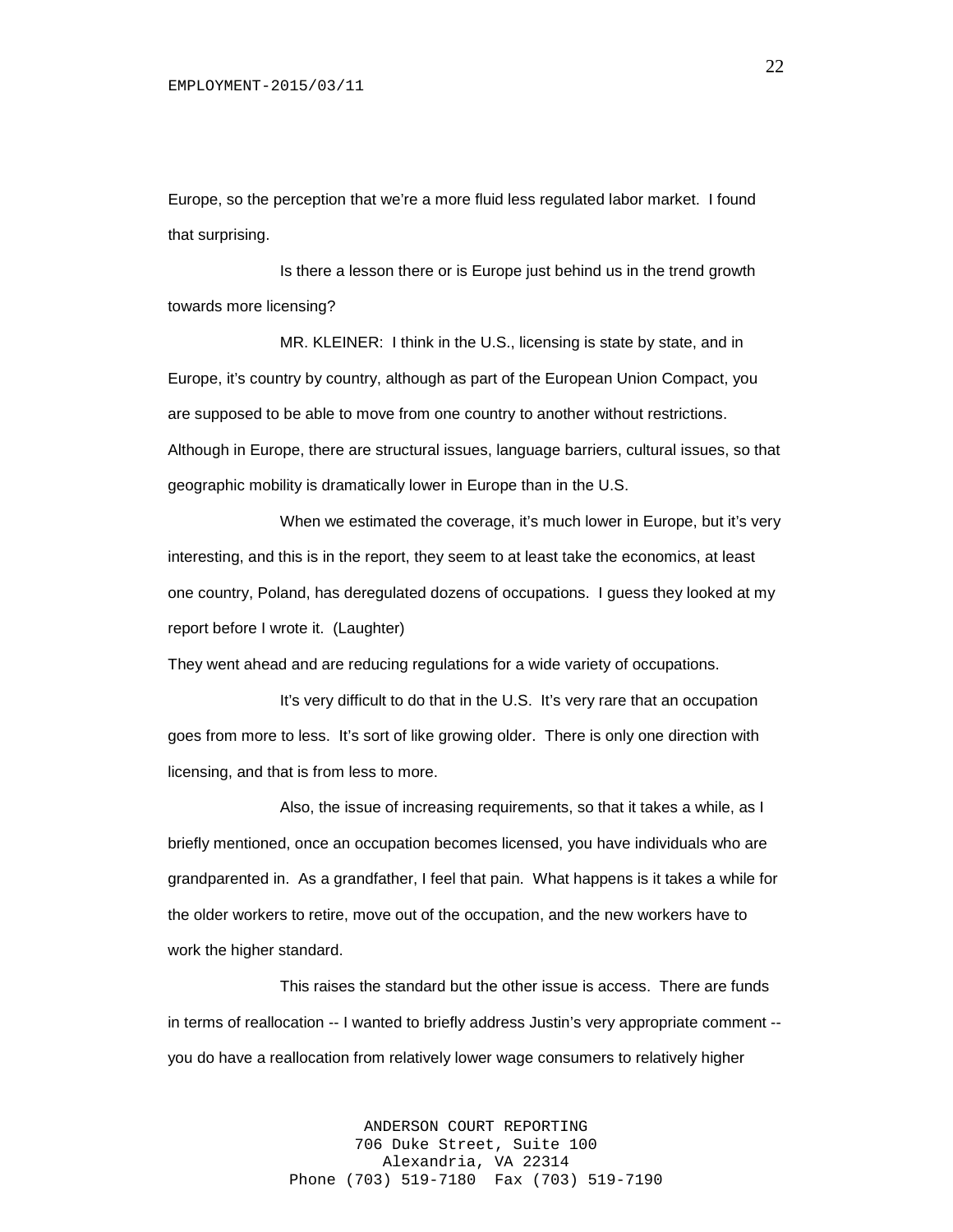wage licensed workers, and at least in the work that has been done so far, there is no effect of licensing on reducing inequality, which is a big plus of Unions. Unions tend to reduce inequality, especially within the Union sector. To the extent that is a big policy issue, Unions are a real plus, but licensing is not.

MS. KELLEY: If I may, one of the issues that I think is really important and I'd like to make sure we don't lose sight of is the incentive and the motivation for a lot of additional licensing comes from the practitioners themselves. What you have and what I've seen over the last several years is greater fragmentation and subspecialization, so you start off with a licensure of physicians. We all agree that full licensure of a doctor is necessary. Then you have the doctor's assistant. You have a physician assistant. Then you have an assistant to the physician assistant.

Each of those layers of subspecialization, for lots of reasons that they perceive as legitimate, mainly in the health care industry, independent billing authorization, will provide incentives and motivation for the request for licensure.

We had a request this year or sunrise with respect to radiologist assistants. Those are the folk who will go through and deal with the machines and read the equipment.

When my staff did their investigations, they found that there were in fact some serious independent judgments and decisions these people were being asked to make, but ostensibly, they were supposed to work under the supervision of a physician.

At the end of the day, looking at what the potential for risk to a patient was, we decided there needed to be some state oversight, but we decided it did not have to be a full licensure program, because those people were already subject to the oversight of the physician, and they were subject to the oversight of the responsibility of the facility at which they operated that equipment, so there were layers of existing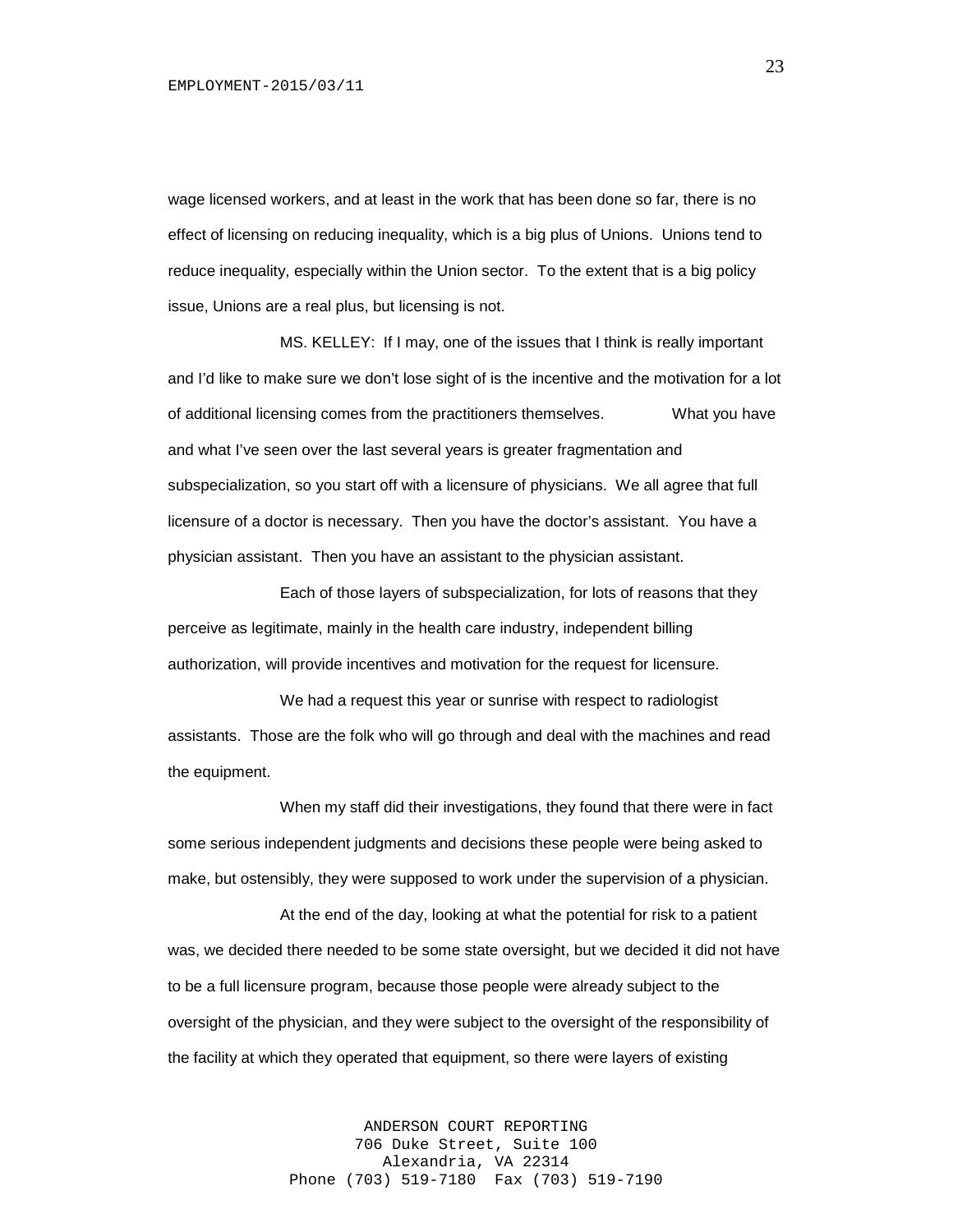supervision, oversight, and protections for the public that we didn't need to impose another full spectrum of licensure/regulations.

What we did find was that there was some need to have these people be minimally qualified and competent in the operation, in the reading, in the diagnosis, and being able to understand the language to communicate with the physician the impact of the findings.

We then recommended there be either a certification or a registration, but full licensure was not necessary.

MS. KEARNEY: There is so much in what you just mentioned. There are two themes that I want to bring back up. The first is where the call for licensing is coming from, the practitioners themselves. Let's stay on that for a moment. I can't help myself but bring up the case of Uber, right. I can't imagine there is anyone in this room who doesn't love Uber, right?

In D.C., we all love it. I don't see anyone who uses Uber saying to the D.C. Government please help us, we need these guys to be more heavily regulated, but certainly the taxi cabs and the holders of the medallions don't like them.

Before Uber came, it was virtually impossible to get a cab even if I booked it, up to Northwest, D.C. to take me to the train station. Now, I just go on my IPhone and in five minutes, no matter where I am, like a shiny black car miraculously appears from out of the bushes with mints and water and a nice driver.

The D.C. Government didn't have to assure that for me, but there is this amazing thing where after a ride, consumers get to rate the drivers. We are relying on the marketplace and consumers, and driver's reputations, to sort of regulate, if you will, the quality of service provided.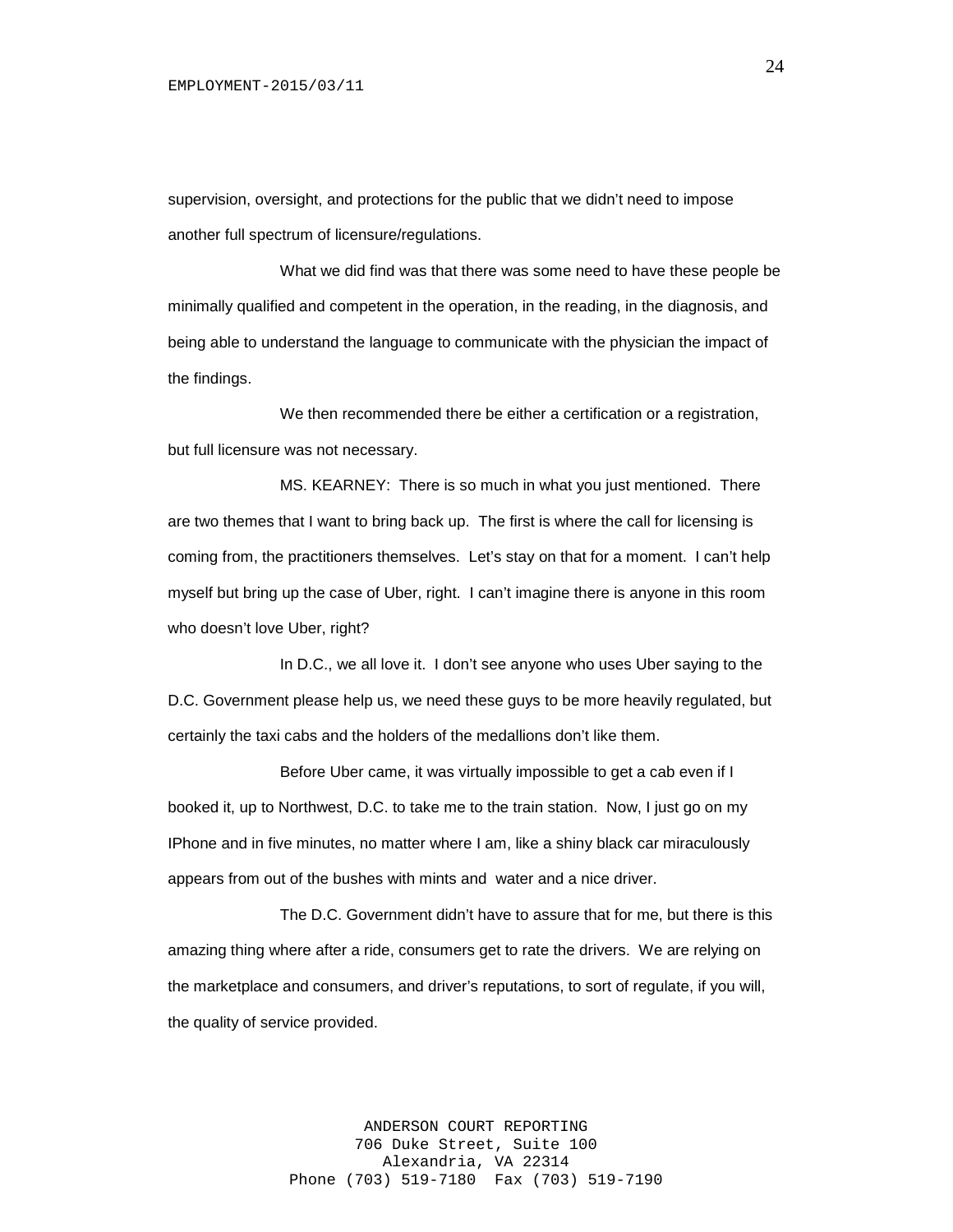This raises an interesting question, I think, whether these disruptive business models and this more easily flowing information across consumers is going to make it a lot harder for the practitioners themselves to make the case that regulation is needed to protect consumers.

MS. KELLEY: I will tell you, Colorado is first for lots of things. We were the first state to regulate what we call transportation network companies this last session. It was to address exactly the very question of Uber, UberX, and Lyft. Uber Black, which is the high end of that service, doesn't raise a problem because they use already licensed limo services.

It's UberX and Lyft that really challenged the underlying rationale and concepts that municipalities have used to regulate taxi cabs for the last 50 years. What UberX is raising to the forefront is the continued efficacy of the kinds of monopolistic destructive theories, the kind of public convenience and necessity, that was the rule of the day 25 years ago, if that really pertains.

I am not a particular fan of Uber, but that's okay. (Laughter) There is an underside to UberX and Lyft that you as a consumer may not recognize as being a problem until you are in the middle of it, like not having sufficient insurance coverage. Not having background checks, so you don't know who that driver is, and unfortunately, there have been some real tragic consequences of people who should not be driving Uber and the experience of women who have gotten in the car.

You face that across the board. The question is what kinds of similar regulatory frameworks should we bring to new business models, should we try to impose, a regulatory concept on a new 24th Century system that is more technologically driven.

I think that is a challenge for regulators like my Public Utilities Commission.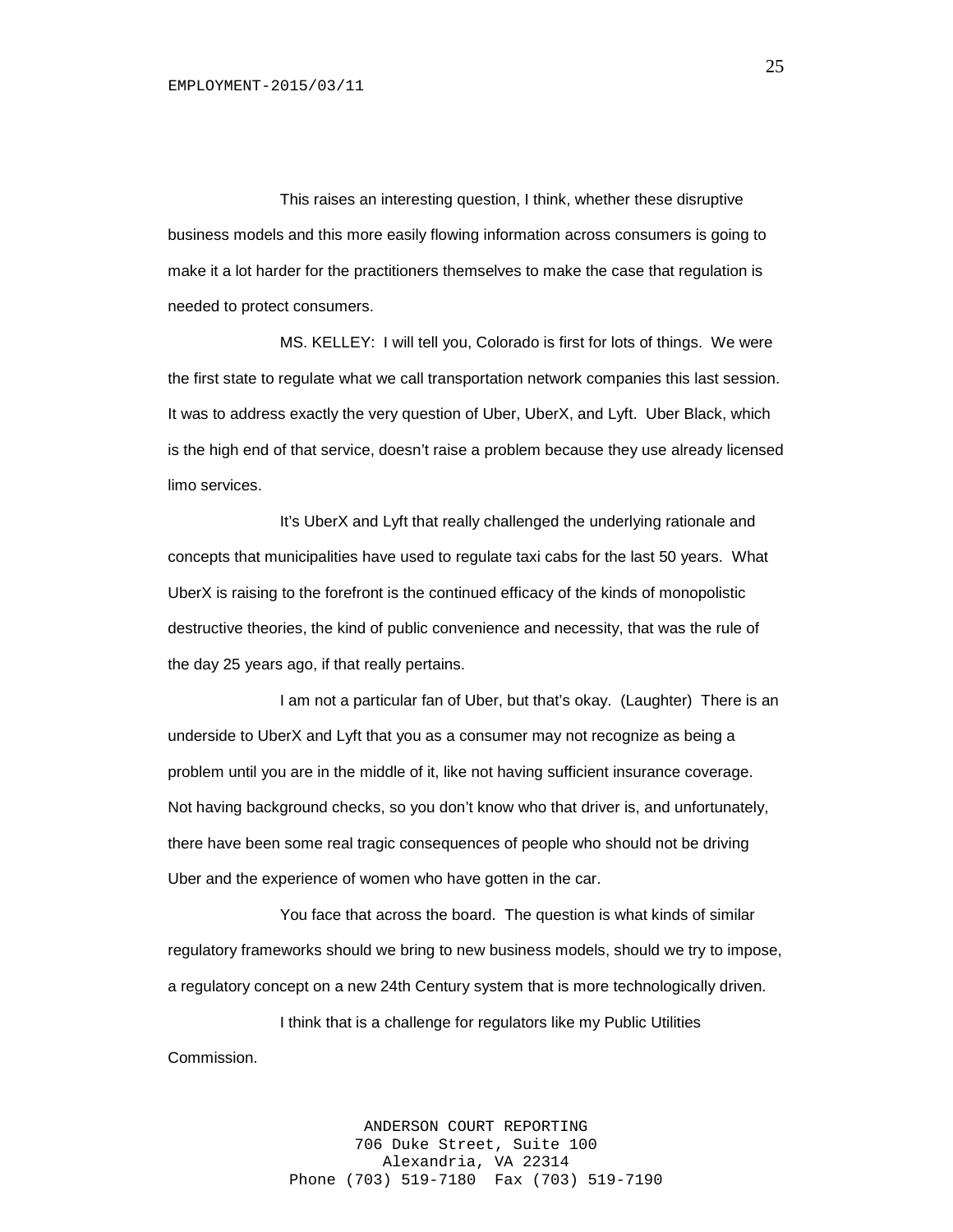MS. KEARNEY: You're so forward looking, so encouraging. MS. KELLEY: Yes. (Laughter) We try to be.

MR. WOLFERS: Uber is a good news story and I like your optimism, Melissa. The state of probably all these things is there is something that would help consumers and consumers can never get adequately organized to be politically represented.

Somehow this happened with Uber, right? Two things happened. One was the unique regulatory strategy, which was called -- I'm going to trample over the regulations and apologize later -- the other is this is an innovation from a monopolist.

Consumers aren't being represented, but we have a monopolist who is getting all the profit, who is going to go out there and be doing the hard regulatory yak. If this was instead an innovation that was going to be in a competitive market, they are not going to be organized either, so I think the chances of regulatory relief would be substantially lower.

MS. KEARNEY: Great. The other issue, Barbara, your example of the technicians raises is the point that even in the health care industry, which I think most of us would agree should have a higher degree of licensing, there are different tasks along the way. Occupational licensing is a practice of not just defining who is permitted to work, but also establishing what tasks can be performed by people without that license.

We see now a movement in many states to allow nurse practitioners, for example, to do more. We just saw this in Morris' paper, he talks about the case of teeth whiteners. Morris, do you want to talk a little bit about how that plays out with all this?

MR. KLEINER: Yes. There was a recent Supreme Court case involving the Federal Trade Commission in the State of North Carolina in which the members of the Dental Board had to be practicing dentists. It is surprising the practicing dentists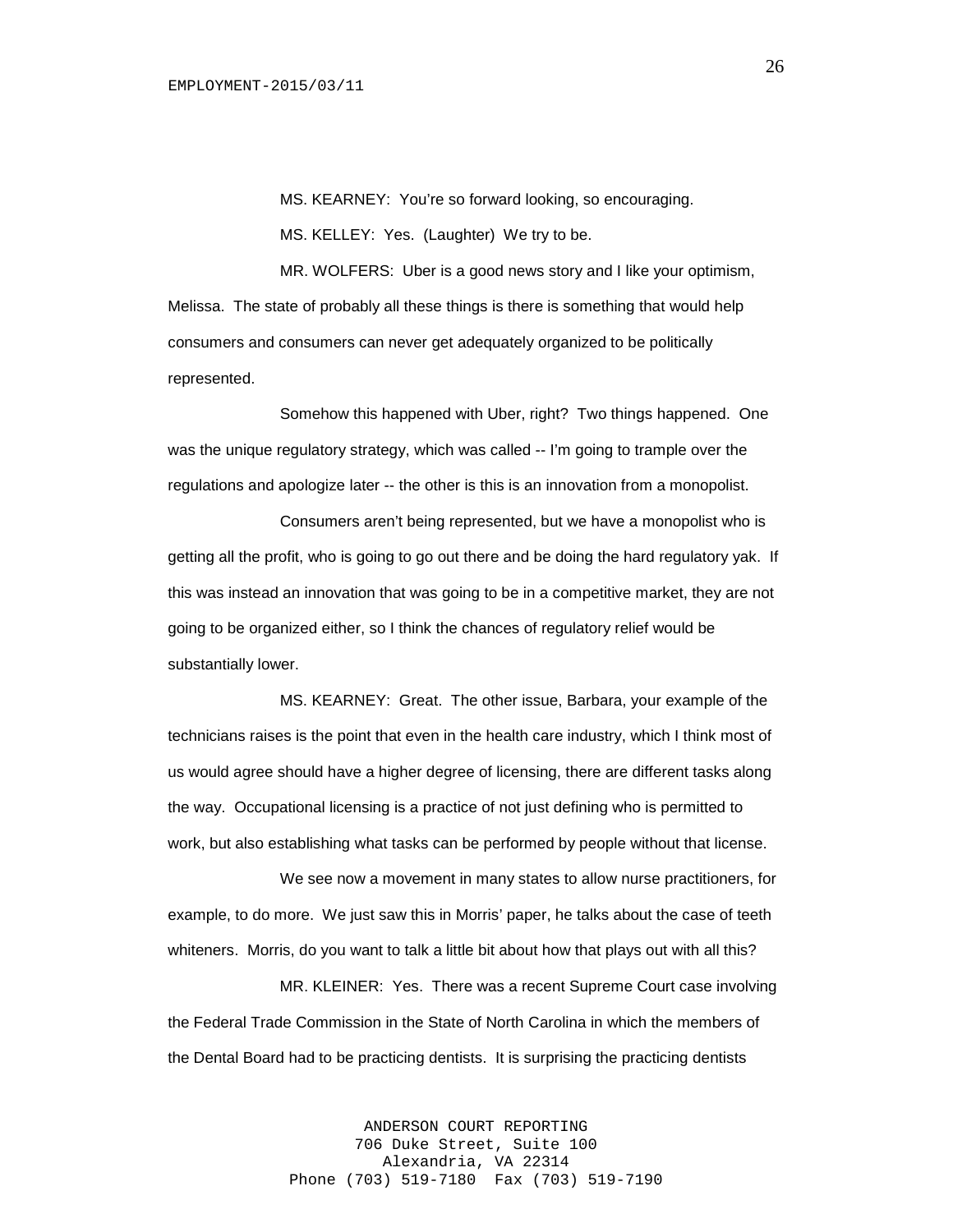thought people who were providing teeth whitening were practicing dentistry without a license. In fact, that was a high margin profit for the dentists.

They basically sent cease and desist orders to individuals who were selling teeth whitening kits in malls and spas. The Federal Trade Commission thought this was a violation and restraint of trade under the Sherman Antitrust Act, and sued the Dental Board saying they were just acting in their own interests.

On a 6-3 decision within the last couple of weeks, in fact, there were a number of write-ups in the major national papers, that the Court ruled yes, in fact, this Board was acting in their own self interest and not looking after the interests of the consumer, that is individuals who wanted to buy these teeth whitening kits.

In fact, individuals who were on these boards were really acting in their own self interest and not in the interest of consumers, and the Federal Trade Commission ended up winning that case.

In the report, I really develop some differences between North Carolina and how they set up their boards, and sort of the paragon of virtue, the State of Colorado, and how they set up their boards, which is very different, and it can lead to some very different outcomes, in the case of the Federal Trade Commission saying that there are potential violations of antitrust.

You get, as was pointed out earlier, and as I mentioned in my statements, there are over 800 occupations that are licensed, and what happens is not only as in the case of North Carolina and the teeth whiteners, licensed versus unlicensed, you also get lots of battles.

I call them battles of the licensed occupations, between doctors and nurse practitioners, dentists and dental hygienists, architects and interior designers, physical therapists and occupational therapists. Those decisions on who can provide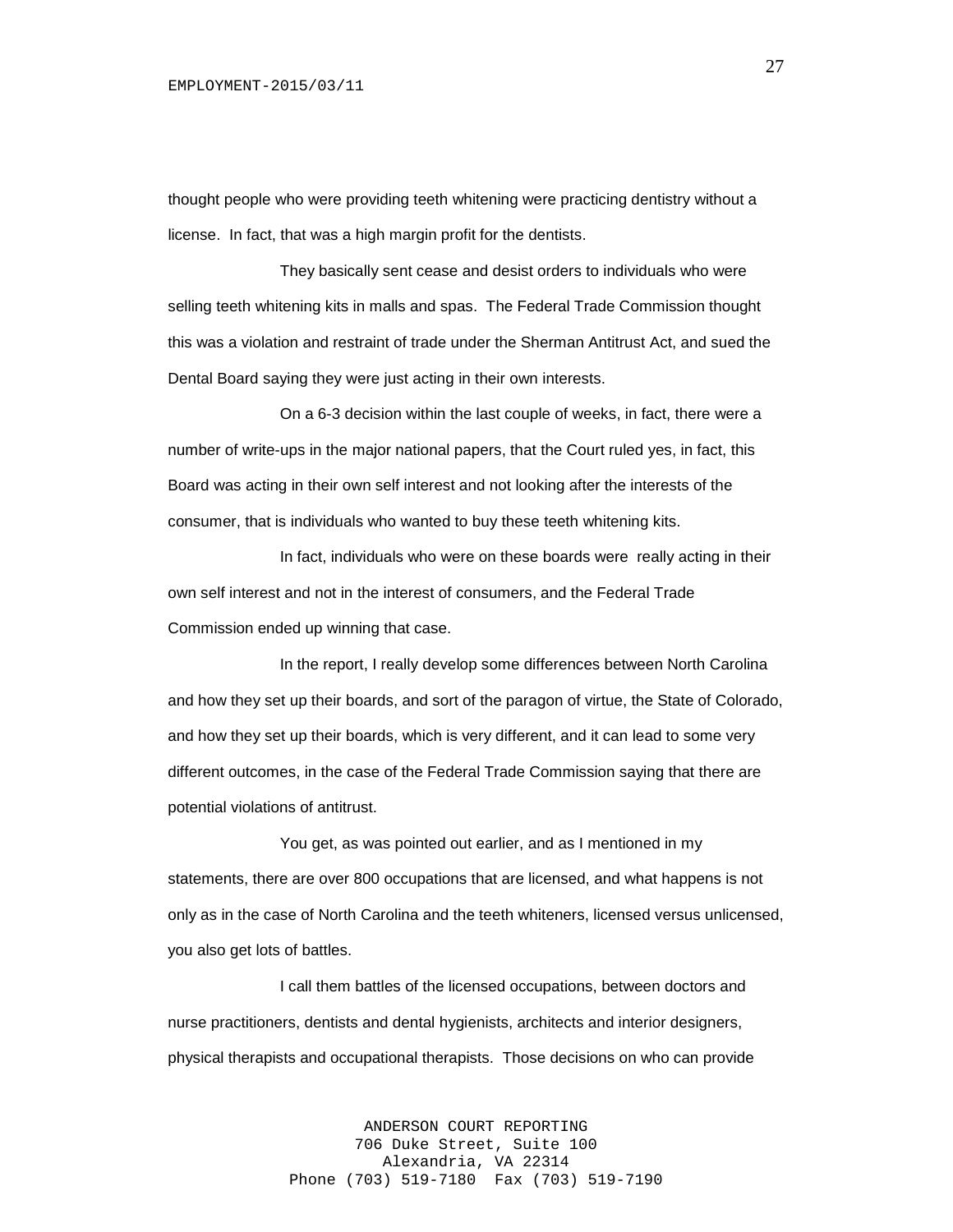tasks are not determined in the marketplace but rather they are determined in the legislature. These perhaps would be better decided by consumers rather than in the legislature.

MS. KEARNEY: Can we talk, and Barbara, maybe you can clarify this, what is the role of agencies such as yours and state legislatures, and how do those different bodies interact in this area?

MS. KELLEY: I think that's quite frankly one of the most interesting aspects of this whole sunset/sunrise review process. The legislature is clearly a big part of the whole three legged stool, if you will.

What you find is we will submit --

MS. KEARNEY: What is the first leg?

MS. KELLEY: The first leg is the statutory review of the program. The second leg is the actual report through the Executive Branch and my office, and the third is the legislature in terms of implementing or executing on the recommendations in the report.

What you find is once the report gets into the political arena, we lose control of that process and you have lots of other influences that will come to the table.

Morris will appreciate this. One of these is a classic example of what I call the "astounding saga of occupational therapists" in Colorado. Going back to 1996, my office, and I was not there then, had the same functions. They recommended initially that there was not a demonstrated need to regulate and license occupational therapists. Therapists didn't like that. They came back again in 2006 with another sunrise request. We said again we didn't see the need for regulations, no demonstration of consumer harm.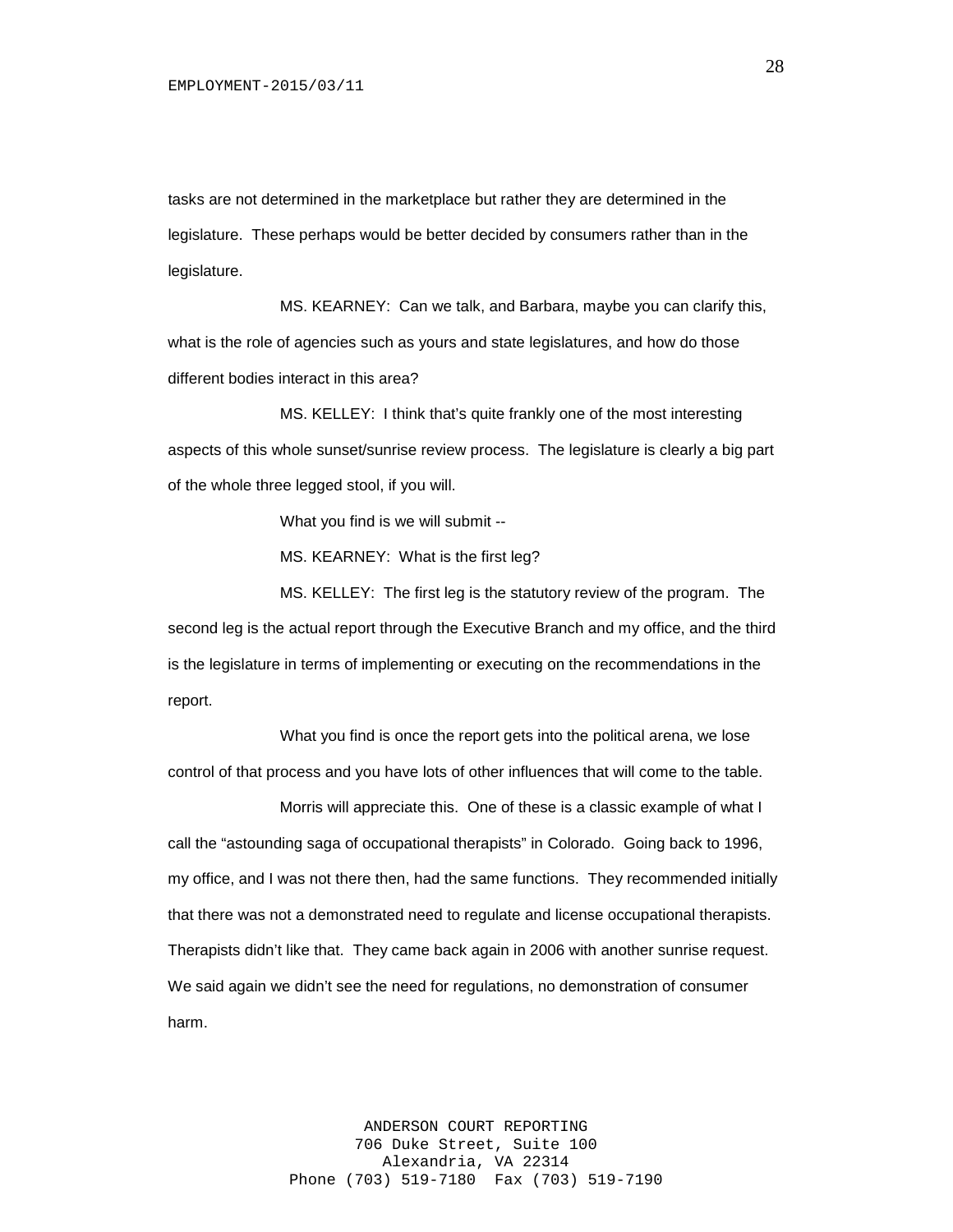Notwithstanding that, they were able to get a group of legislators together and in the 2008 session, they implemented a registration program for occupational therapists. They set up a short time for the first sunset review, which is in 2012. We reviewed it.

We had 17 complaints during the entirety of this regulation program, none of which had to do with competency. We don't think this program is necessary, let's sunset it. Legislature said oh, no, pursuant to the industry and constituent groups.

Not only did they say no, we're going to keep the program, we're going to move it from a registration program to a full licensure program, and we're not only going to include occupational therapists -- I mean no disrespect to anyone in the room or watching who has this occupation -- they included in the regulatory scheme the occupational therapy assistants.

In Colorado, it is a program -- these are really important people. They provide very serious services to patients who are in pain and need pain relief, et cetera. This is not a comment on their quality but it's just showing some of the insanity in a regulatory process that is getting a little out of hand.

The assistant designation can be very quickly acquired, I think after a couple of months or so, studying for credentials. The new legislation, which the General Assembly passed in 2013, imposed what is now a continuing competency requirement for not only the occupational therapists but for their assistants.

They have to do more work to maintain their certification than it took to acquire the certification in the first place.

This was all against the recognition of the regulators, my office, in effect, but it was recognizing that the legislative process is still its own independent body, and of course, we fully respect the decision that was made, but it was just a little out of sync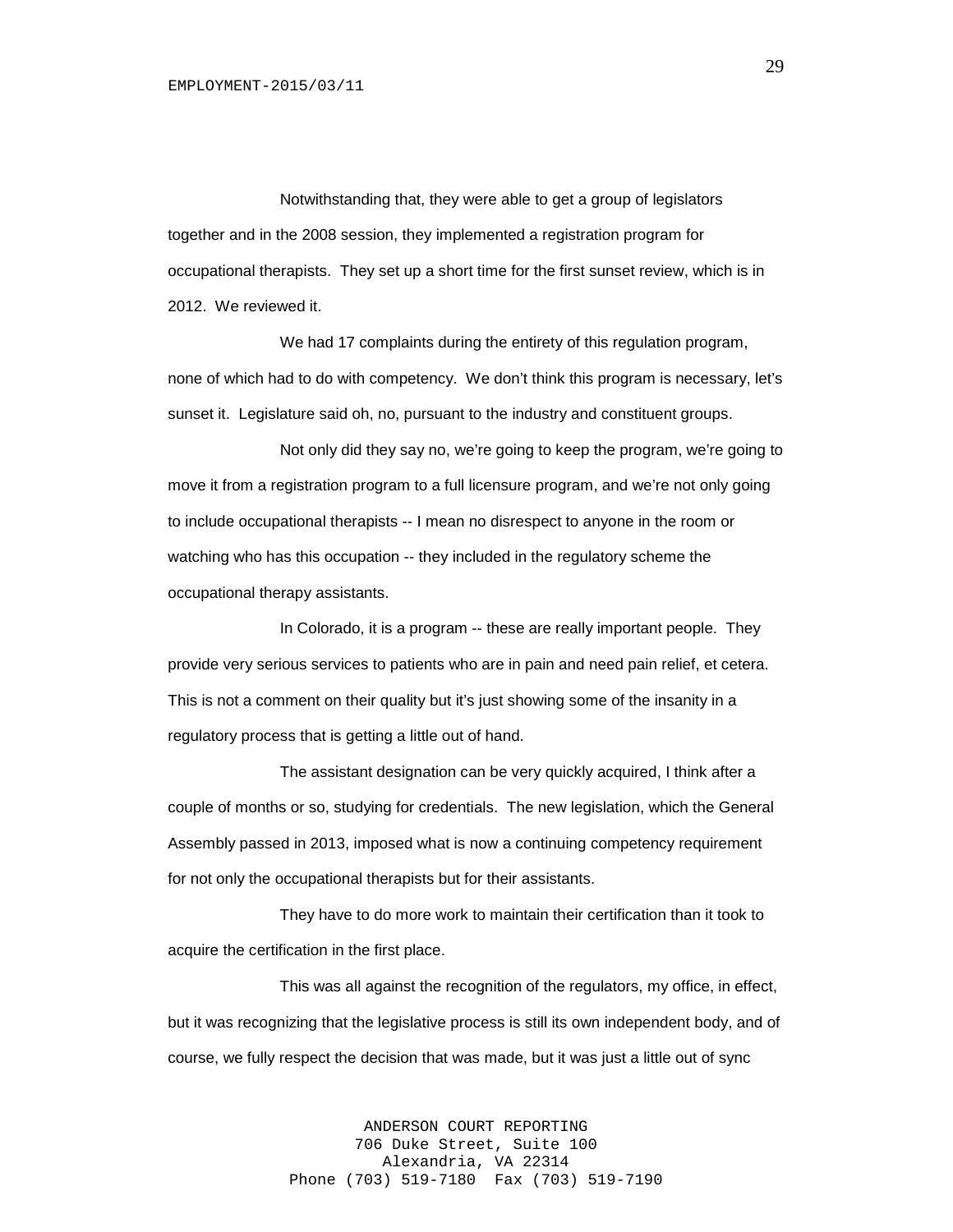experience, that we ended up with a more enhanced regulatory program for a professional occupation that we thought really didn't need it in the first place.

MS. KEARNEY: What is the average wage of someone in that assistant position?

MS. KELLEY: I really don't know.

MS. KEARNEY: Morris, how should we think about this in terms of licensing and up the wage distribution? Your story doesn't sound to me like one that protects low wage workers.

MR. KLEINER: Right. For example, I looked at physicians and nurse practitioners, and doctors make about twice as much as nurse practitioners. Dentists make almost three times as much per hour as a dental hygienist.

These battles take place over who can first open up an office. In Colorado, which again is the paragon of virtue, dental hygienists can open up their own offices. That is very unusual. They don't have to have a licensed dentist on the premises, which they do in most states. California is also moving in that direction.

Nurse practitioners in the past couldn't prescribe drugs, and this dramatically raised the price, for example, of well child visits, that could be done by nurse practitioners, where they are not allowed to provide lots of services, the prices of those services go up about \$10 per visit, and on average, it costs about \$100 to take your kid in to see are they doing fine, are they growing fine, what is their weight.

When you multiply that \$10 by the 60 million well child visits that take place every year, for just the one procedure, you're talking about a potential cost saving of \$600 million.

In terms of health care, the Affordable Care Act, these all have very large implications for what consumers have to pay, and the ability to allocate resources, who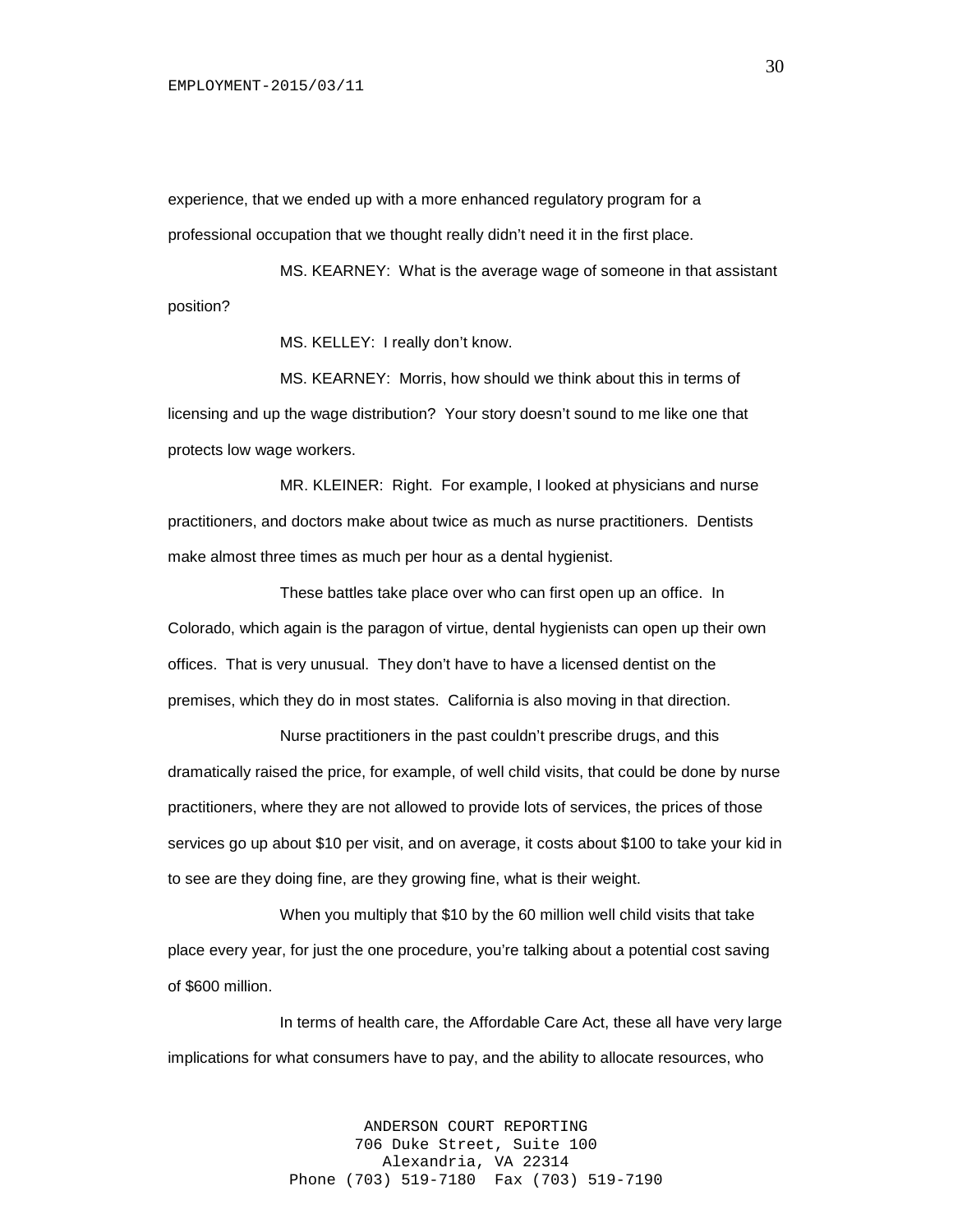should provide these services, are largely determined again not by who do you want your kid to see but what are different occupations allowed to do by the legislature or the professional associations.

MS. KEARNEY: Mike, your illustration of this issue from the construction sets up a good contract, which I think most of us would want a licensed electrician wiring a building, but we probably don't need a master electrician licensed to do the demolition.

MR. MOORE: Well, the electrician wouldn't be doing that.

MS. KEARNEY: Right, but it's sort of like a dentist doing teeth whitening. MR. MOORE: I think there is some variation, but again, our model suggests that you can arrive at some portability of skills and standards and accreditation, if you will, recognition, and I think we would look to harmonize that throughout the states.

We don't have this, as the Professor pointed out in his paper, there is a patchwork sort of regulations and licensure and what is, and Barbara has accurately described her one experience which may vary from other states, so I think harmonizing them so there is portability.

Understanding the access point barriers there are. Maybe there could be other solutions to alleviate some of the expenditures necessary for these folks to enter some of these occupations whereas throughout the collective bargaining process, those are essentially deferred wages, in hopes of further skill attainment, that you are going to receive better wages on the back end.

So, harmonizing across states, and even for other occupations, if you're looking for experts from other countries outside the United States, it seems to me that we would have to harmonize our own standards before we could allow some professionals or even practitioners from overseas to come practice here, particularly in occupations like medicine, security brokers, things like this.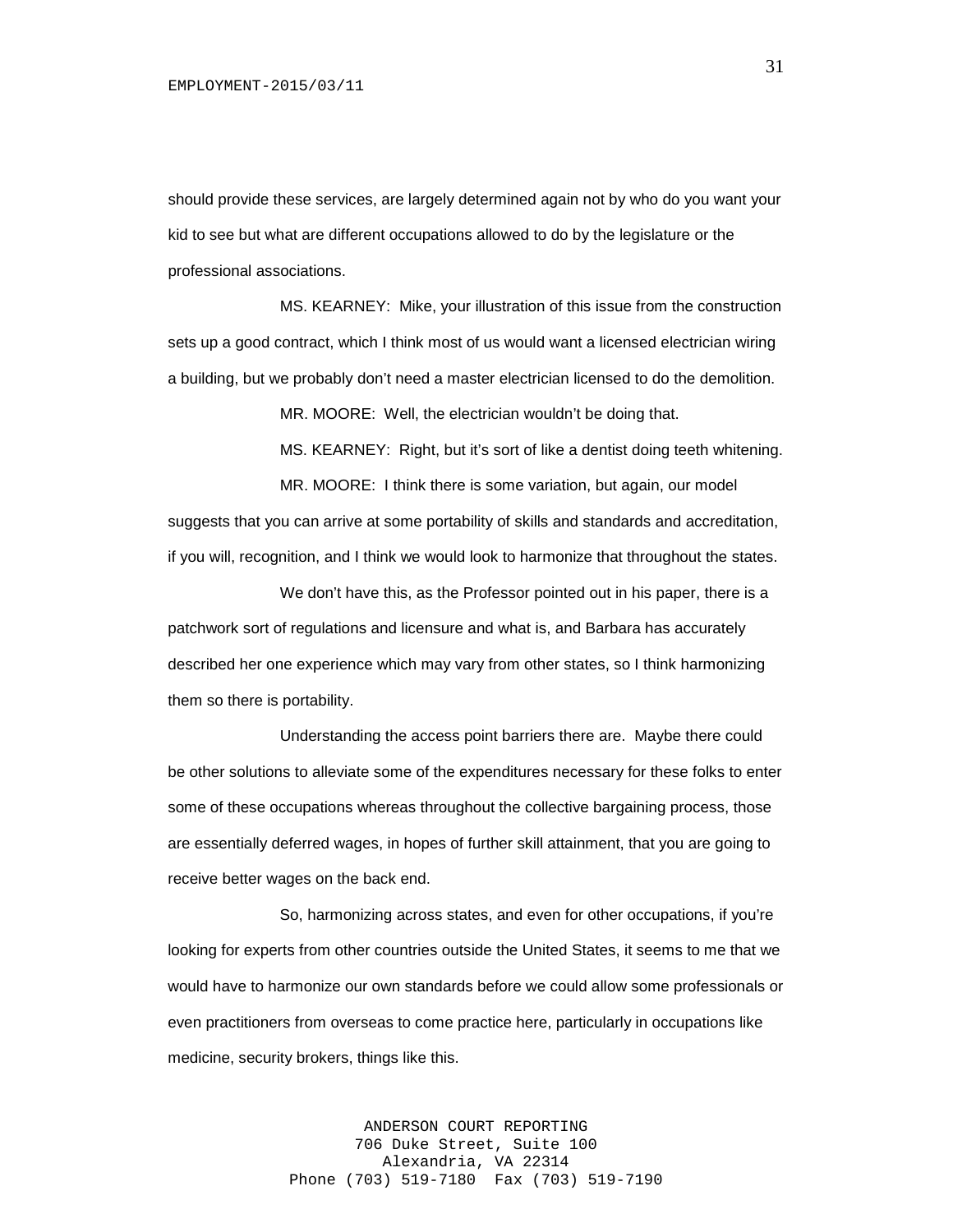Our model suggests that you can harmonize this in a way, but again it is through collective bargaining and a commitment to skilled development all throughout.

MS. KEARNEY: Justin?

MR. WOLFERS: I was just going to say it's not as simple as like licensing good, licensing bad. It depends on a lot on who is issuing the license, what the licensing boards are, who is setting the standards.

I agree, Melissa, it is probably a good thing that electricians are licensed, and we should elect Morris to be the person who issues the licenses, and I'm sure he would do so in an economically coherent and honest way. I'm not sure I want the head of the Electricians Union to decide what the standards are to become an electrician, because he effectively gets to decide how many electricians there are in the country, thereby setting his own wage, which is going to cost me a whole lot more the next time --

MR. MONROE: Not to interrupt, I assure you he's not the one making that decision in a vacuum.

MR. WOLFERS: These boards generally are staffed by the insiders, they represent the workers when it should be a consumer issue. The people who should be on the electrician licensing board should be the people that are scared of being electrocuted. (Laughter) The consumer.

MR. MONROE: Our consumer is the end user, the contractor and owner, who doesn't want the liability associated with faulty wiring, right.

MS. KEARNEY: This is a really important question from someone in the crowd. Morris, I think this is for you. Can you expand on the difference between certification and licensing, and the effects on quantity versus safety, and how your policy solutions address this.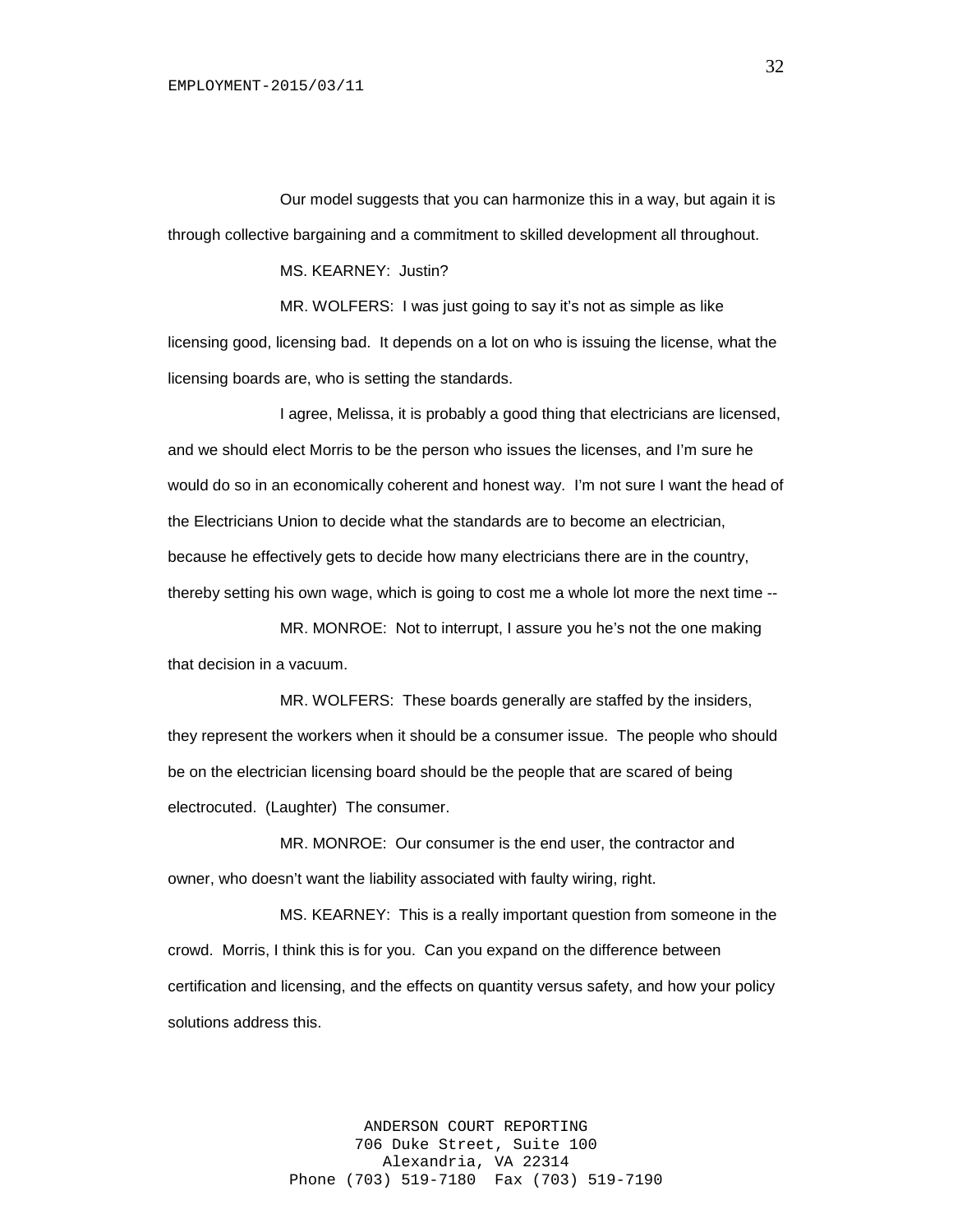MR. KLEINER: In terms of licensing, again, licensing is a monopoly, so it's like an utility. Only one company, in this case, only one occupation, can provide that service or nothing at all.

Certification is a right to title, which again is a chartered financial analyst, other individuals can provide those services as long as they don't use that title.

You can go to others to provide you financial advice but they cannot use the title "chartered financial analyst" because that title can only be provided.

In terms of insurance companies, there was a study done that looked at what do insurance companies do, their job is to assess risk. In states where certain occupations are licensed and in other states, they are not, insurance companies aren't willing to provide lower malpractice rates in those states that are licensed versus the ones that are not.

When I called the insurance companies, why is that, well, part of it is due to structure, once an occupation becomes licensed, the rules are set, lawyers can see if someone violated that, so they are more likely to go after practitioners, incompetent or unscrupulous practitioners, who may have violated the law, so insurance companies aren't willing to give a break to those states relative to others.

At least as a basic measure, insurance companies really don't see providing lower malpractice rates in those states that don't license certain occupations.

The quality effects are unclear, they are murky, but there are very clear price effects and very clear wage effects.

MS. KEARNEY: Thank you. I am sorry we don't have time for more questions. We do want to move the program along since we got started a bit late.

Please join me in thanking our panelists, and you all have a few minutes to get a snack. (Applause) Panel two will begin promptly in five minutes.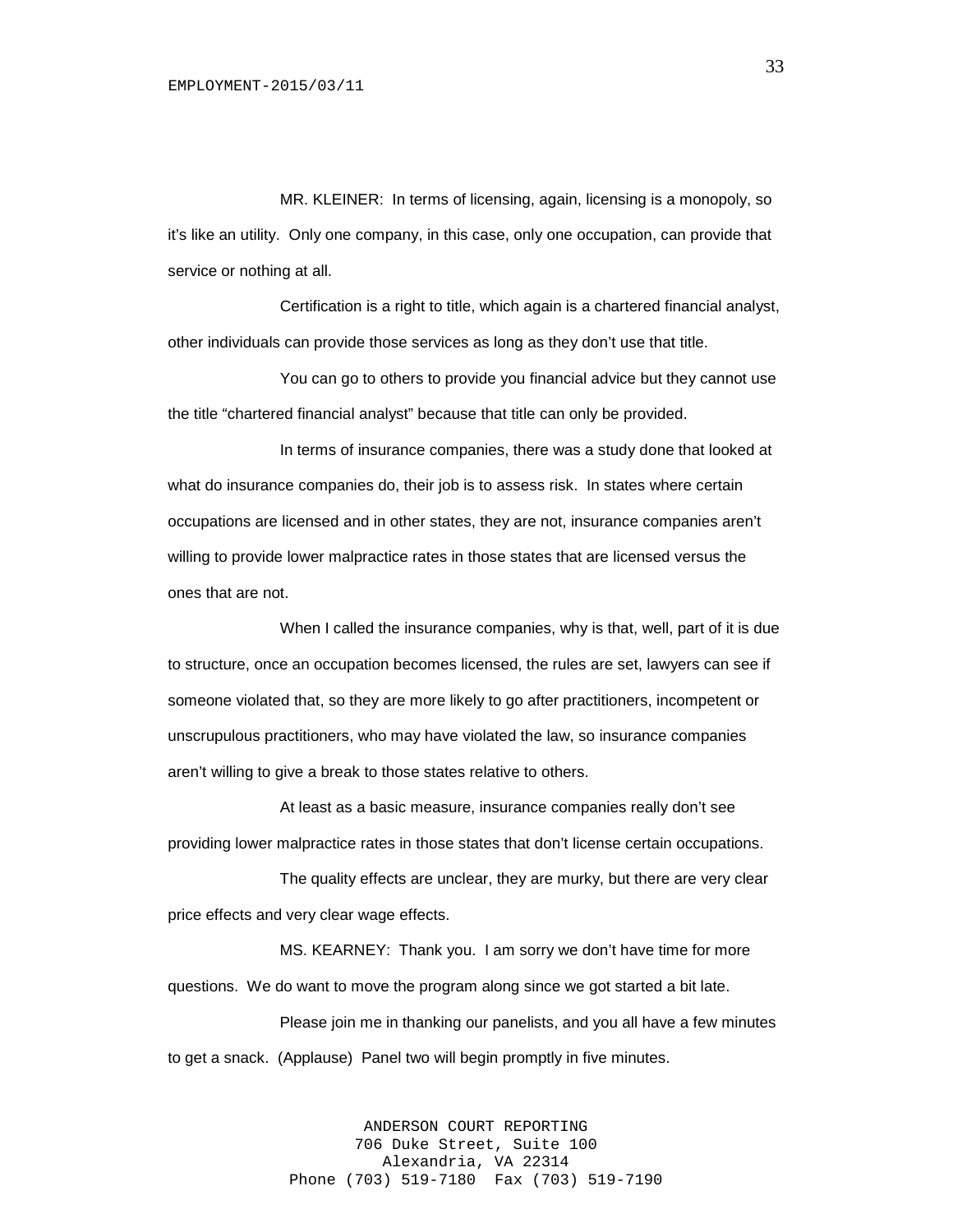#### (Recess)

MR. HUTCHINS: Ready to go? All right. Let's go. We're going to get started.

We are going to end today promptly at 4:45, for those of you who are wondering what our timing is, given the fact that we're operating on Joe Biden time now.

My name is Glenn Hutchins. I'm very pleased to be the moderator of this panel. I'm going to introduce the people on the panel first, and then we're going to hear from the two papers we have being presented, and then we're going to talk, debate the two papers, and then we'll take some quick questions from people in the audience.

Sitting to my left here is Jared Bernstein. He's the senior fellow of the Center on Budget and Policy Priorities, which job he took after serving as chief economist and economic advisor to the vice president, Joe Biden.

Are you responsible for his punctuality today?

MR. BERNSTEIN: I'm always on Biden time.

MR. HUTCHINS: Jared's areas of expertise include federal and state economic and fiscal policies, income and equality mobility, transit employment and earnings, international comparisons, and financial and housing markets. He is a prolific author most notably of the forthcoming book -- go out and buy it as soon as it comes out - - The Reconnection Agenda: Reuniting Growth and Prosperity.

To his left is Chanelle Hardy, senior vice president for Policy at the National Urban League and executive director of its Washington Bureau. Her policy work focuses on civil rights and urban economic policy with a focus, among other things, on job creation and entrepreneurship. Perfect for today. Prior to her joining the league, she worked in Congress as chief-of-staff and counsel, and among her many other roles, one of my favorites, she was a fifth grade Teach for America teacher here in Washington,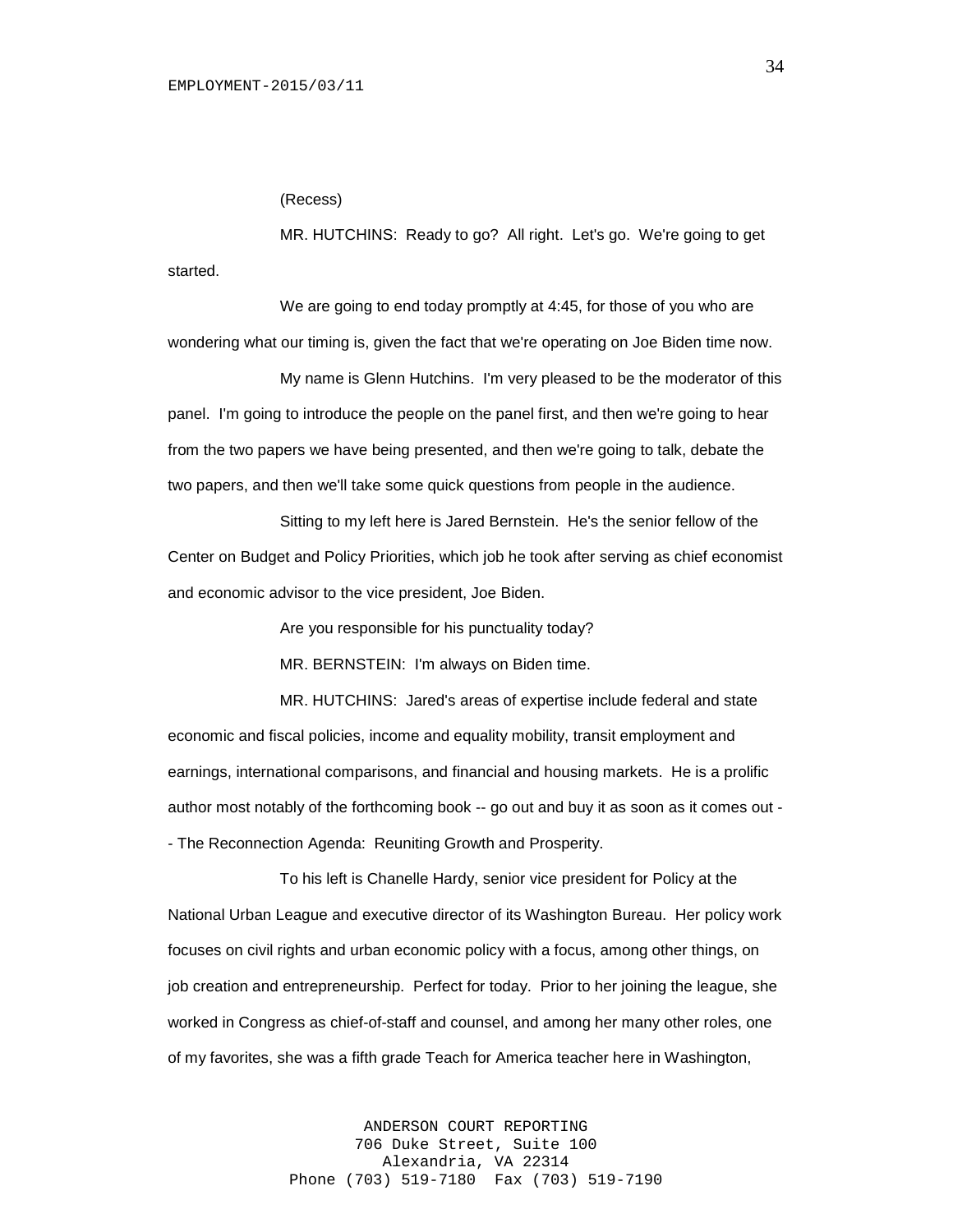#### D.C. Bravo. Good for you.

To her left is Adriana Kugler, professor at Georgetown, where she is the vice president -- vice-provost, pardon me -- for faculty. She previously served as chief economist, U.S. Department of Labor. Her research interests include labor markets and policy evaluation of both developed and developing countries, and her work evaluating the impact of labor policies and regulations was recognized in 2007 with the prestigious John T. Dunlop Outstanding Scholar Award.

Finally, to her left, our author -- I think, Michael, you're going to go first - our first author, Michael Barr, professor of Law at the University of Michigan Law School, where he teaches domestic and international financial regulation. He's also professor at the Ford School of Public Policy. He served in 2009-2010 as the U.S. Department of Treasury's assistant secretary for financial institutions, where he takes credit for being a key architect of Dodd-Frank, something you can say more openly in Washington than in New York, where I'm from, and the Consumer Protection Act -- maybe that's why he went out to Michigan to work -- the Protect Act of 2010. Among his other government roles, of which he's had many, most notably, he served, according to a person in the room here with us, as Bob Rubin's special assistant and deputy assistant secretary.

So Michael, why don't you launch into telling us about your paper? MR. BARR: Thanks very much, Glenn, for that, I believe, warm introduction. And to the Hamilton Project for inviting me here today.

I think that the conversation we had this morning and over lunch and then with Vice President Biden and the panel just now are really important parts of a conversation that the country is engaged in, I think, on a serious level for the first time in quite a while about how to make the economy work better for everybody. And I think that's a welcomed and needed change from the past. My paper I situate in that broader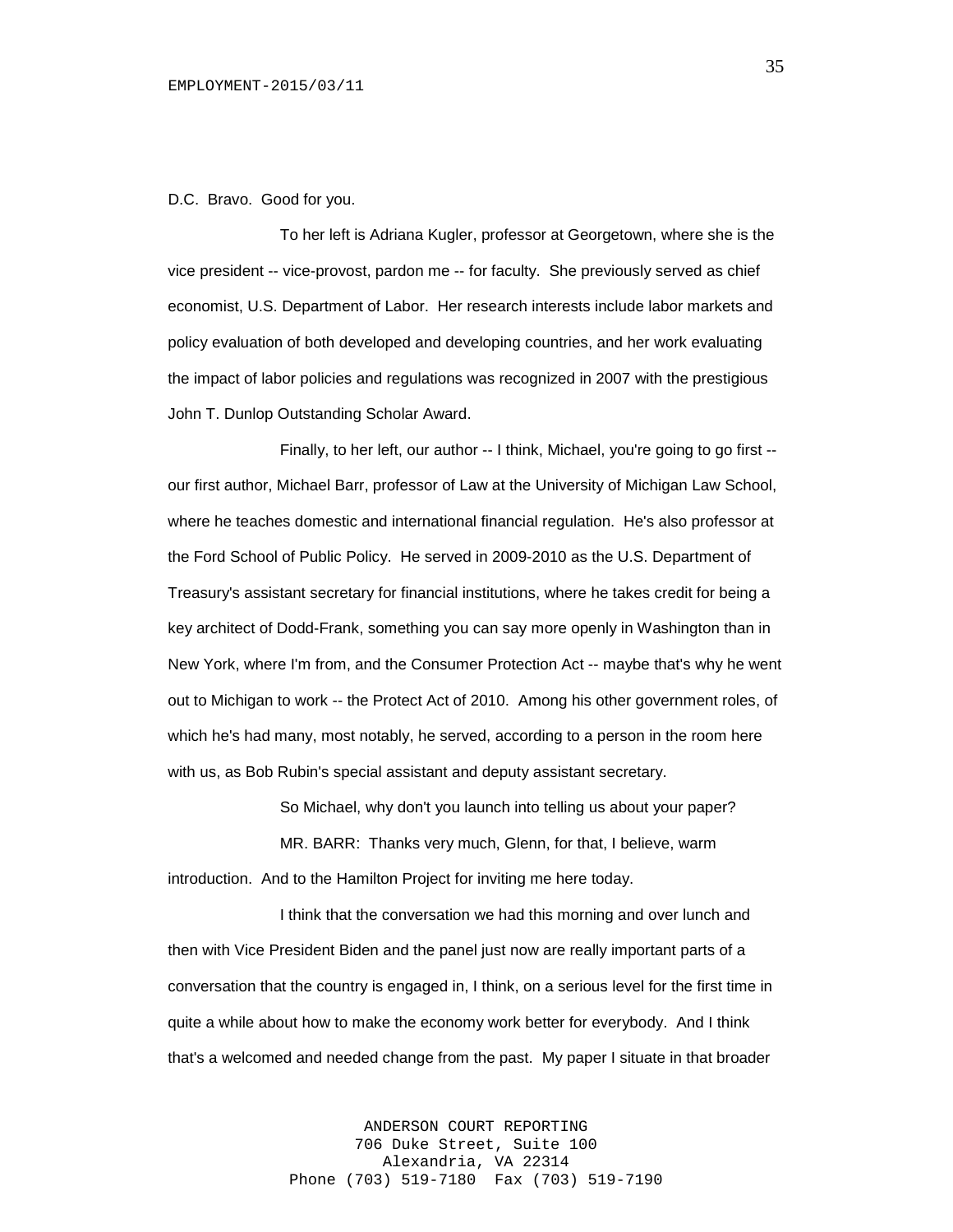context of thinking about how to make the economy more inclusive, how to deal with inequality in the country, how to encourage the creation of more jobs, and how to make finance safer and fairer and work better for the real economy. And I think that's a challenging task, and the paper that I've done here is obviously only one very small part of that piece.

I'm focused, in particular, on the needs of the entrepreneurial community, particularly expanding inclusiveness of entrepreneurship for minorities and for women. We have a very strong and vital entrepreneurial culture in the United States. We have a very vibrant capital market that in general is terrific at expanding the ability of businesses to form and to grow and to create jobs and to promote innovation at bottom to increase economic growth. But at the same time, we don't do a good enough job, in my view, in making sure that that growth is inclusive and making sure that minority entrepreneurs and women entrepreneurs have the same opportunities to get ahead as others do. And I think given the need of our country to grow and to create more jobs and to increase our entrepreneurial activity to increase the peace of business formation, we're going to need to develop strategies that do better at making sure the talents of everybody in our society are used to achieve those aims. And in particular, in the paper I talk about some of the barriers that women entrepreneurs and minority entrepreneurs face in getting access to capital and getting access to the connections needed to succeed, getting access to skills that are required to start a business and to grow a business.

And if you look at both women and minority entrepreneurs, and of course, women minority entrepreneurs, there is a big gap in the ability of those individuals to succeed. Some of it has to do with starting out levels of net worth. As everybody knows, there is a large black-white wealth gap in the United States. There's a very large male-female wealth gap in the United States. And that wealth gap flows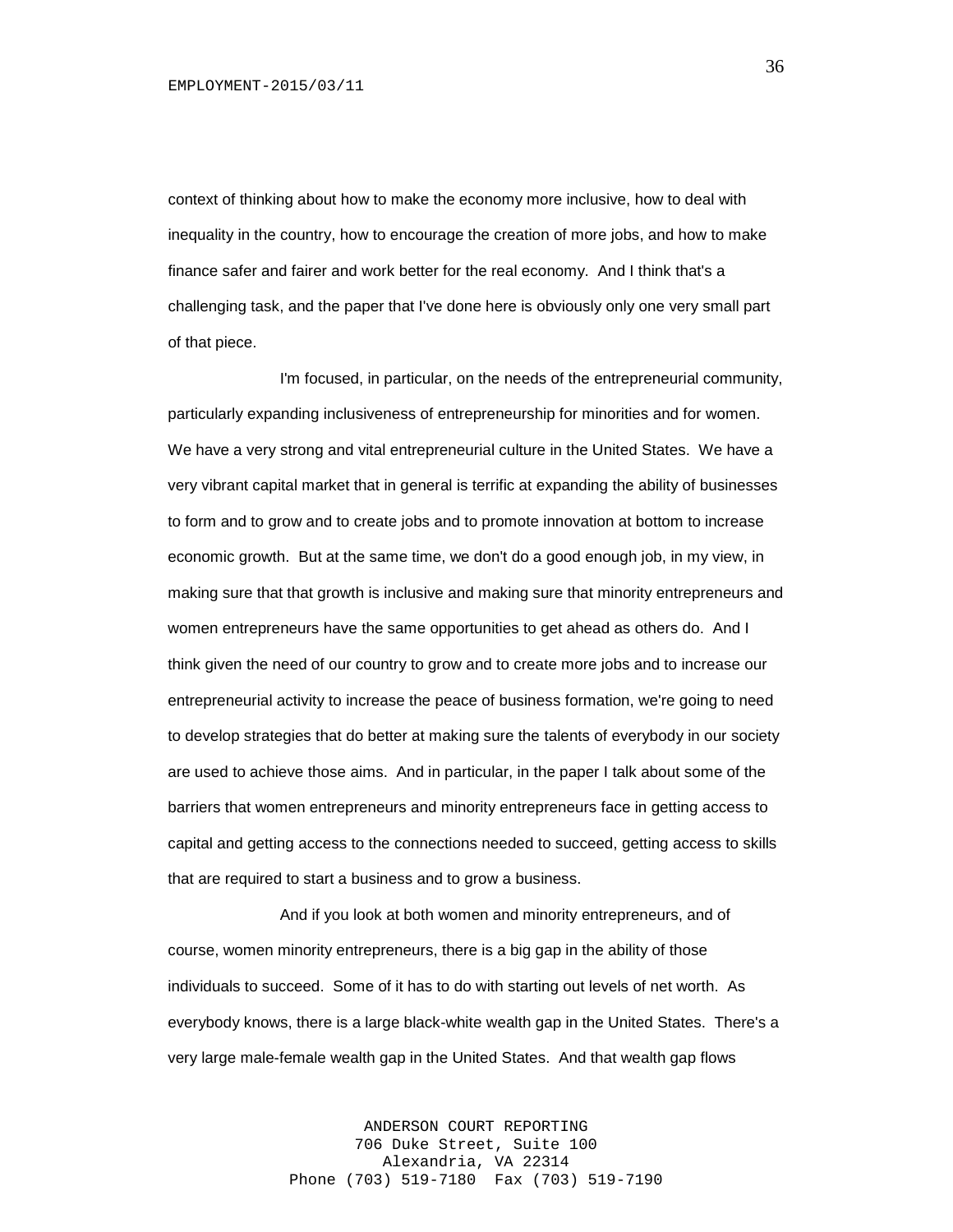through to the ability to start a business, raise funds, and succeed.

Some of it has to do with isolation, both geographic isolation or cultural isolation or network isolation. Access to business networks that are required to succeed, access to connections that can give you business opportunities are quite important, and there is some evidence that there is continued discrimination in our credit markets even in today's quite competitive field.

So I suggest that there are three key areas that we need to do work on - capital, skills, and networks. I should say that these three areas -- capital, skills, and networks -- are needed for lots of different kinds of businesses, and I think it's important that our policies recognize there are some kinds of businesses, you know, that people sometimes call gazelles, that are going to start out small but grow big and create enormous quantities of jobs, and the other small business are going to stay small, but they can grow somewhat, and they can employ people, and they are important for our job markets and our communities as well, and we need policies that are flexible enough and different enough, adaptable enough at the local level to meet the needs of gazelles and also meet the needs of small businesses that are going to stay small.

So what are the three policy areas that I suggest? The first on access to capital, expansion of and building on two existing programs -- the State Small Business Credit Initiative (SSBCI) and the New Markets Tax Credit (NMTC) that you heard Vice President Biden talk about earlier today. The SSBCI works through states and local governments to provide resources that help the private sector lend more efficiently to growing small businesses. SSBCI had been operating at about a billion and a half in total funds, and I suggest it's time to move that up to three billion and to reauthorize the program.

I also suggest some modest changes to the New Markets Tax Credit to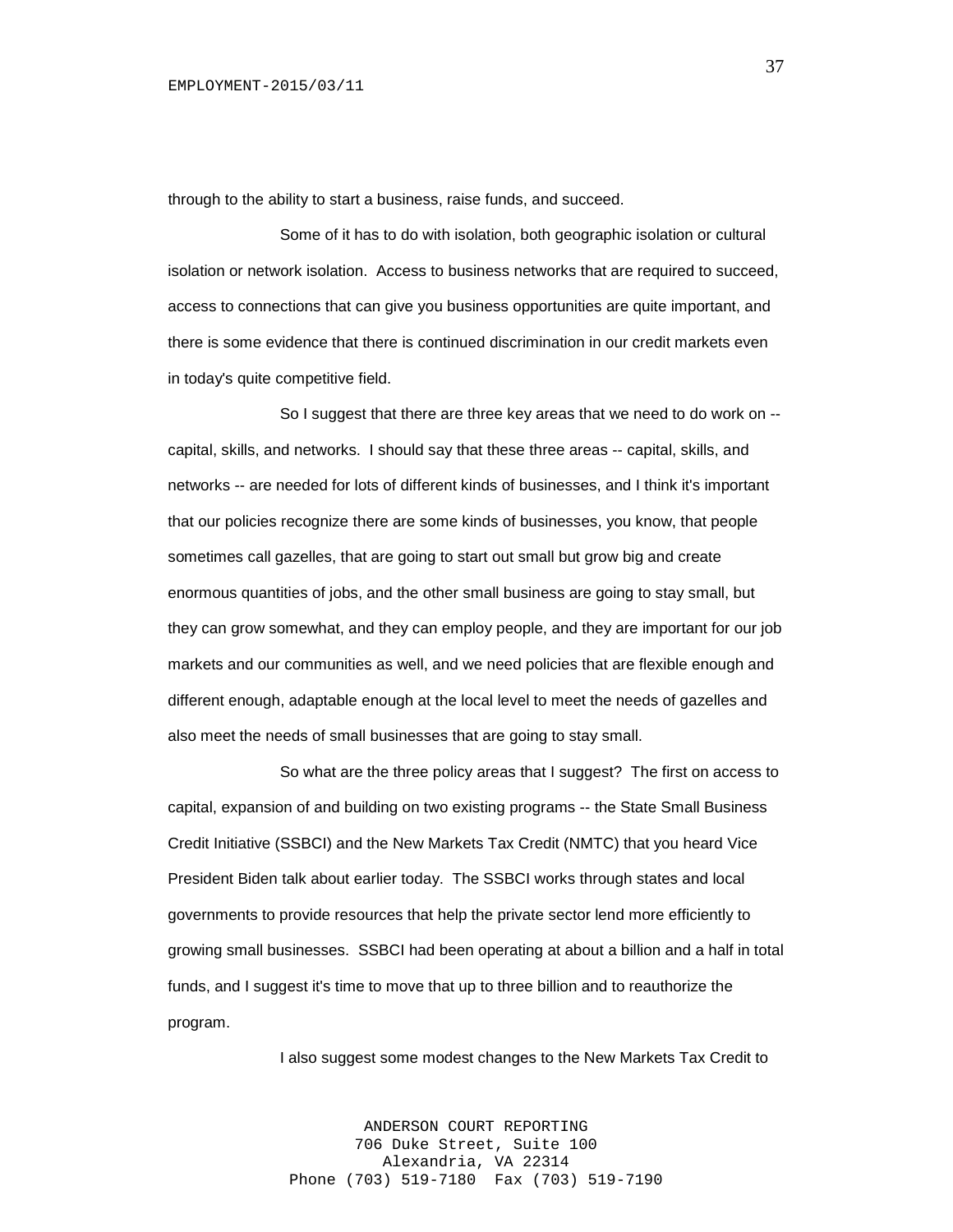make it easier to use and better at meeting the needs of small businesses and minority small businesses, and I suggest authorizing that program at a level of five billion a year and making that program permanent.

In the area of networks, I suggest that SSBCI funding be expanded to include \$500 million for local initiatives to expand networks that help connect minority and women entrepreneurs to business opportunities, to peer support, and the like. And lastly, a skills initiative of also a \$500 million add-on to the SSBCI program to promote the skills acquisition by entrepreneurs, whether that's through online apps or training programs or helping small businesses hire the workers they need or use consultants to get the mix of skills that they need to succeed at the local level.

I think there is a lot of enormous potential in each of these three areas in capital, skills, and networks. This is primarily and fundamentally a matter for the private sector, but I think the government does have a role to play in catalyzing the ability of the private sector to better serve these markets, and I very much look forward to the conversation we're going to have this afternoon. Thank you.

MR. HUTCHINS: Thank you, sir. Well done.

Adriana, do you want to come up next?

MS. KUGLER: Sure. Thank you so much to the Hamilton Project and to the organizers for this great opportunity. It's really a super team.

I'm very excited to talk about strengthening the employment in the unemployment insurance system. So I want to put this in a little bit of context. As you all know, the efforts to help the unemployed get back on their feet and get back into work have long been a policy priority. In fact, since at least the 1930s. In 1933, we introduced the Wagner-Peyser, which introduced employment services across the country. In 1935, the Social Security Act introduced unemployment insurance across the country. So this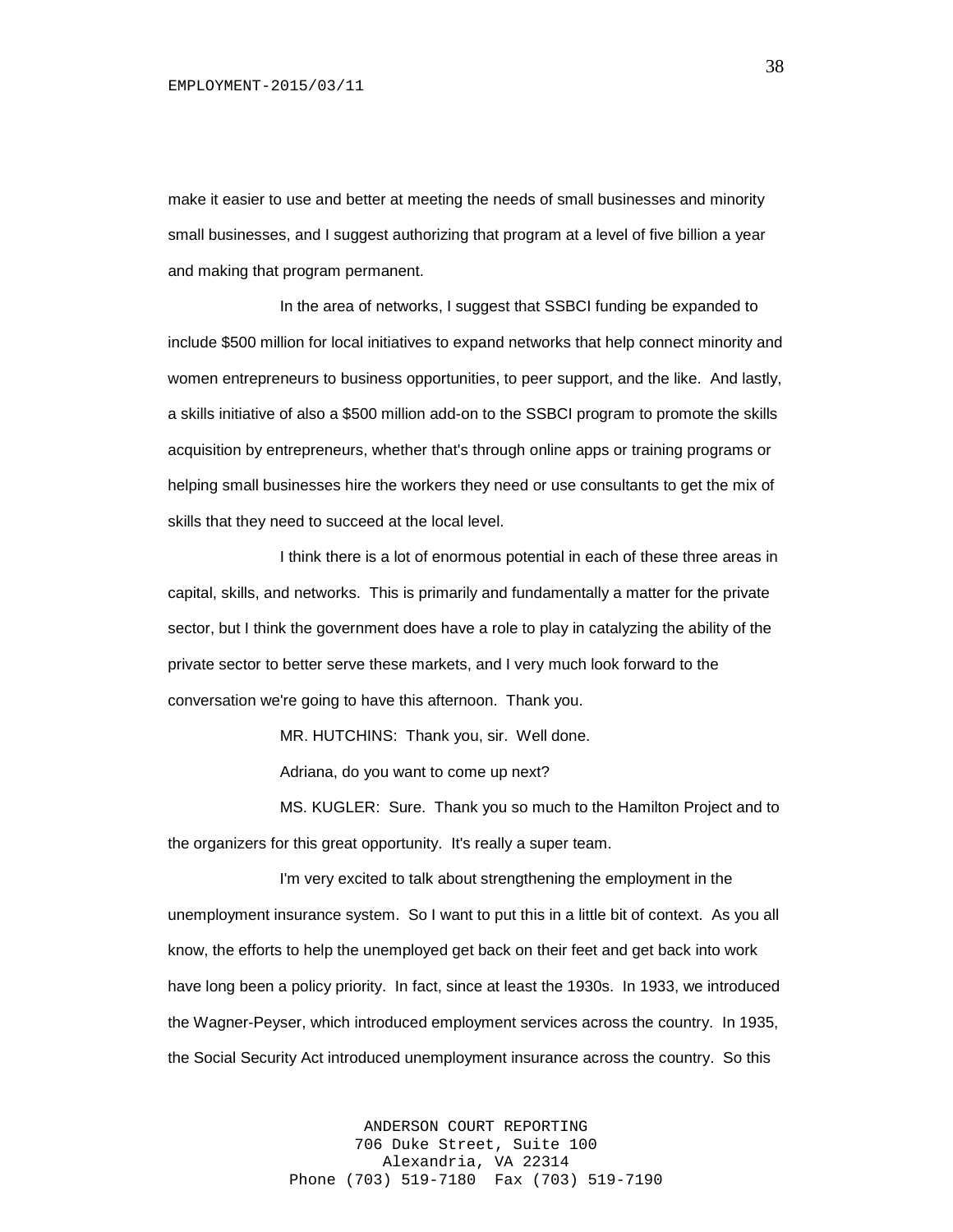goes way back to the Great Recession -- Depression in that time.

More recently, this has regained importance precisely because of the Great Recession -- I mean, the aftermath of the Great Recession simply because the number of long-term unemployed has remained very, very high, even after we know that we have actually undergone a recession and we are already on the way to a recovery, as we heard from Vice President Biden.

For example, at the height of the Great Recession, we know that about 45 percent of the unemployed were long-term unemployed, and unfortunately, that number hasn't fallen very much. In fact, it has fallen to 30 percent, which is still way above what it was during the post-World War II period during all those decades that remained roughly at 10-20 percent. So that's really a big concern, mainly because the long-term unemployed have a harder time getting back jobs. So once you remain unemployed for a period of time, it becomes harder and harder to get a job because the long-term unemployed see their earnings fall by about 40 percent. They're four times more likely to fall into poverty, and they're much more likely to suffer from physical and mental health issues. So there are lots of social problems that come into this. This means that basically, we want to get people back into jobs sooner, rather than later.

The unemployment insurance system has long been helpful in providing income support to the unemployed, and in particular, it does help to avoid people from falling into poverty. It does help in avoiding big falls in terms of consumption. But at the same time, paradoxically, the unemployment insurance system imposes many barriers to actually getting back into jobs. And let me clarify this. Basically, there are so many requirements within the UI system, and so many restrictive requirements within the UI system that it becomes very hard for the unemployed to, on the one hand, qualify to get UI benefits, and secondly, to try to take the steps and take the actions that will actually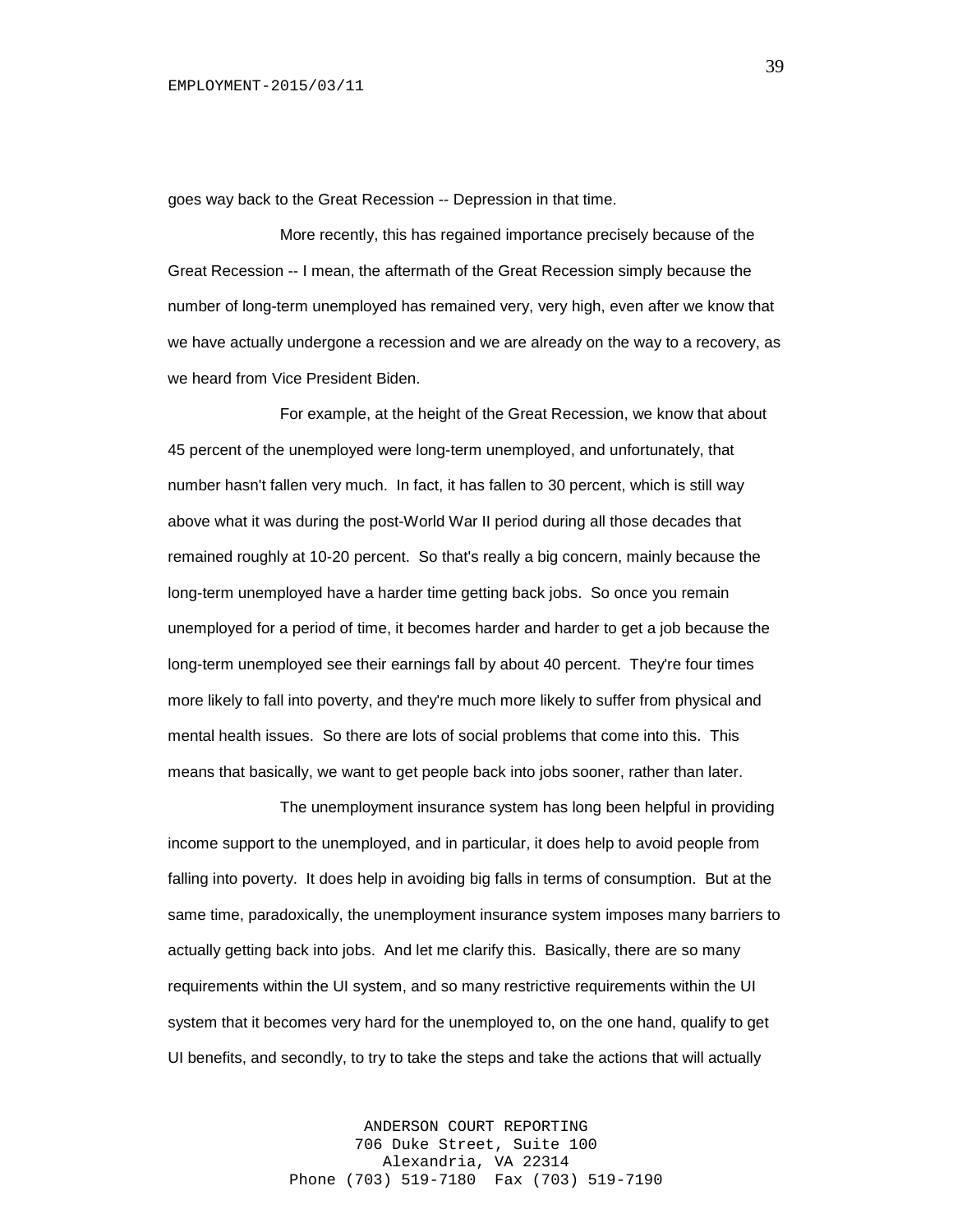allow them to get back into jobs.

So there are basically four different requirements that UI systems across the country impose, and these vary across states and there are different variations, but they mainly are monetary requirements, which mean that workers have to work at least two quarters out of the four or five quarters before they file a claim. It also means they have to earn a minimum amount so they qualify for actually getting UI benefits. It also means that there is a job separation requirement. The job separation requirement means that you have to have lost your job, been dismissed, or been laid off at no fault of your own. And there are a few exceptions, few states that were introduced during the Recovery Act through the UI modernization efforts that only allow for quids or quids due to job reallocation because of your spouse, or quids due to illness to qualify for UI claims. But these are basically very, very rare exceptions and they apply only in about half of the states.

The third requirement is work-search requirement. The work-search requirement, although it makes a lot of sense, turns out to be extremely restrictive on many occasions. So the job-search requirement means that you have to go in, you have to try and register into the EAS as soon as possible. In some states, your claimants are given three days, like in Texas. In other states, like in my state, Maryland, you actually get about four weeks. But it varies a lot. But in some states, it's really a very short window. That means that you would be disqualified from getting UI claims all at once.

There is also a minimum number of jobs that you have to apply for per week, and these vary from one to five jobs. And it goes from one in Delaware and Louisiana and a few states like that. It's two in D.C., Maryland, and Pennsylvania, but it goes to four and five in states like Wisconsin, like Utah, like Texas, like some other states, which make it really, really demanding for the unemployed to actually continue to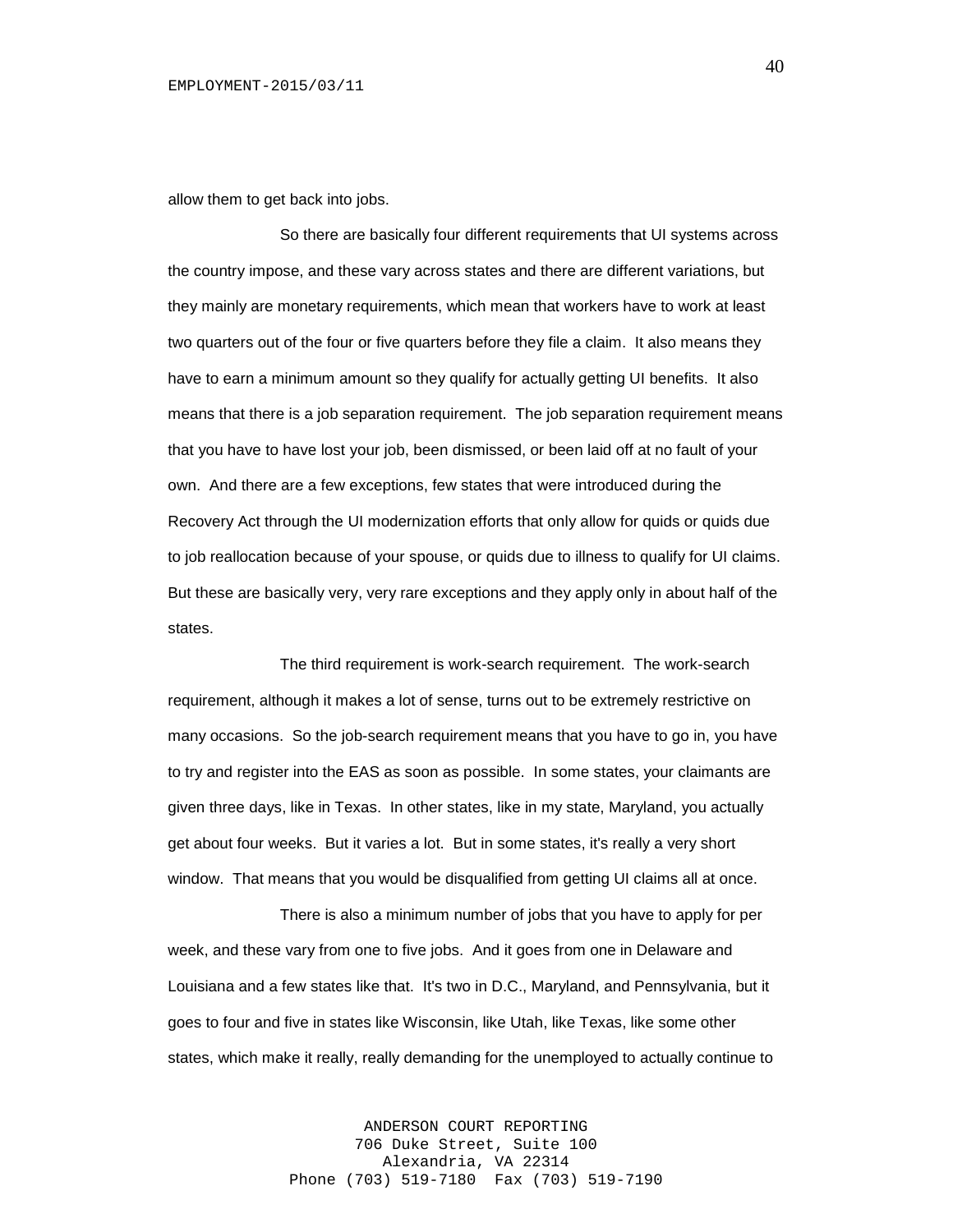claim benefits. And if they don't apply for this many jobs per week, they lose their benefits.

And finally, the ability and availability of the requirements is also pretty restrictive. It basically means that you have to be ready to take a full-time job the minute you get an offer. It means that you have to have transportation and childcare requirements worked for, and you have to have everything ready and set to go the minute you get a job offer; that you have to accept the prevailing wage in many states; and in some states, there is even the requirement that you have to accept a pay cut after a given number of weeks claimed in order to be able to continue to qualify. So, for example, in Texas, this means that after eight weeks you have to accept a pay cut of about 25 percent. In other states, like Iowa, it means a pay cut of 35 percent by 18 weeks, so it becomes very restrictive.

The bottom line is that these work-search requirements, the availability requirements become very restrictive. It means that if you wanted to take an internship, if you wanted to do volunteer work, if you wanted to set up your own business, if you wanted to take part-time work, you would not be able to qualify for benefits anymore and you would lose your benefits. And that means that only 27 percent of all unemployed actually qualify for benefits and that many others lose their benefits along the way. And that those that keep them find it very hard to take the right steps to actually get a job.

So what this proposal today does is basically to propose ways to eliminate these barriers, to eliminate many of these barriers that make it very hard for the unemployed and claimants to actually take the right steps to take jobs. So to relax some of these work-search requirements, to relax some of these availability requirements and some other things that are getting in the way of actually people getting jobs.

And there are basically three proposals that I've put on the table. The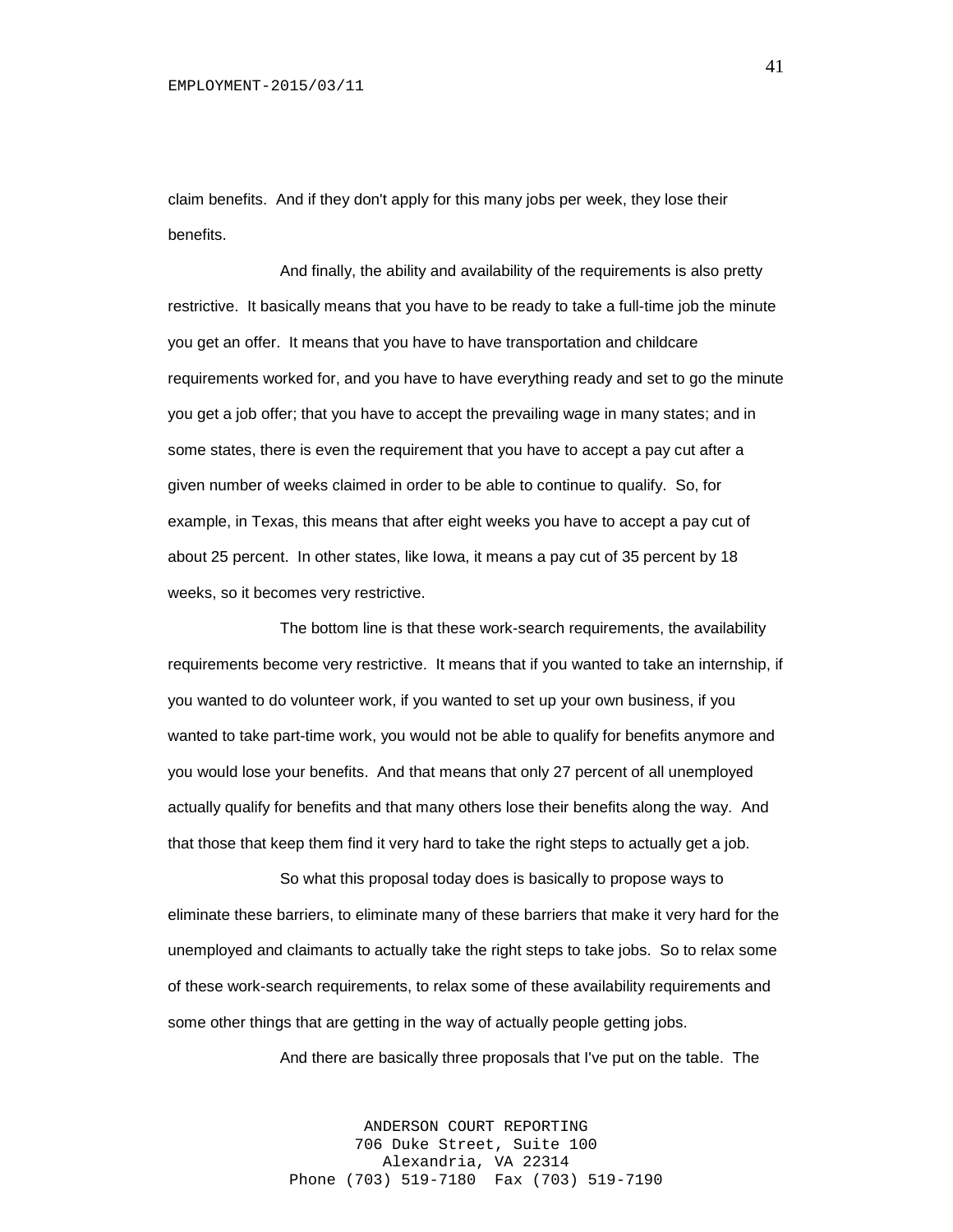first one is the Self-employment Assistance Program, which allows the unemployed to get benefits while setting up their own business. It relaxes or waives the work-search requirement and it provides entrepreneurship training, which was just mentioned by Mike. The Bridge-to-Work program is a program that offers benefits for those who are engaged in employment-based opportunities and employment-based experiences. It also waives the work-search requirement, and it introduces transportation and child care assistance, because as we know, that's another of the requirements that gets in the way. And finally, another employment assistance program is one that actually allows people to take parttime employment. It waives the work-search requirement for those who get part-time employment, and it reduces -- it increases in this regard the amount that is not going to be taken out of your unemployment benefits while you are part-time employed.

So all of these requirements are relaxed in several ways by these programs. And I won't go through the details, but the cost is relatively small because what I'm proposing here is to do five pilots for each of these programs, and five randomized pilots that would allow us to do rigorous evaluations of whether these programs work or don't work before we actually scale them up at a larger level.

So \$60 million for the Self-employment Assistance Program, which would pretty much pay for itself, because from past evidence that we have in the Massachusetts Enterprise Program from the late 1980s, early 1990s, we know that this program actually reduced the number of weeks claimed by about eight weeks, and this is what would be required basically to cover this, \$60 million.

The Bridge-to-Work program is the more costly one. It would cost about \$173 million, and that's because it includes a transportation stipend, a childcare stipend, and a hiring bonus. But again, this is not realistic simply because the hiring bonus we know reduces weeks claimed by about a week, and the other component, which is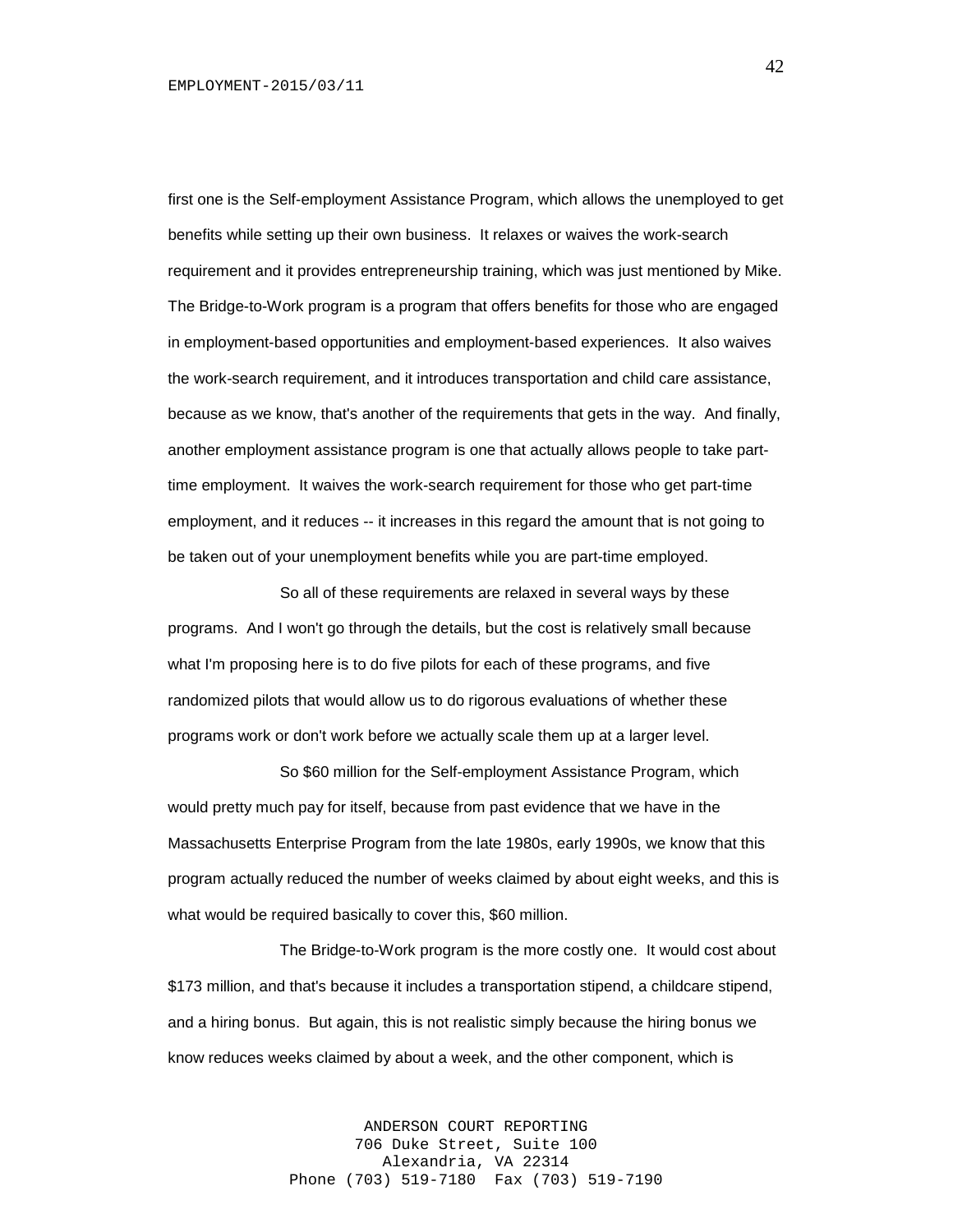putting people in employment-based opportunities from the Work First program that was evaluated by David Autor and Susan Houseman in Detroit, shows us that it's nonrealistic to think that this is going to reduce weeks claimed for people in this group by about eight weeks as well.

And finally, the Underemployment Assistance Program would cost about \$17.2 million. This is actually a budget neutral proposal because this actually requires that these people who are part-time employed would only be able to claim up to 24 weeks, and that essentially means that the \$17 million could be recouped through the savings from reduced weeks claimed from those who are part-time employed.

So basically, some of them are budget neutral. Many of the others are expected to be budget neutral. And if enlarged and if scaled down, these would cover about 1.8 million. It would cost only about \$2,000 per person, which is really a reasonable amount to spend on any program that gets people back into work, and it would reduce the unemployment rate yearly by two-tenths of a percentage point. So every year that these programs are going on, basically, two-tenths of a percentage point could be shaved off the unemployment rate of 5.5 percent that we currently have.

So these are the proposals, and I look forward to the comments.

MR. HUTCHINS: Thank you, Adriana. Well done. Both papers, terrific. Thank you.

I think what we're going to do first is have our two discussants here talk about Michael's paper, react to that, ask a few questions, maybe give Michael -- give you a chance to respond to that, and then we'll come back to you, Adriana, and then we'll have a broader conversation.

> Jared, do you want to go first? MR. BERNSTEIN: Okay.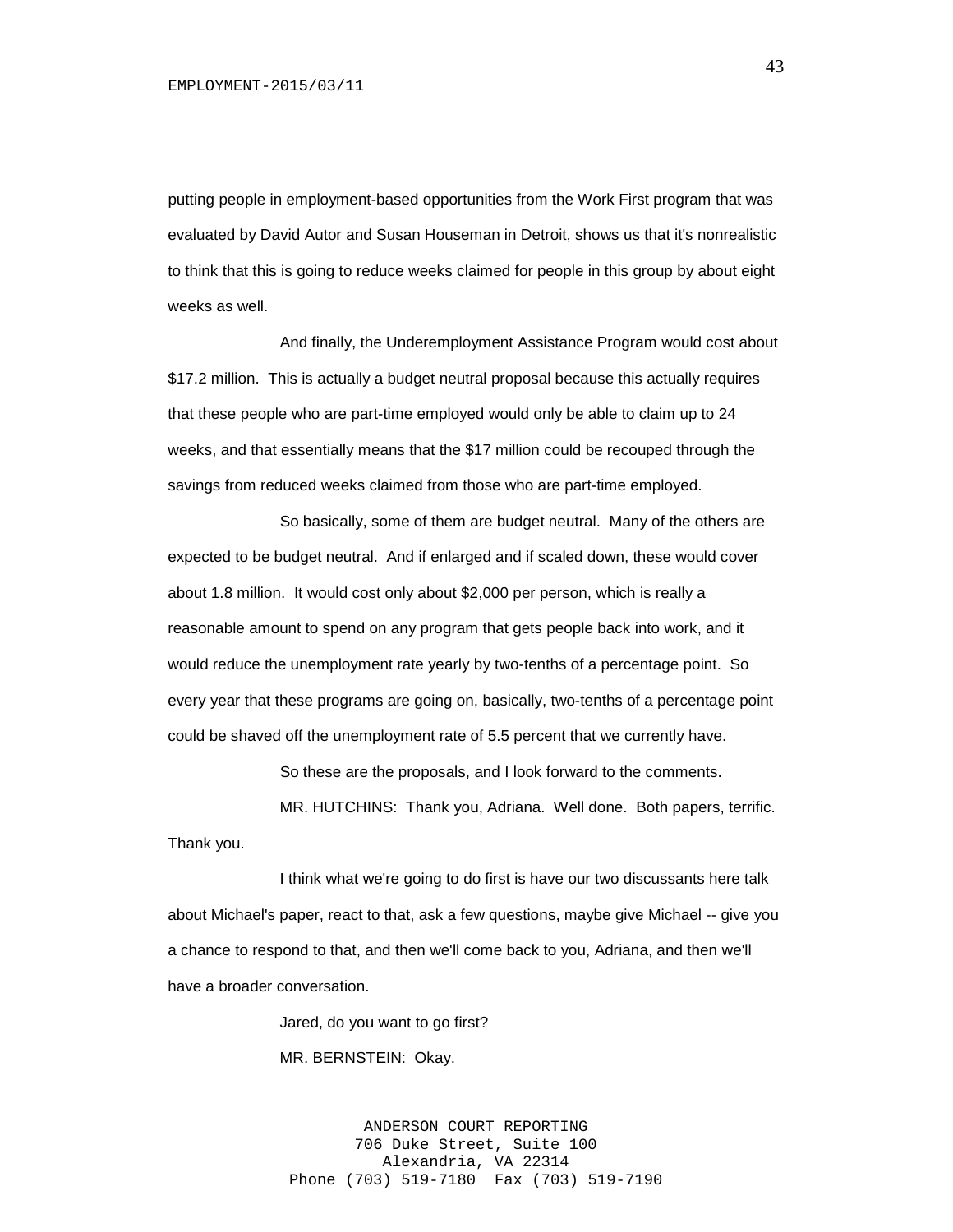Let me find my Michael notes.

Okay. So I think -- well, both papers strike me as important in terms of -- I think it was Adriana who said "taking down barriers," but of course, you could view Michael's paper in the same way as well. Barriers in this case to access to credit, to equal opportunity and entrepreneurial settings. And so it's hard. I think I wrote to the folks in the group, you know, it's sort of a "what's not to like?" Especially when you start making arguments that they'll pay for themselves, you kind of have to ask yourself, well, why aren't we doing more of this already?

So I want to start off by endorsing much of what you've heard. I just have a number of questions about some details. First of all, there's one point -- this is not detail; this is more of a macro point, and it's one that I'll get off quickly because it's not really relevant to the kind of micro ideas that we're talking about today, but we do have to mindful of that. As long as we continue to have a real shortfall of demand in our economy, whether it's consumer demand or labor demand, it's very hard for these programs to really be as effective as they could be and should be. Sometimes people like to say, well, programs like this are complementary to a more demand-side approach." Ideas that help to stimulate a greater macroeconomic demand in the near term fiscal or monetary policy. We've talked about infrastructure. And I actually think that that's a little too facile in the sense that there's kind of an ordering. That is, you could do everything that Michael and Adriana want us to do, and if there aren't the job slots there, everyone would kind of be all dressed up with nowhere to go. So it's not just a matter of, well, we need to do both; it's actually a matter, in my view, of sequencing. That it's harder for these programs to reap the kind of benefits that I think Michael and Adriana correctly identify as long as we are still facing insufficient demand.

Just a couple of quick questions for Michael and then I'll back off. One is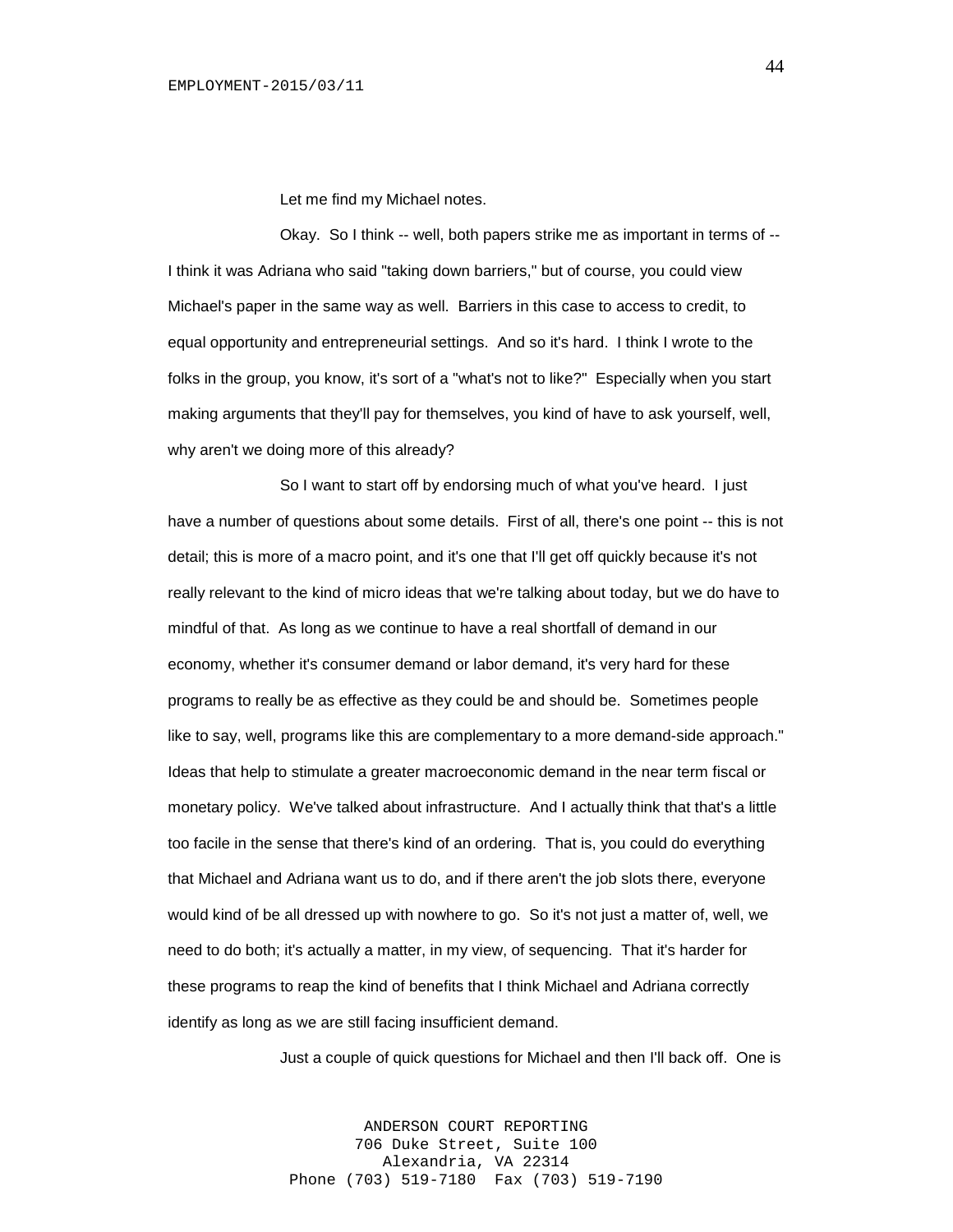on SSBCI. So this is the State Small Business Credit Initiative. Reading your paper I was convinced that it should be reauthorized. I wasn't convinced it should be double. And I want to know what gives you the confidence that doubling the program while - before we learn more about its effectiveness, is a good idea. And I would argue, and you know far more about this than me and probably anyone else in this room -- I think you were instrumental in its origin -- you know far more about this than any of us, but I would argue, at least from a person who tries to focus on these kinds of things, that we really don't know how well it works yet. We just haven't seen the kinds of evaluations that we need to see, and one might think more in terms of pilots than a doubling at this point in time. I also think that interest rates are very low. They've been very low. They're going to stay very low. Well, actually, you may have other views about that yourself. Those in financial markets might have other things to tell us.

MR. BARR: That will cost you though. You don't get that for free.

MR. BERNSTEIN: The forward markets say they're going to stay very low for what it's worth. And so, again, is it obvious that we need a doubling in this climate?

On the New Markets Tax Credit, I have a different question. That I know a little bit more about because I've played in that sandbox a little. More than half -- it's my understanding, and I think you said this in your paper, that more than half of the lending and the projects in the NMTC are in real state. And I wonder if that's optimal. I kind of think it's maybe not. I don't have anything more than sort of gut to go on. I don't think that has the biggest job multipliers. I'm not sure that that breaks the kind of entrepreneurial barriers that at least I'm envisioning in terms of allowing a kind of more creative scope of opportunities, and I wonder if part of the fact that so much of this tax credit ends up in real estate has to do with the structure, which you didn't get into, and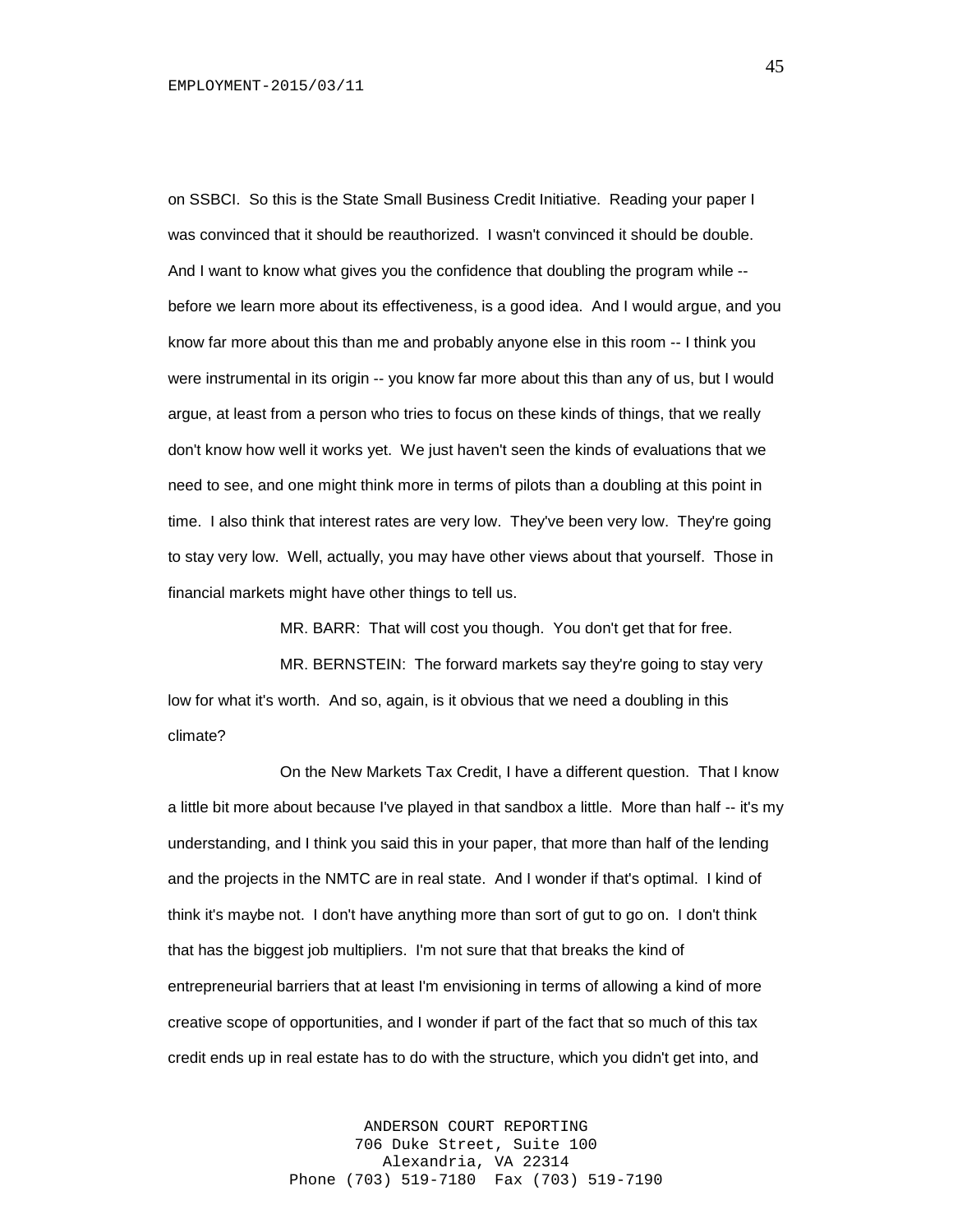maybe you shouldn't get into, but it has to do -- it's very patient lending. It has to be -- it's a seven year loan. Is that something that you think is a feature or a bug? It feels a little buggy to me.

MR. HUTCHINS: Chanelle, before Michael responds, do you want to pile on?

MS. HARDY: Sure. So, again, I agree with all of Jared's comments. Excellent papers, and I appreciate the particular emphasis on minority entrepreneurs, women entrepreneurs, and minority women entrepreneurs. I definitely caught that.

So working for the National Urban League, which represents anyone in need, but in particular, African-Americans, a key thought that I had throughout my reading of the paper was around just how very small the majority of these businesses are. So as you point out in the paper, 95 percent of African-American owned small businesses are owner-operator. And receipts, you know, annual receipts are around \$50,000. You know, just extremely small businesses. And so I'm wondering how do we ensure that a program like the New Market Tax Credit Program where minimum loan amounts are significantly higher than that are actually able to be accessible by these very, very small business owners?

And in looking at the way in which the credits have been successfully invested in low income communities, definitely the real estate investments, but other investments that certainly have a job creation result also I would add to the question about what is the entrepreneurship result? We kind of use the New Market Tax Credit Program in a very roundabout way by using it as being able to actually consult on how investors are sure that they're picking projects that will have a significant community impact, and being able to take those fees and use them to fund our entrepreneurship centers. So it's very roundabout, but it is having a result for us.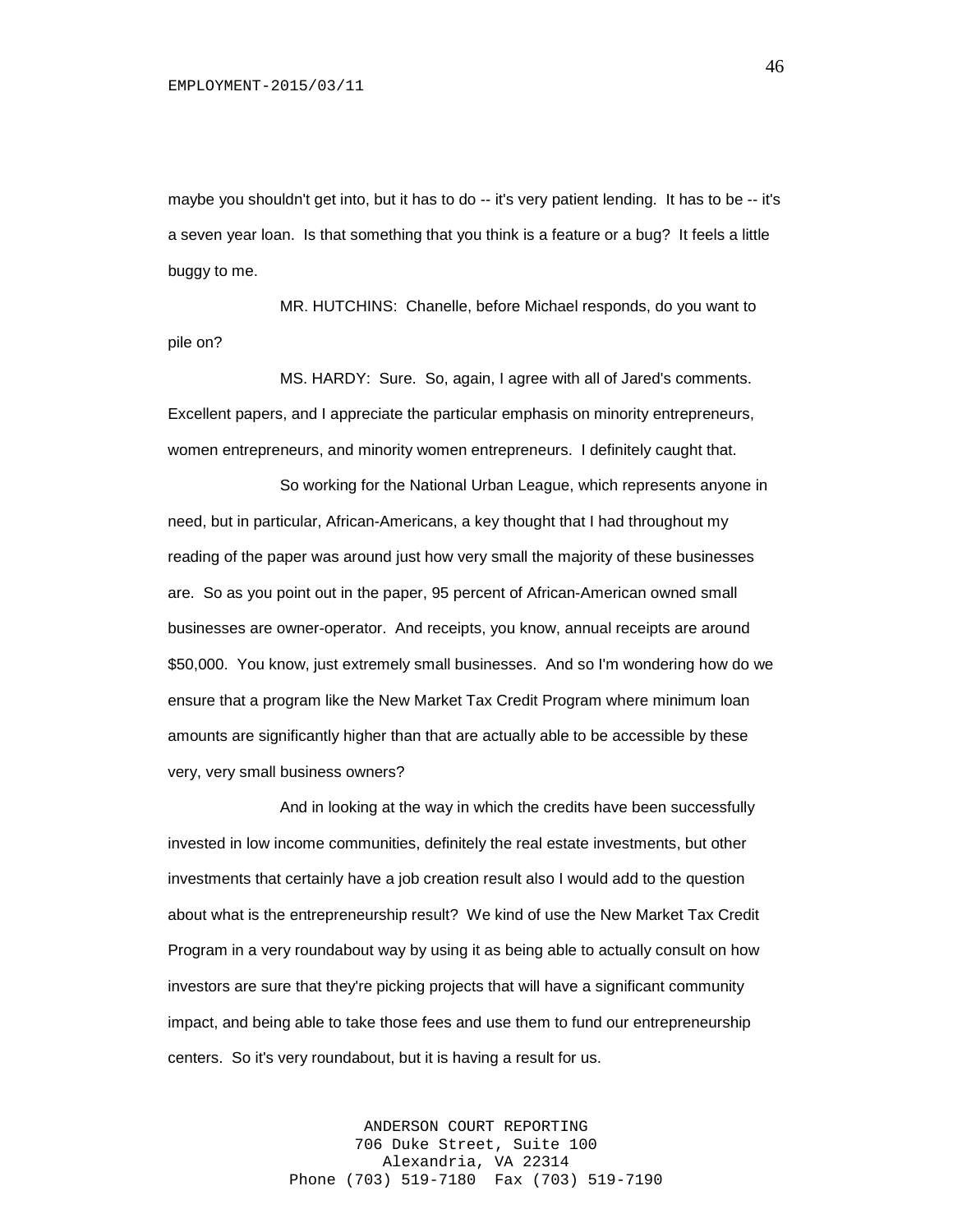And then in terms of SSBCI, my question was more around if you're going to double it, which we always are like more is good, how do you ensure that the programs that you alluded to in the paper that are having an impact for targeting dollars to minority-owned businesses, how do you ensure that that happens? So, you know, as I was reading I was thinking about "Race to the Top" with the Department of Education and really being able to drive some rapid change by requiring, really incentivizing with this big pot of dollars, states to strive for best practices, even though, of course, anytime we ask for more money we recognize political realities are challenging. So that's my piling on.

MR. BARR: Great. These are incredible helpful comments, and I really appreciate them very much.

You know, just on the macro point, I mean, obviously, Jared, you know I agree with you. We need to be doing more to get the economy going still, and particularly infrastructure would be, I think, a very wise investment at this point.

In terms of the SSBCI program, I don't think there's any evidence that we're -- you know, sometimes you get to a program and you're kind of worried -- you're close to the demand frontier -- and you're worried that if you increase it too much you're going to get a lower quality of production. I don't think we're anywhere close to that in the SSBCI program, so you could double it and there's still this very large untapped space in front of you. So the reason for doubling it is I think we need to hit enough scale to actually try out a bunch of things on the ground in states and localities. It's very hard for states to run small programs. It's extremely expensive for them to run small programs, so I think increasing the size will also increase the efficiency of the program and give us space to experiment with different approaches. I do think that we need to not just have an approach that spreads the money around according to a formula, which was in its first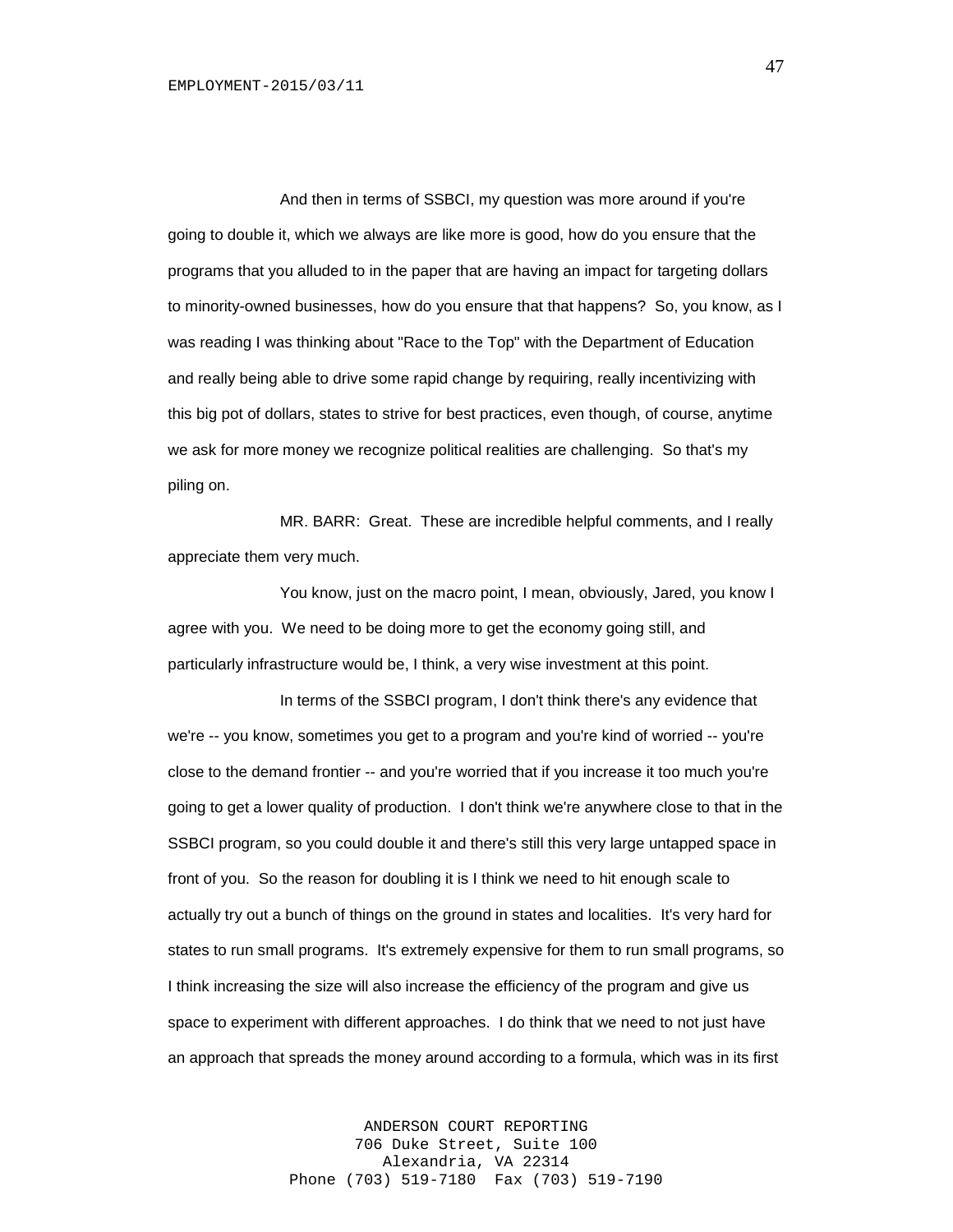round, but to use the new funding primarily for competitive rounds that involve demonstrated success in reaching target markets, including minority and women entrepreneurs, and for programs that have built into their design very rigorous experimental design approaches to analytics, which was not possible to do in the first round. So that's the basic rationale on SSBCI.

In terms of New Markets Tax Credit, there has been, I think, quite an emphasis in the past in programs that are real estate based, and I mention this in the bowels of my paper, but it is very much rooted in the seven-year compliance period and the need for patient capital. And if you have small operating businesses, investors were worried about early exits and what to do with that. The IRS has quite recently changed the rules for compliance under that program so that you can reinvest the exited funds into a community development financial institution without violating the compliance rules, and I think that will open up the space for small business operating businesses much more. And I suggest also in the paper that there are further refinements the CDFI Fund can do in its application process to emphasize and reward program applicants that are serving operating business.

I should also just say that the real estate stuff is good, so I'm not -- I don't want to be critical of that. It's mostly commercial real estate that is mostly helping small businesses in economically-distressed communities find spaces to operate at lower costs. So it is having an impact on operating firms, but I do think there is space for more in the operating business space.

And lastly, with respect to the size of businesses, I do think we need to worry both about, as I mentioned very, very briefly in my remarks, about small firms that are going to grow into big firms that are quite successful. We need to have strategies that help them. But it's almost important for communities and for job growth and low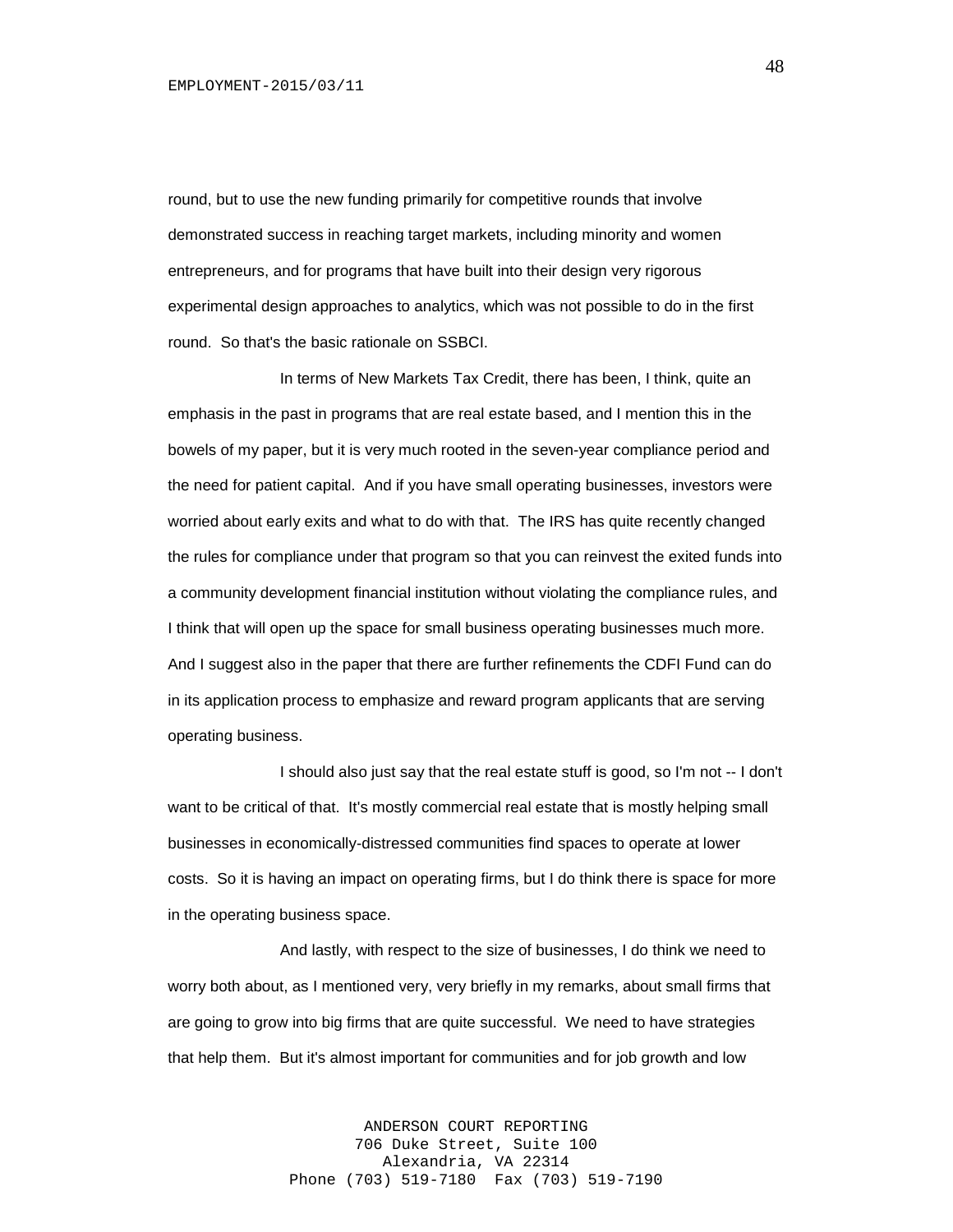income communities in particular, to worry about and help small businesses that are just small -- small retail businesses, lifestyle businesses. I've been working in Detroit for the last -- well, quite a while, to try and help small business formation in the city, and a lot of that is about how to get access to capital for neighborhood-based businesses that don't get access to the wonderful revitalization that's going on in downtown Detroit, so I think both those strategies are really important, both for economic development reasons and for entrepreneurship support and job creation reasons.

MR. HUTCHINS: Thank you.

Now let's train our focus on Adriana.

Jared, go ahead.

MR. BERNSTEIN: Okay. So I thought Adriana approached this very smartly in the following sense. We have, as you've seen -- I think you saw on her first graph, just a mountain of long-term unemployment that we've seen nothing like in the recorded data going back to the late 1940s. And you look at that and you think that's worrisome just because long-term unemployment has got to be a bad thing. Most people of working age depend on their paychecks, and that can't be good for them. But it actually is even worse than that. There's a problem economists worry about. It's called hysteresis, which sounds like, you know, some medical disease, and to some extent it sort of is. It's the economy getting sick in the following sense. It's when a cyclical problem morphs into a structural problem. So something that would be a temporary problem if people were able to get back to work becomes a permanent one where they become deeply estranged from the job market and unable to find their way back in.

Now, those of you who follow these numbers know that we've had a decline in labor force participation. Some of that is demographic, but some of it is related to the problems that Adriana is trying to attack here. In that sense, this is not just good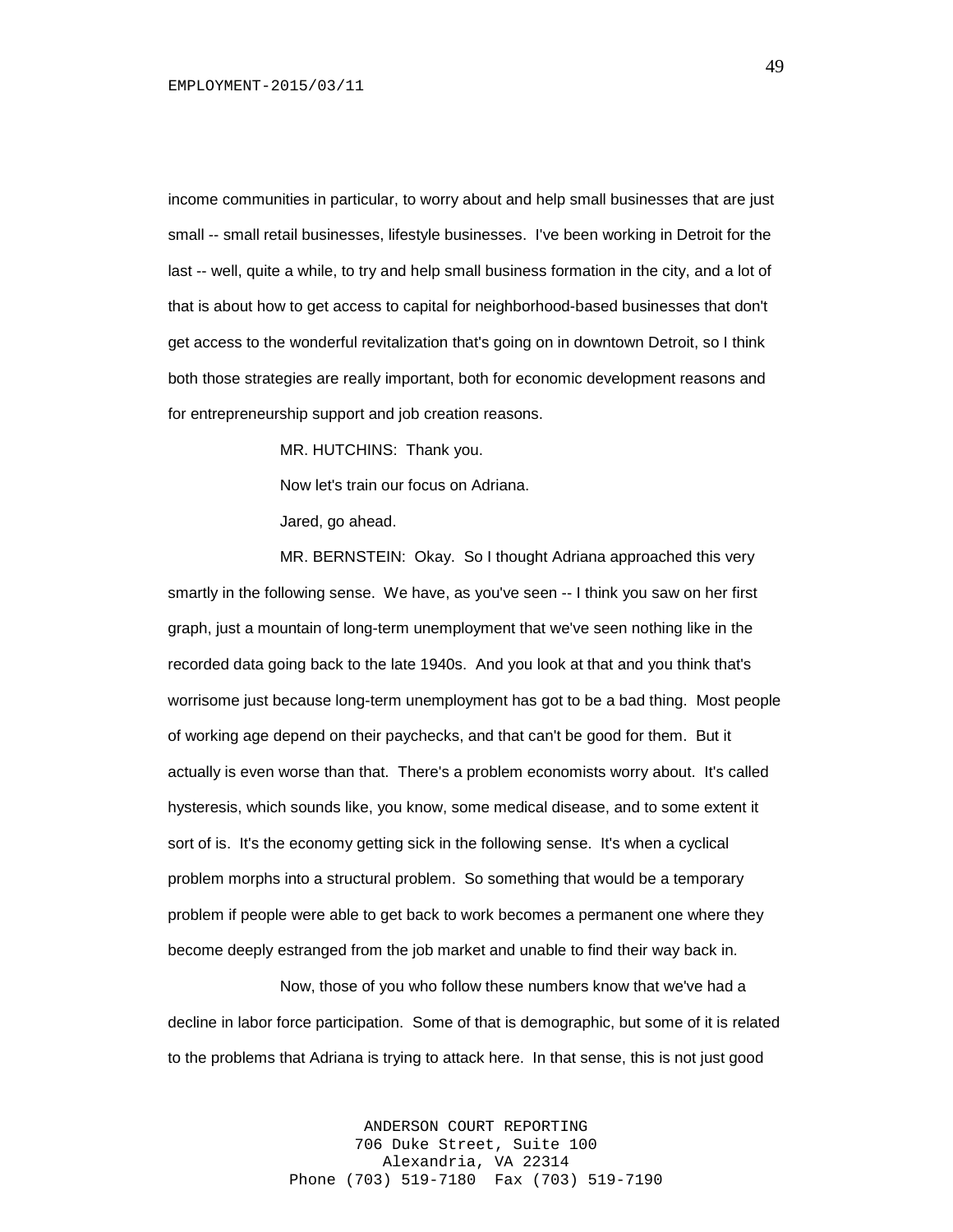micro as I was talking about earlier; it's also good macro because to the extent that you reconnect people to the job market who would otherwise kind of fade away from it, you're increasing our potential growth rates down the road.

So I think that when you look at that stock of long-term unemployed, you can see a couple of things. A lot of it, I must say, or at least in this town, seems to have to do with whether you're wearing red or blue glasses. You can look at the unemployed and see a bunch of lazy people who need to be cut off of unemployment, and so your solution to the problem that Adriana is dealing with here is to cut benefits. And many states have done so. North Carolina has had a particularly sharp cut in the amount of eligible benefits for people on the UI roles. But she's coming at it from a different angle, which is to say, look at that stock as an opportunity. People that we can help get back into the job market if we apply the right ideas, and she's suggesting some pilots to see which are the right ideas.

Of the three ideas that she proposed, the one I like best is partial parttime work, or basically increasing the disregard so people on unemployment insurance can work part-time, get themselves back into the job market while they're still claiming some UI benefits. I worry that the self-employment piece is going to be a real tricky one to work, and I was actually a little surprised by the success that Adriana told us about in the earlier programs. So I could easily be wrong here. But my sense is that one thing that she didn't mention because it's a very nuanced piece of this is that the people who she's targeting with these programs are people who are expected to exhaust their benefits; right?

MS. KUGLER: That's right.

MR. BERNSTEIN: So that -- when you exhaust your benefits, 26 weeks is the usual amount, although as I mentioned, some states are cutting back to 20 and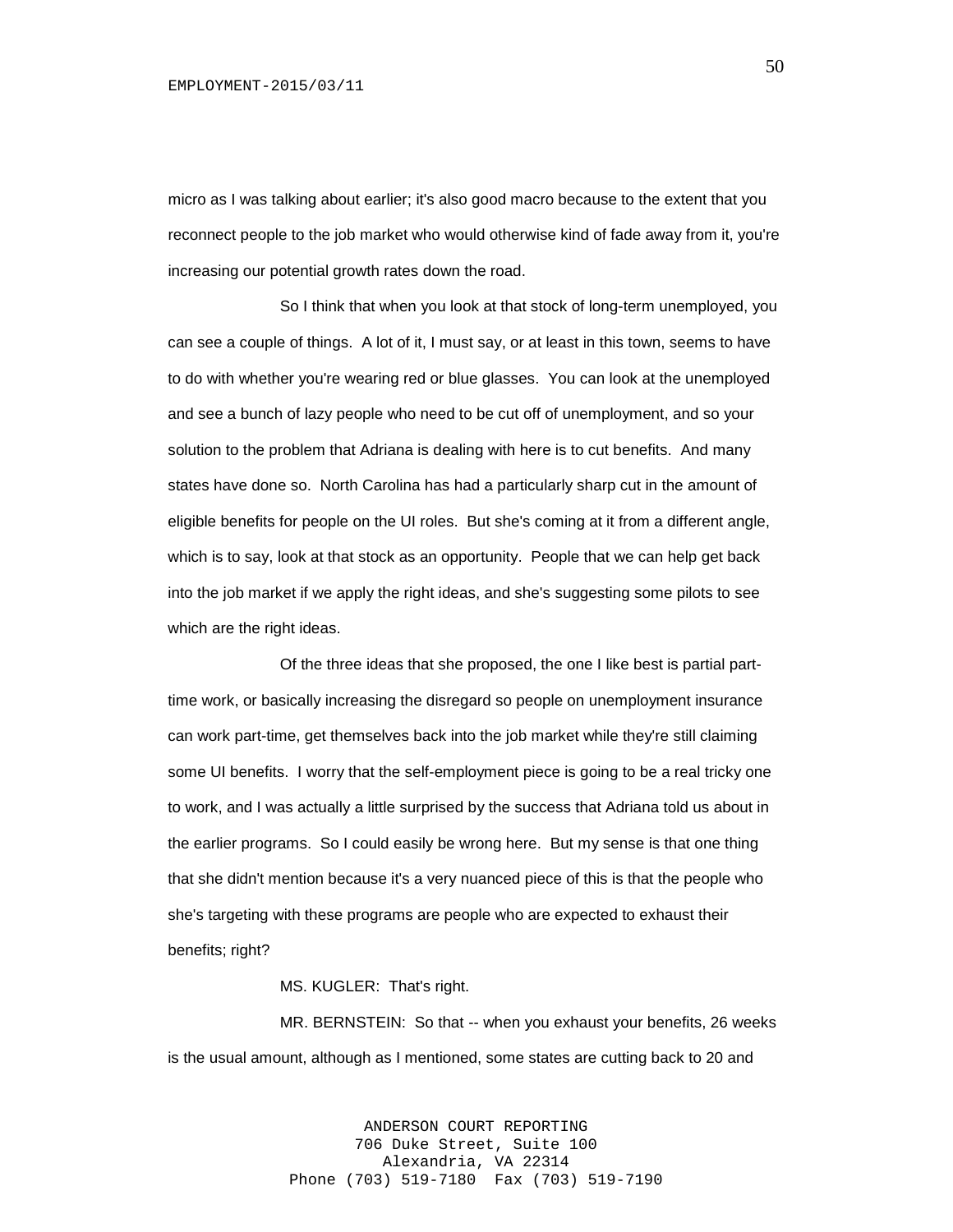even less, but of course, in recessions that gets extended by federal programs. When you exhaust your benefits, then you have a real problem. So in a sense, it makes sense to go after the potential exhausters because they're the ones who will have the most trouble getting back to work and they're also the ones who would generate the most savings for you if you can get them into the labor market, and she takes those savings, as you heard, and applies them back into the program.

However, it seems to me, and I don't know exaclty the model that identifies the exhausters -- you know, the statistical model that says you're an exhauster, you're a potential exhauster, you're not -- I would worry that many of the folks with those characteristics may not be optimal folks to set up their own businesses. Michael worries a little bit about this, too, in his paper, and I think it's a valid concern.

On the back-to-work stuff, I have some concerns about displacement. I won't get into that right now. I'll just say this. I think that the partial part-time extension seems to me like a really, really good idea, and I would hope that we could do more of that. I was scratching my head a little bit to try to figure out why we're not doing more of it already. Not to be a Chicago economist, but if it's so great, you know, why aren't we doing it? In fact, we're not doing a lot of stuff that's great, so Chicago economists tend to be wrong about certain things.

But I would like to hear your thoughts on why you think we're not doing more of that already. I have some of my own in terms of some incentive issues that administrators might worry about, and maybe I can circle back to them if need be. But that to me is an important question.

MS. HUTCHINS: Great.

Chanelle?

MS. HARDY: So I think that part of what I just wanted to note is I think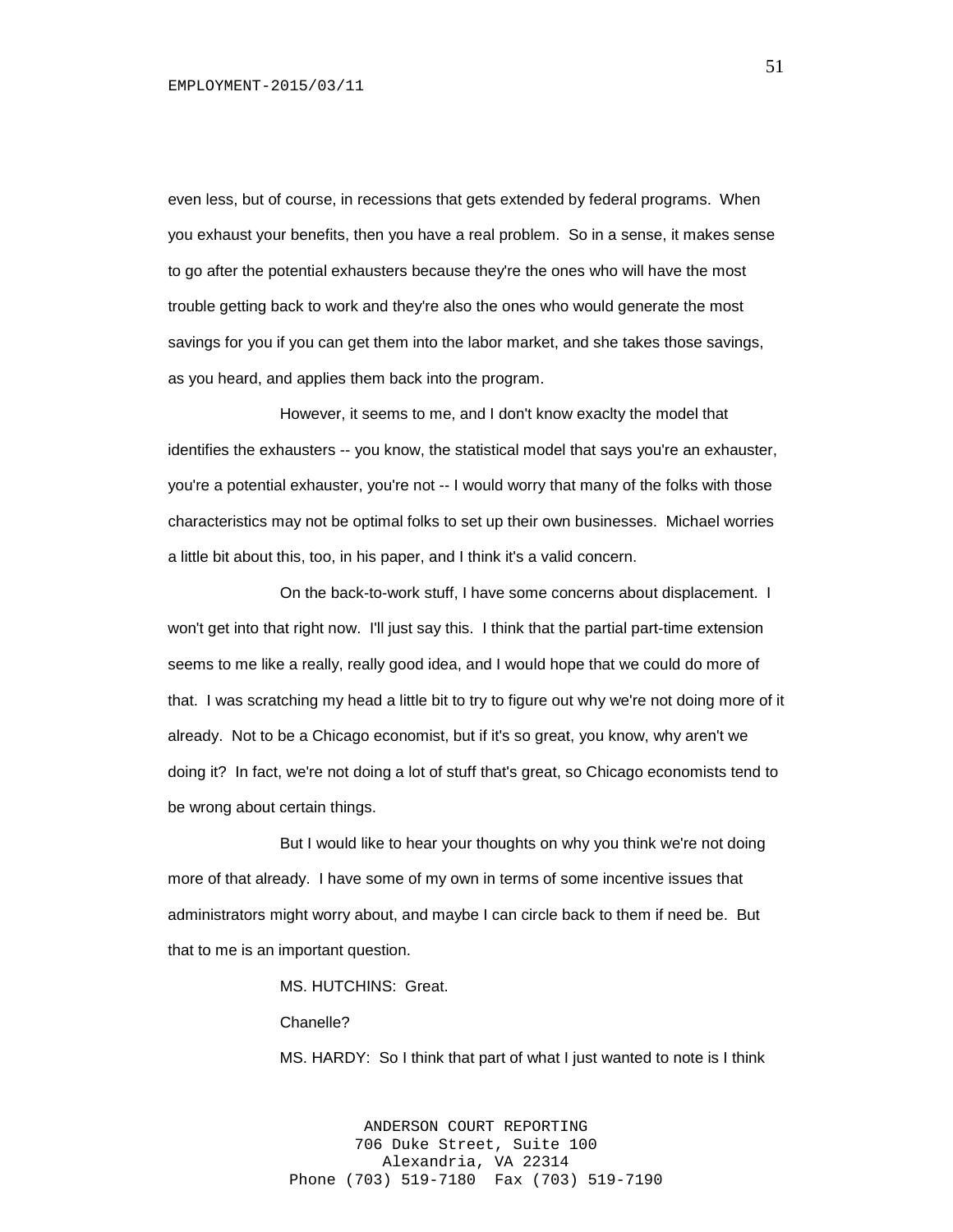that we rightly celebrated at the beginning of the conversation with the vice president's comments real improvement in the job market. But I think it's worth nothing how bad it is for certain segments of our population, particularly African-Americans. Literally, there is no state in this country where the African-American unemployment rate is not in double digits.

So when we talk about strategies that reemploy people, I think we have to really grapple with the fact that there's a segment of the population that's going to really, really struggle. And while I'm not an expert in unemployment experience, as I was reading Adriana's paper, I thought a lot about some of the programs that our affiliates run and some things that we see are beneficial, and then some of the limitations to those.

I thought it was extremely important that in the Bridge-to-Work proposal there was consideration given to child care expenses and transportation expenses. So for many of our -- if I were the president of a local urban league sitting here I would say the way our model works is we provide wraparound services. Somebody comes in, they express a need, we sit down and evaluate them for everything they need because often, if someone is coming in looking for a job, they may have housing issues, they may have - - they probably have transportation issues. They probably have childcare issues. And so even to allow people the luxury of participating in a program, providing financial assistance is critical. So, really connecting reemployment efforts and unemployment benefits I think is a no-brainer. And then adding those additional supports is really, really crucial to helping those programs to be successful. So kind of there might be like a hodge-podge of the way these different proposals pull great ideas together. I think that another thing that we've noticed is that because of the challenges that Jared talked about on the demand side, even when we're able to have really great success with training people and giving them a stipend, such as the Mature Workers Program where you put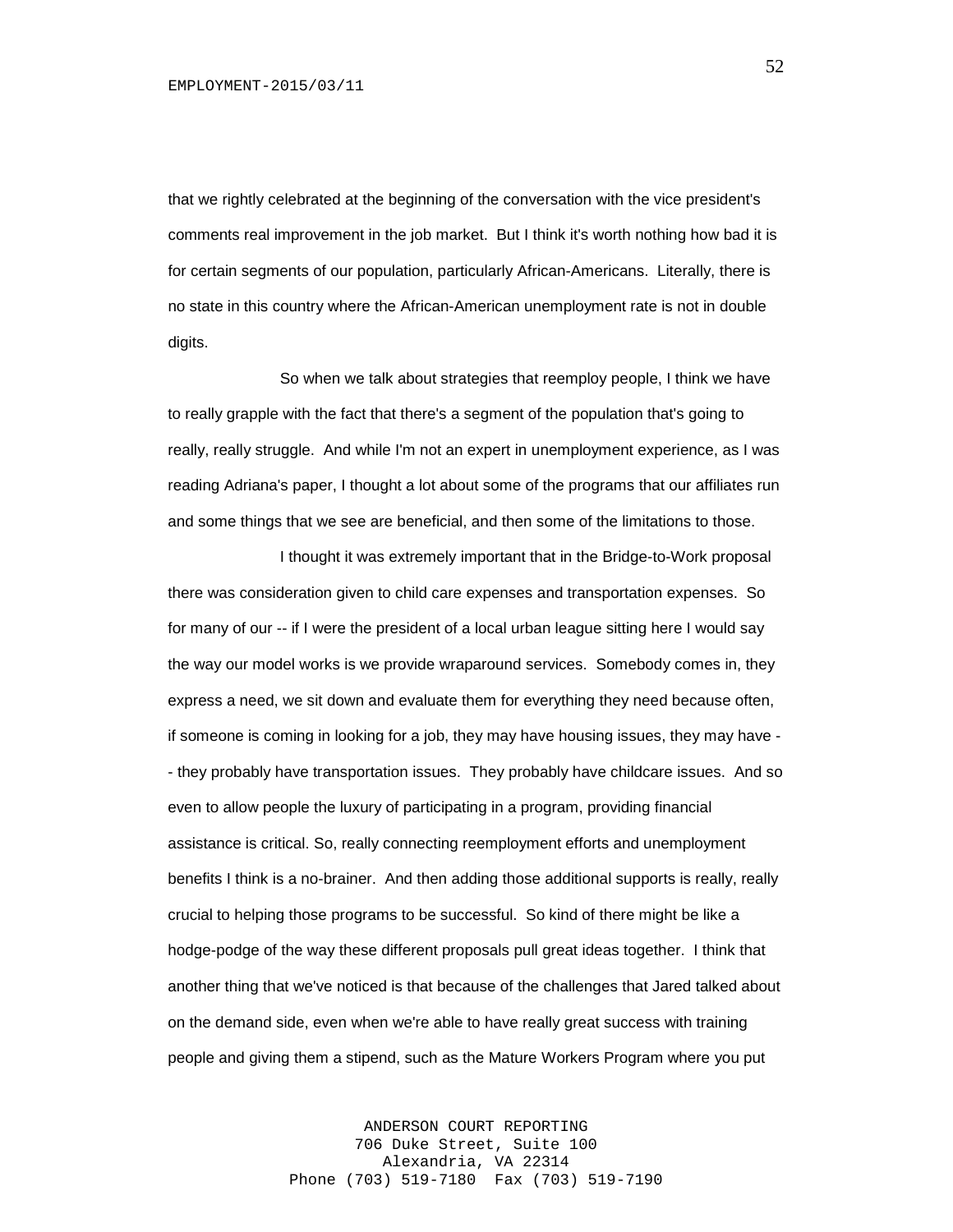individuals who have lost their job and they've been unemployed for a particular amount of time and they've of a certain age, giving them access to skills retaining and community service-based stipend-supported work, the placement rate is only about 13 percent, and that's not just for us. So it's very challenging to get people back into the workforce. So while they're benefitting from this program during that time, they're still in a challenging place when the period comes to an end. And so definitely the limitations on the unemployment insurance program timeline still raised challenges for me.

And then thinking about the entrepreneurship piece as well. Obviously, I think that there's some real interesting potential to helping people to hang out their shingle, but I think that again, 26 weeks is going to be a really short period of time to try to get people to be able to launch something, and it seems that it would need something on the backend that's kind of like a feeder. So once you've exhausted your 20 weeks or your 26 weeks, you're now set up and eligible to apply for the programs that Michael references.

So I'll stop there.

MS. KUGLER: Thank you so much. These are really great comments.

So I wanted to start going back to the demand issue because I think that is pretty crucial. In fact, the whole idea behind this SEA, the Self-employment Assistance Program, is, well, they're job hunters. Let's create those jobs. And in fact, when this was tried out in Washington State, in Massachusetts back in the '80s and early '90s, it was very effectively precisely in a very weak labor market. So it is a very viable alternative given even the current recovery that we're facing.

The Bridge-to-Work program actually does introduce hiring incentives and hiring bonuses. We try to incentive employers actually to create jobs, and if they're on the fence about creating a job or not, to jump in the pool and say I'm going to hire this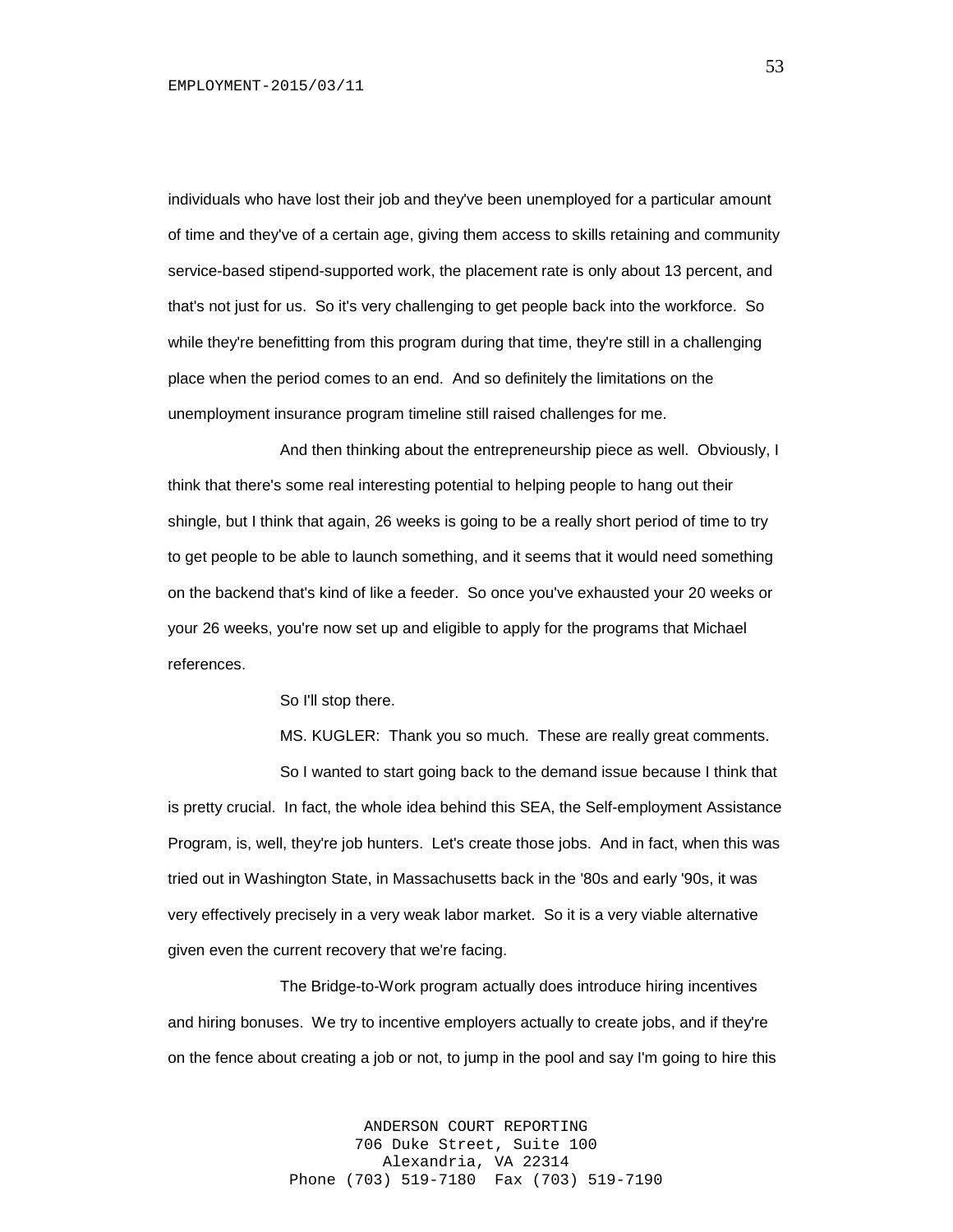person. So while I agree that we need to continue working on both fronts, the work components in each of these proposals that I included that actually do target the issue of demand as well.

I love the way you put in the history questions. I actually think my proposal challenges the conventional wisdom of what economies think about why people who claim UI remain unemployed for so long. So the conventional wisdom that economies have is, well, benefits are too high. The reservation wages are too high, and precisely if the reservation wages are too high, they're being unrealistic about what types of jobs they can get out there. They're not accepting jobs and that's why they remain unemployed.

And then the other alternative conventional wisdom is, well, wages are too high. People are not searching hard enough. There's this moral hazard problem. And so they're not getting jobs. Right? And so what's the solution to that? The solution to that is let's lower benefits and let's make things even more restrict. Right? Let's do what Texas and Iowa do, which is to force people to accept that wage cut. Or let's actually put -- like, really carry on the number of job applications they need to do per week because they're just, you know, they must be shirking. They're just not doing their job and searching hard enough. So this actually turns that conventional wisdom around, and that's what I like about these proposals. It's saying actually it's not. That's not the problem. We're just not allowing enough flexibility within the system to let people do the types of things that will help them get back into work.

I wanted to talk about the partial time work, why not more of this is happening. Some of it is happening. The problem is that these regards are so low that in effective terms they're not working. I think what I propose here, this issue of allowing people to apply for these up until the  $24<sup>th</sup>$  week, would make it very palatable to many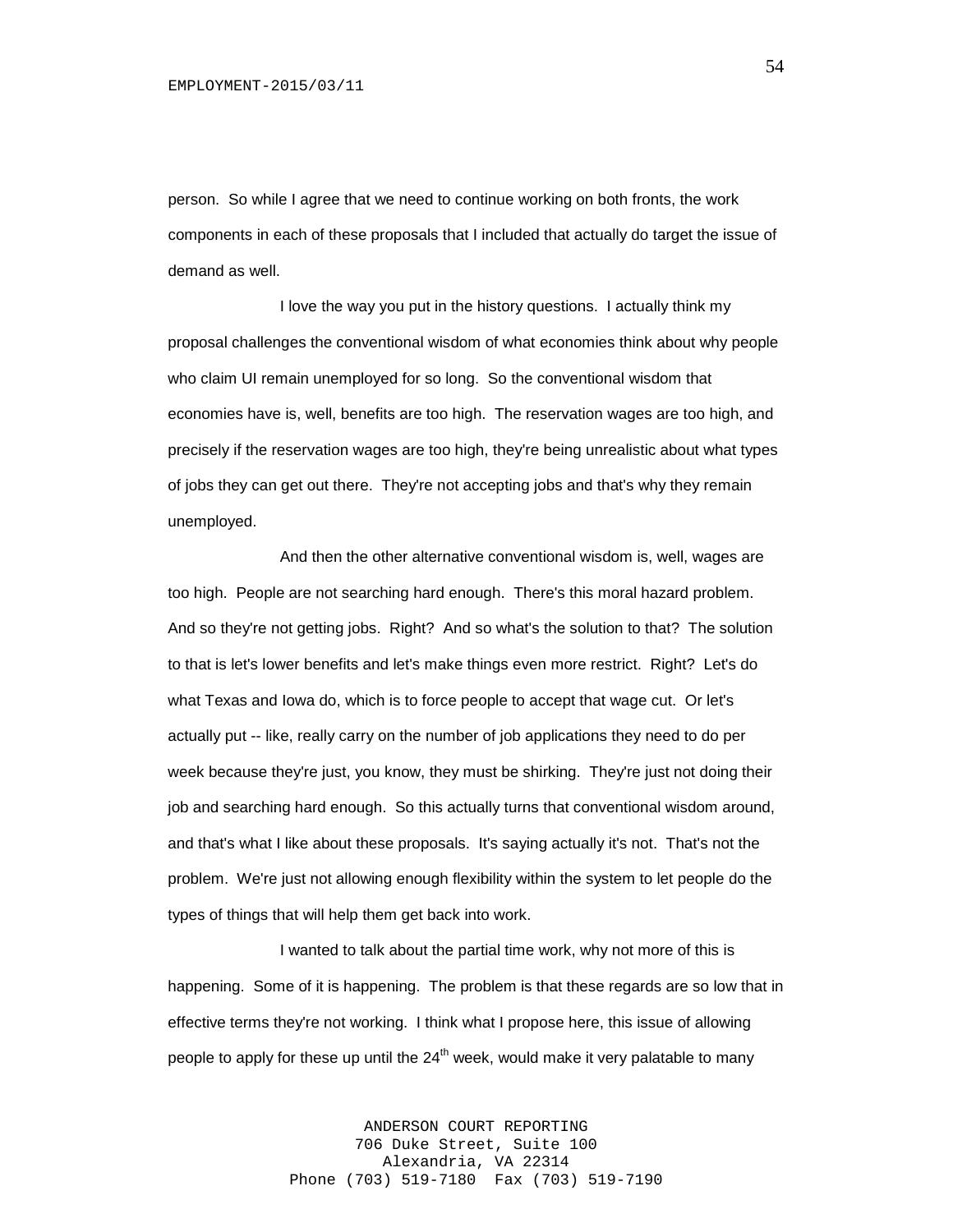states because it would make it budget neutral. And I think it's a very simple thing of reducing by just two weeks, right, which is exactly what you expect the fact of the program to be, to increase by two weeks the speed with which people get back to work. So I think that would be a very good solution, and maybe that's one reason why this has not been take up with more efforts.

With regards to Bridge-to-Work, I think displacement could be an issue. I thought I had addressed that as much as I could, compared to say, Georgia Works or Back to Work Programs in Texas and Utah that were introduced during the Great Recession. I, in fact, put a lot of caution there in determining that this could not replace people who have been on layoffs. This could not replace people on strike and lockout. Right? That these jobs had to be created out there. So there was enough character that we wouldn't expect these to have the same sort of effect, say, that the mini-jobs had in Germany where you had a whole lot of people floating in temporary jobs that were not permanent, that were not directly created by employers, and where you had minimum protections in terms of minimum wages, in terms of workers' compensation, that are built into the program.

So while one may worry about pay cap of the program, precisely because there are actually quite a few restrictions to qualify, I do not worry as much about displacement. I think one needs to find the right balance to avoid displacement, but not to discourage people from taking up a program like this.

MR. BERNSTEIN: Can I respond a little?

First of all, so everybody knows, just to make sure everyone knows what we're talking about, this displacement concern is the idea that in her Bridge-to-Work Program she suggests that we incentivize employers to create a job for someone who is subsidized temporarily while they're on UI. And the idea that we worry about is that the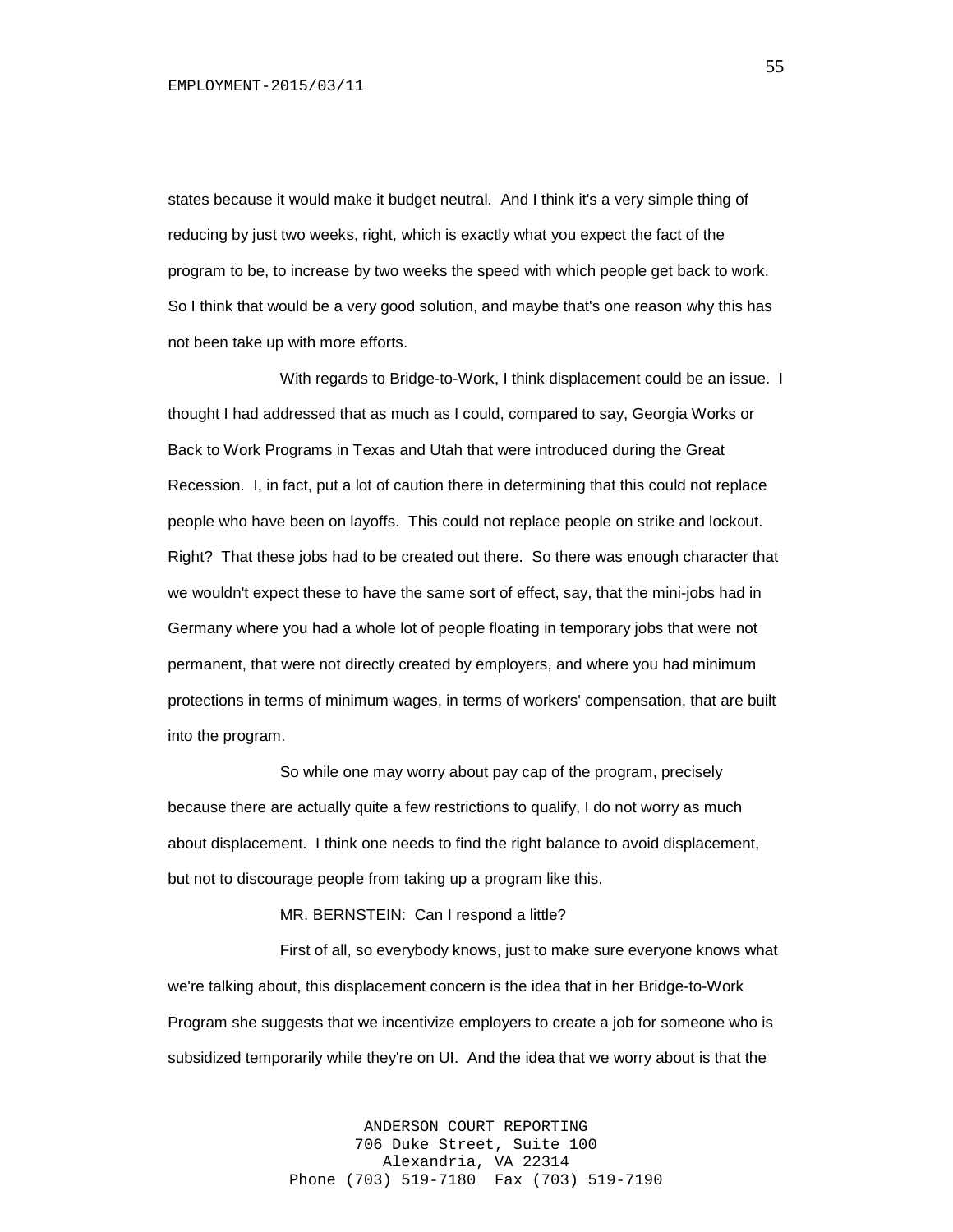employer will say, great, I'll take subsidized worker X and lay off unsubsidized worker Y, and so we're not created a net new job. And so that is concerning, and you're absolutely right. You have various measures in there to try to avoid that. I mean, my personal experience in this is that the tougher you make it for employers to have to follow rules around this sort of thing, the less likely they are to use the program.

But secondly --

MR. BARR: By the way, I counted up the Bridge-to-Work Program has nine separate design requirements.

MR. BERNSTEIN: Yeah. So that kind of underscores my point.

MR. BARR: I suppose that's what HR people are made for, but it would be very hard.

MS. KUGLER: So let me say actually that I just finished an evaluation of the Hire Act that was introduced in 2010, which introduced many similar of these requirements. I find today, you know, five years later, that in fact, the impact of the Hire Act was quite substantial. So even though we were very worried at the time that there wasn't enough take up and this wasn't going to have any effect, I can tell you five years later that we're finding (inaudible).

MR. BERNSTEIN: I think that's very good to know, and I didn't know that you'd done that. And I think we don't know enough about that, and so that's very helpful information.

The only other point I was going to make -- oh, about the partial -- so again, to make sure we're all on the same page here, what Adriana is suggesting is that we allow part-time workers to disregard more of their earnings instead of subtracting those earnings out of their benefits so that they end up better off from working part time while they're still on UI. NELP has written a little bit about this and done some nice work,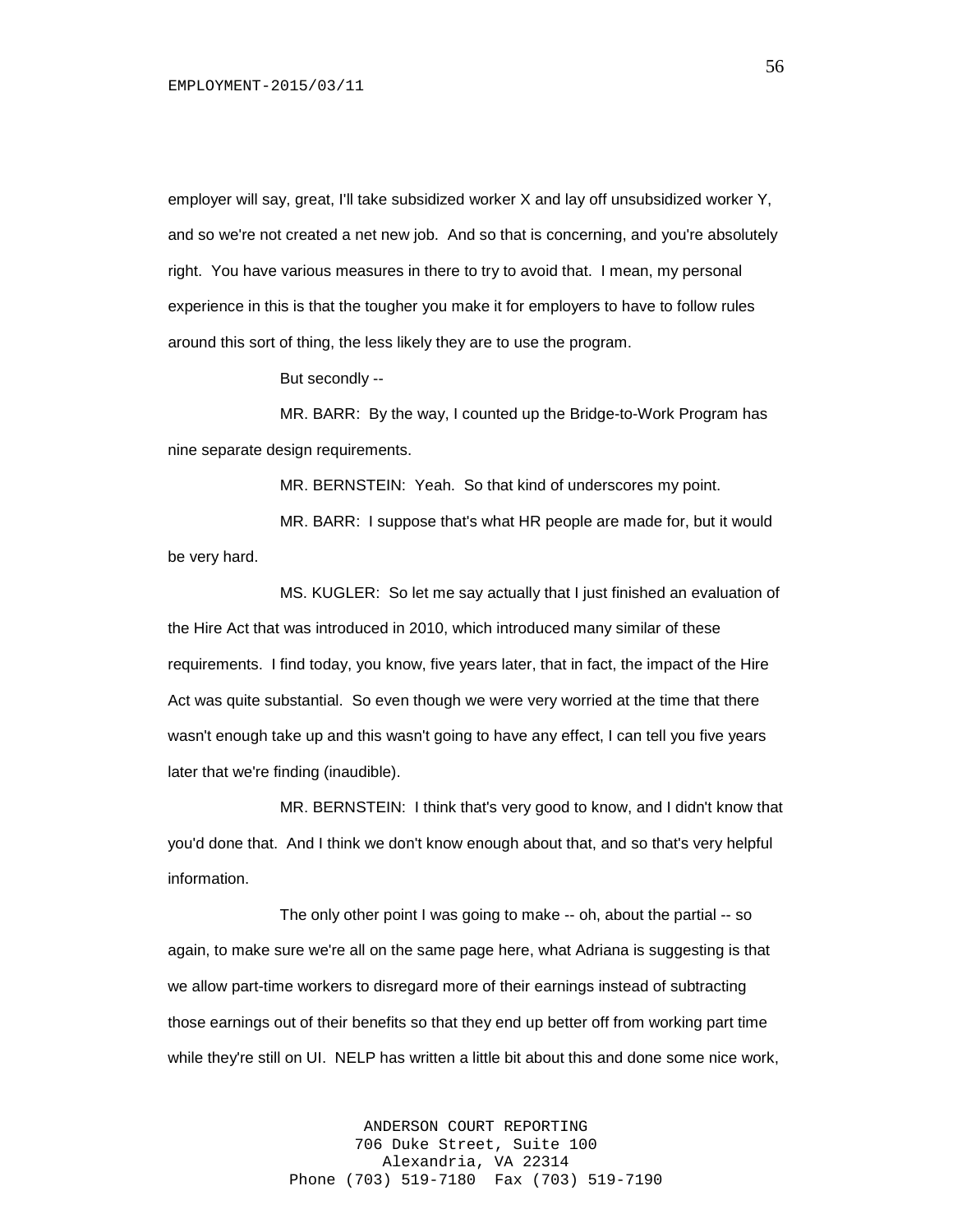and I think one of the things that they've suggested is that one of the problems that UI administrators have is that they're worried that if they cut -- if they disregard too much of the part-time earnings, somebody can make pretty much what they would make working full time by working part time. And that is something that the administrators worry about, and so that's a balancing act that they're trying to do. So I would argue that while we certainly need to extend, increase those exemptions -- when I was trying to figure out why they're not doing more of it, I did run into that.

MS. KUGLER: Yeah. No, that's a very good point.

Let me also answer the last one on self-employment assistance and targeting (inaudible)

So, in fact, it is true that not everybody is going to be an entrepreneur. Right? Not everybody is going to be a good person who is going to go and set up their own business. But we do know that there is one out of 10 Americans who is selfemployed and sets up their own business. Right? So it's not a trivial number of people that actually choose this path. In fact, the targeting exostise (?)is not as bad as it seems because it does also have this requirement that there would be a business proposal that has to be written and that allows people to self-select right into the program.

So what are the things used to determine whether people are more or less likely to excel? This is the Worker Profiling and Reemployment System. It's demographic characteristics. It's previous work history. All sorts of things like that. So it is certainly a concern, but it's not something --

MR. BERNSTEIN: Well, that's why you do a pilot.

MR. HUTCHINS: Let me address a question to Michael. We have a question from the audience.

MS. KUGLER: I have an answer for Chanelle, also. I don't want to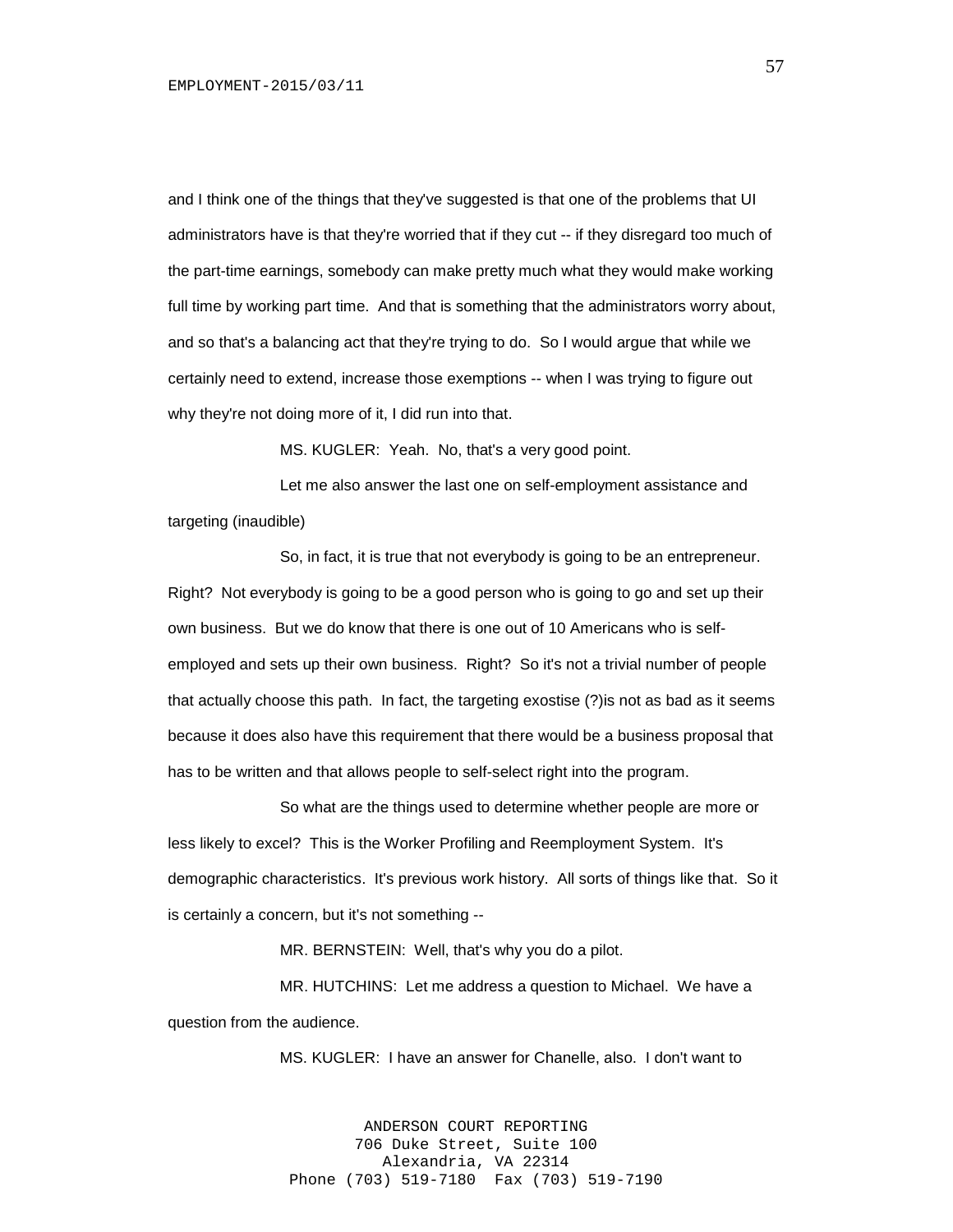ignore that.

MR. HUTCHINS: Okay. All right. We'll come back to that. But I'm going to dig in a little bit to the issue you were just also talking about, which is -- the audience question is, both proposals call for assistance to help people start their own businesses. Many businesses fail. For people already with low assets, what happens to those whose businesses fail, especially if they have debt? Not just the average, but tail risk.

But let me throw something into this from my life as an entrepreneur. It's really hard. I've funded, you know, hundreds of entrepreneurial businesses. A lot of them failed. It's really hard. And so the notion that you go from unemployment insurance to be an entrepreneur seems to me to be pretty far-fetched. And why aren't we instead talking about -- but entrepreneurial businesses are really important -- and so why aren't we instead talking about the skills necessary to help to be successful as an employee or a partner in an entrepreneurial businesses, whether that's bookkeeping or sales and marketing or customer service or whatever it might be, so that you can work your way into the entrepreneurial world rather than leap right from unemployment insurance to a business plan, debt, funding, and, you know, Facebook.

MR. BARR: Do you want to start?

MR. HUTCHINS: Michael hasn't had much chance to jump in here yet, so we'll let Michael go first and then Adriana.

MS. KUGLER: I just want to make clear --

MR. HUTCHINS: And Chanelle, I know you have a point of view about this, too, from the community organization work. Would you go after that, too, please?

MR. BARR: So, you know, my proposal is not focused on unemployed workers, just to be absolutely clear. So my proposal is about people like you but who are not quite as connected to networks, may not have quite the educational background or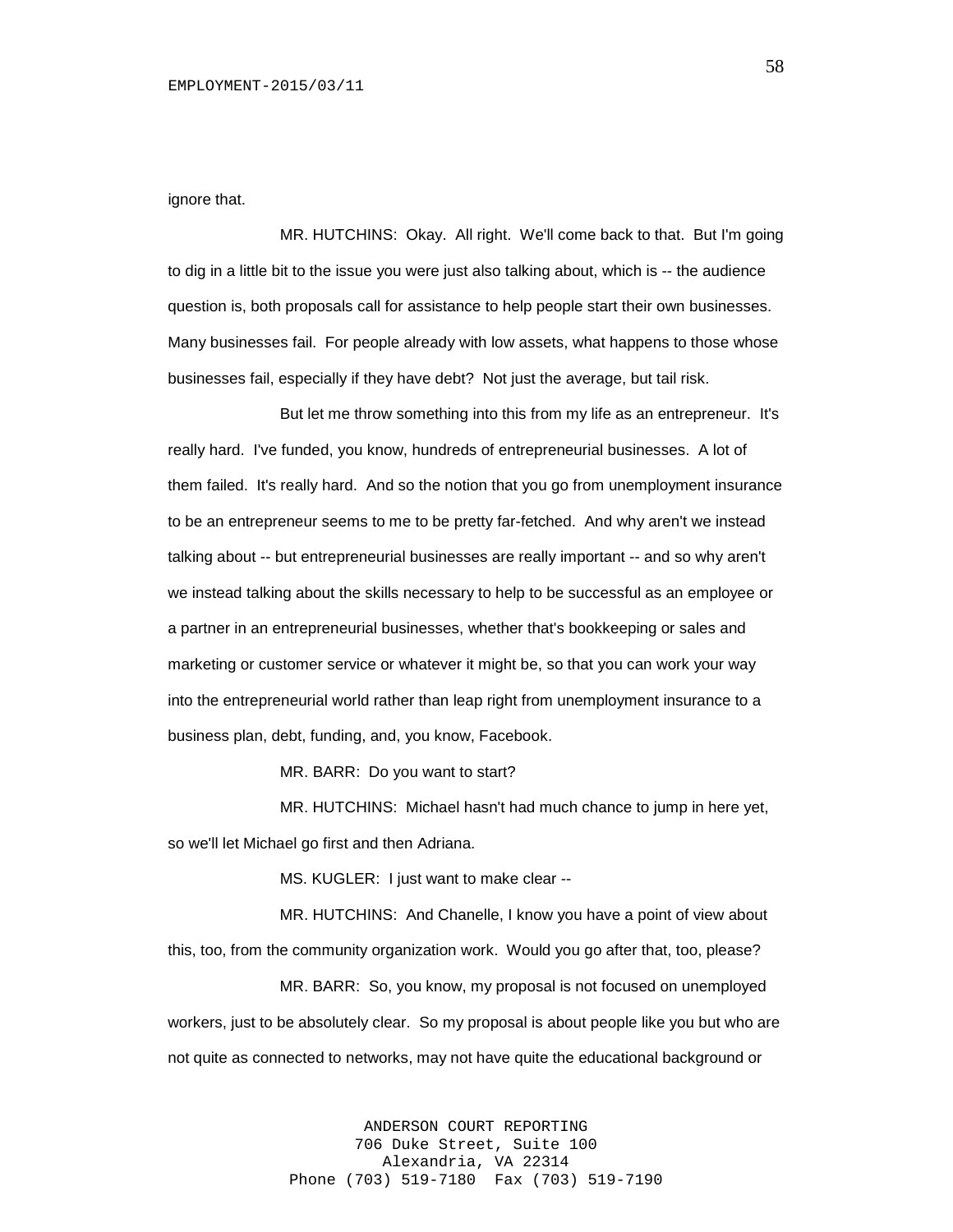the network to start. I totally agree, Glenn, that this is just a brutally hard thing to do. I mean, being an entrepreneur is incredibly difficult. Most of the time entrepreneurs fail. Most successful entrepreneurs have failed many times and will fail again many times, and that's sort of the baseline.

But I do think we can do exactly what you said. We can help connect people with the skills they need to be successful. Sometimes that means some training program, but sometimes it means helping them hire the right consultant or hire the right worker to work with them. We can help connect them to networks that are going to help them to succeed, networks of their peers and networks of business opportunities, and we can improve their access to capital. And with each of those three elements, you're increasing the odds that doing this very, very hard thing is going to have a slightly better outcome than it otherwise would. But it is by no means a guarantee of success. I mean, most, as you said, most small businesses fail, most entrepreneurs fail, most successful entrepreneurs fail many times. And this is not going to change the fundamental nature of that part of our economy which is great and cool and works really well. It's going to help more people get into it who could be successful if they had a little bit more of these kind of elements to succeed.

MR. HUTCHINS: So let me ask the same question to Adriana in a slightly different way before we get to Chanelle, which is all three of your proposals waive the work-search requirement. Waive the work-search requirement, which is one of the requirements for UI that you say makes it very hard for people to get back in the labor force. Why isn't a better proposal to waive the work-search requirement in favor of a skills and training requirement than these kinds of programs?

MS. KUGLER: I mean, I'm not against that either. And there are states that actually allow that. They allow for people who are undergoing training to waive the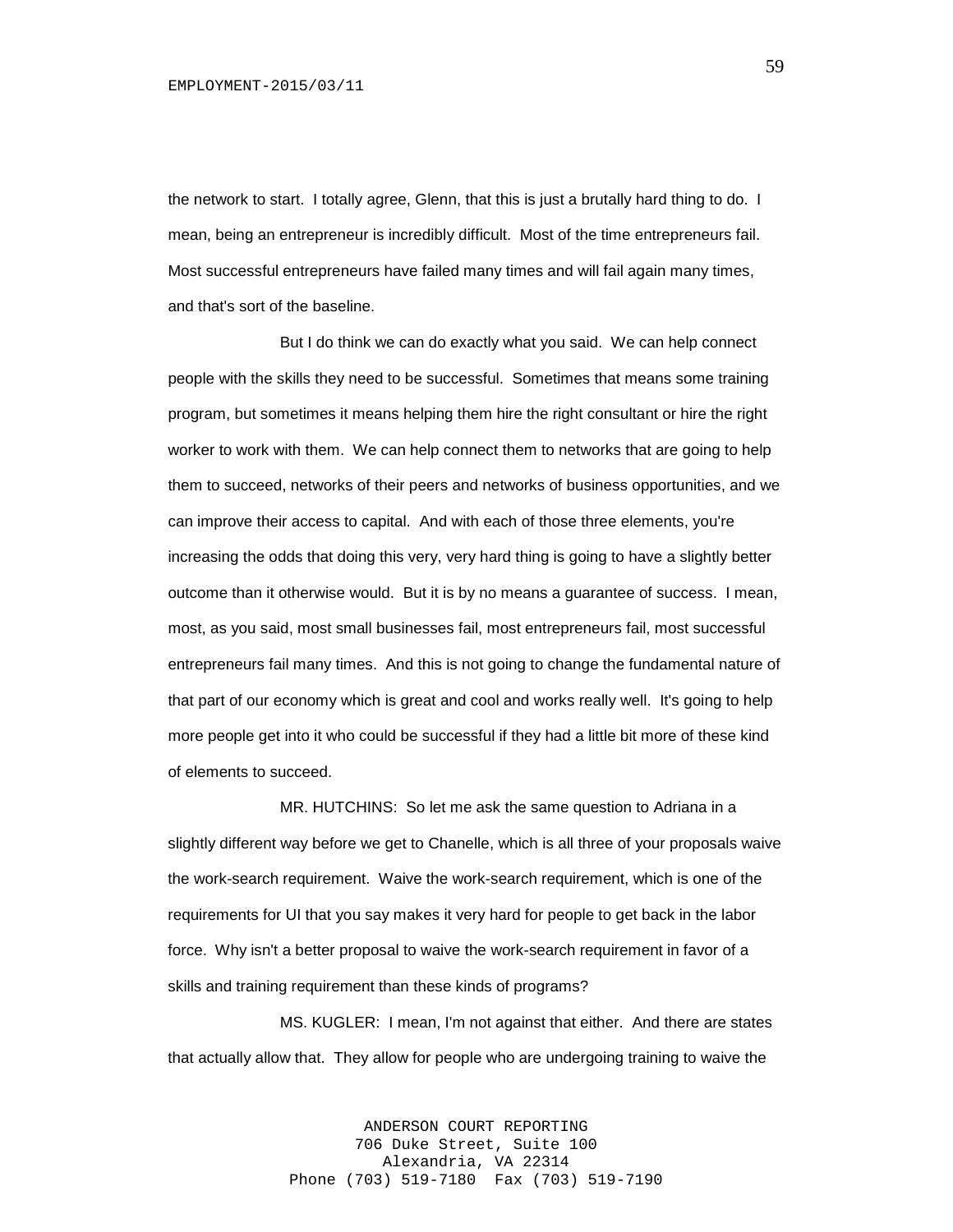work-search requirement. So those exist, and they could be expanded, granted, but I'm not against that.

With regards to entrepreneurship training though, I do very much outline this idea there needs to be workshops, that the skills need to be built to be a good entrepreneur, finding out about accounting, about finance, about HR, right, about taxes, about regulations and permits that need to be completed, all sorts of things that an entrepreneur needs to know about.

But let me tell you something about these earlier studies that were done during the early 1990s. Even though it seems a little far-fetched to move people from the UI into self-employment and entrepreneurship, what these studies show is that people who engaged in these SEA programs back then increased their probability of employment by something like 9 percent. And moreover, and this goes back to Chanelle's question, too, not only are they more likely to be self-employed; there's also a group that is more likely to be employed. So this is all against being unemployed. Right?

So there's one of two channels. You go, you succeed, you stay with your business. The other channel, and granted, the failure rate is very high for many small businesses, they fail. This actually helps them, and the skills they accumulate during this time period actually helps them to get another job. Plus, they don't have that emptiness in their curriculum and their work experience that stigmatizes them and doesn't allow them to get the next job.

> MR. HUTCHINS: Chanelle, last comment of the day for you. MS. HARDY: Oh, great. I will be quick.

I mean, I think that training is critical. We have been kind of adding an entrepreneurship center or two every year because we really see them being successful, and so I think that we have to define success. When we're talking about the types of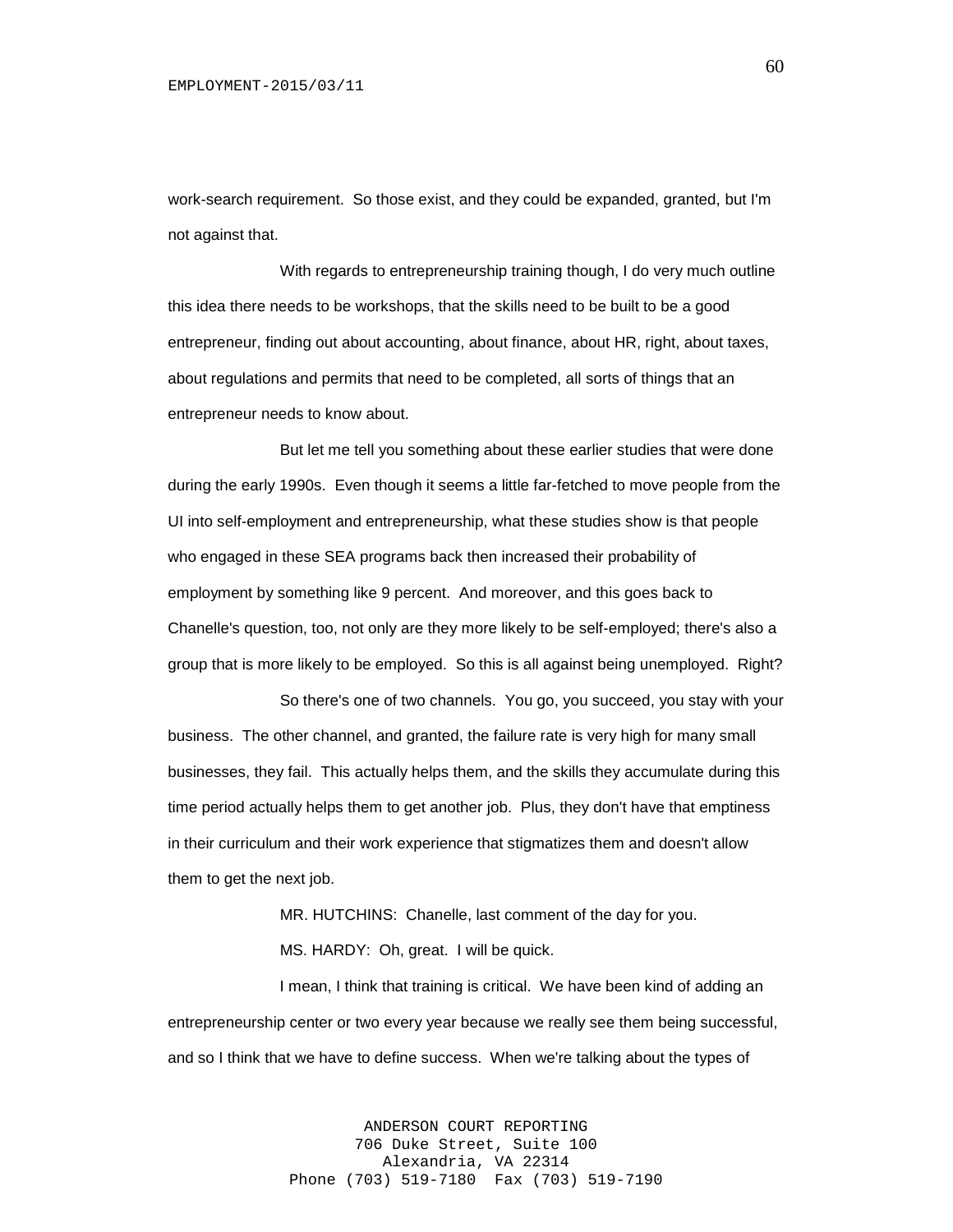unemployment numbers that we're facing, I think it's a mistake to say that because a small business fails it wasn't successful. If the goal is to provide an individual with employment and income for a period of time, and then at that period of time you transition into being an employee again, that's been a real success for you.

And then finally, just the -- I think remembering what the aspiration is. We know that most hiring is done by small businesses, and we know that most minority hiring is done by minority-owned small businesses. So to the extent that we can invest in individuals starting these businesses, it's worth it.

MR. HUTCHINS: Great. Thank you very much. Congratulations on such fine work. Thank you all for being here so late in the day.

(Applause)

\* \* \* \* \*